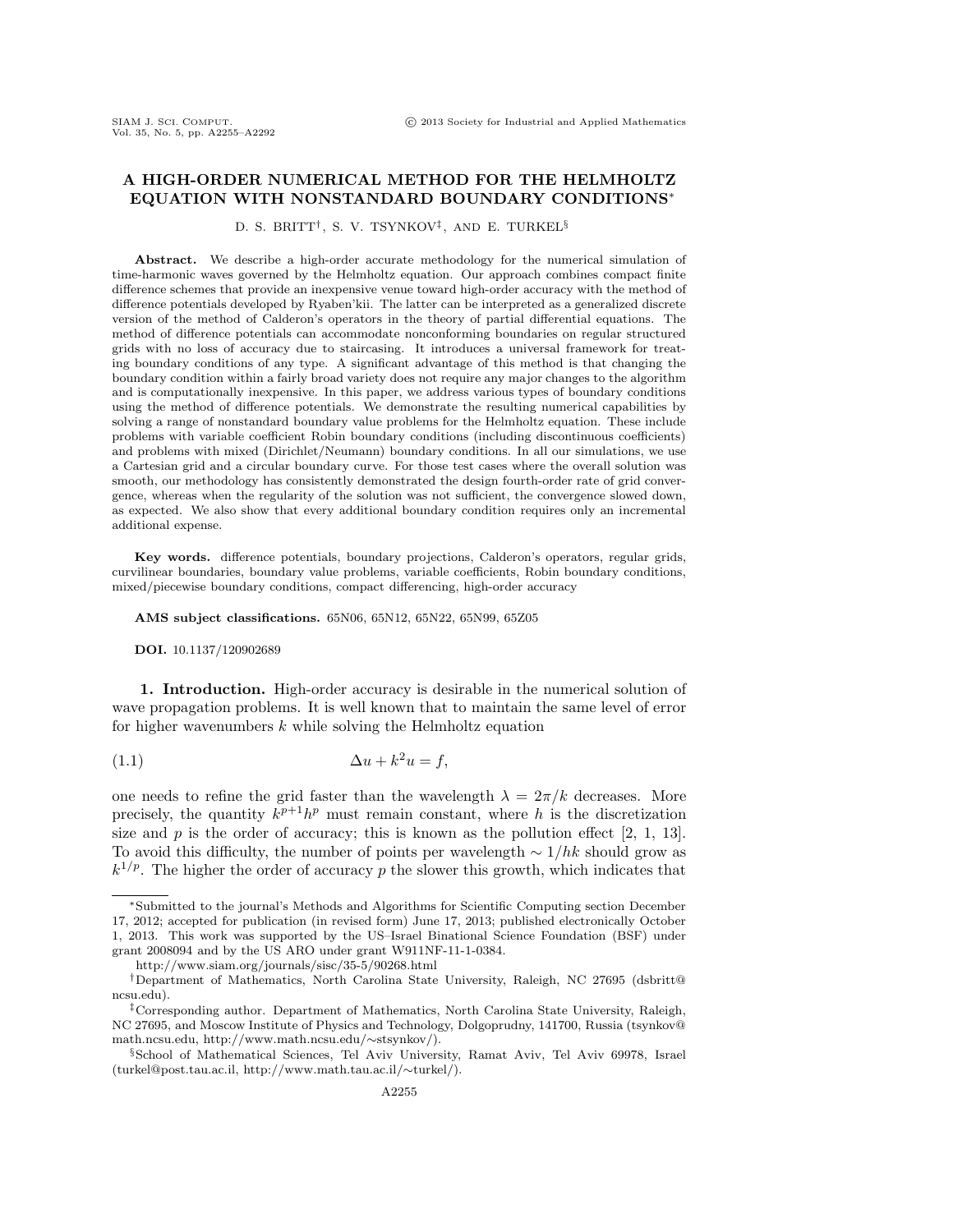higher-order methods will be considerably more efficient than lower-order methods for solving (1.1) over domains which are large relative to the wavelength.

Finite difference schemes provide the easiest and least expensive way toward achieving high-order accuracy. Moreover, compact schemes [19, 51, 52, 4, 5, 58] offer the extra benefit of requiring no additional boundary conditions beyond those needed for the differential equation (1.1) itself. These schemes are built on a narrow stencil, and their high-order accuracy is achieved by means of equation-based differencing. However, the use of finite difference schemes may become highly nontrivial, and the approximation accuracy may suffer if the boundary of the domain of interest does not conform to the grid. In the literature, the adverse effect of a nonconforming boundary on the accuracy of a difference scheme is attributed to staircasing [9, 22].

An alternative to finite difference schemes is provided by finite volume, finite element, and boundary element methods (as well as various hybrid techniques). All of these methods have their own advantages and shortcomings, and we refer the reader to [35] for a brief comparative assessment.

An efficient approach that helps remove the geometric limitations pertaining to finite difference schemes is based on the method of difference potentials developed by Ryaben'kii. The theory of difference potentials is related to the theory of Calderon operators; see [8, 49]. A comprehensive account of the method of difference potentials can be found in the monograph [45] (see also [43]), while our recent paper [35] discusses its application to solving the Helmholtz equation. In particular, the algorithm presented in [35] maintains the design high-order accuracy of the chosen compact scheme even when treating nonconforming curvilinear boundaries on regular structured grids. A brief account of the method of difference potentials can also be found in [44, 46], whereas some of its other recent developments are presented in [31, 57, 59, 26, 47, 36].

The method of difference potentials provides a broad range of computational capabilities; see [35, 36]. It can handle differential equations with variable coefficients, which in the context of the Helmholtz equation may imply a variable propagation speed. It allows for both homogeneous and inhomogeneous equations, and either in the case of inhomogeneities or in the case of variable properties of the medium, there is no requirement of having a gap between the region of inhomogeneity/variation and the boundary of the domain. The method also works for curvilinear boundaries and interfaces of an arbitrary shape. In the current paper though we focus only on one particular feature of the method of difference potentials—its universal approach to the treatment of the boundary conditions.

The method is designed so that it does not require the approximation of the boundary conditions on the grid and so is applicable with nonconforming boundaries. Moreover, boundary conditions of any type are allowed—not only the simplest Neumann or Dirichlet, but also, for example, mixed or Robin, even with variable and discontinuous coefficients. In doing so, the core of the numerical algorithm always remains the same. Changes in the boundary conditions are accommodated by making only minor modifications to the computational procedure (unlike methods based on boundary integral equations).

In section 2 we introduce and discuss difference potentials and projections, which can be considered as generalized discrete counterparts of Calderon's potentials and projections [8, 49]. We show how the finite difference equations on the domain can be reduced to equivalent discrete equations at the boundary. Our main objective is to demonstrate the versatility of the proposed algorithm in treating boundary conditions. Hence, we consider a computational setting which is otherwise very straightforward. Specifically, we use the fourth-order accurate compact scheme of [19, 51] to discretize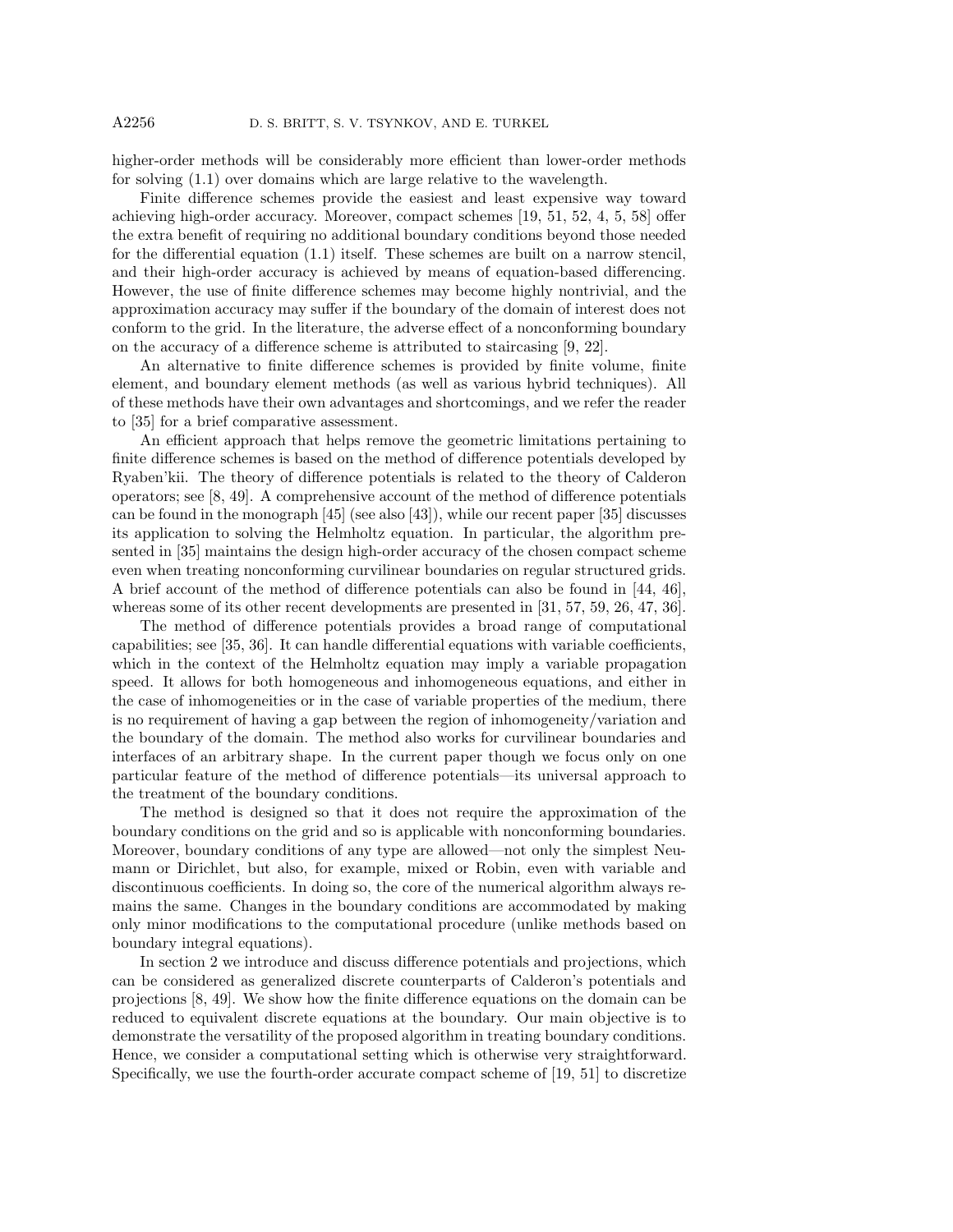and solve the constant coefficient interior homogeneous Helmholtz equation (1.1),  $f = 0$ , on a uniform Cartesian grid in two space dimensions. The computational domain is chosen as a disk—the simplest nonconforming shape.

In section 3, we provide a detailed account of how various types of boundary conditions can be accommodated by the method of difference potentials. We demonstrate that this approach is completely general, which we illustrate by analyzing specific examples: Robin boundary conditions with variable coefficients and mixed Dirichlet/Neumann boundary conditions. We identify those parts of the overall numerical algorithm that need to be adjusted when changing the boundary conditions. We show that only minor changes are needed in the algorithm to handle changes in the boundary condition.

In section 4, we present the results of the numerical experiments. Our simulations corroborate the theoretical design properties of the algorithm. Specifically, when the solution is sufficiently smooth, the algorithm demonstrates fourth-order grid convergence, whereas when the solution is not sufficiently smooth, the grid convergence predictably slows down. We also show that changing the boundary condition and solving a new problem does not imply any substantial additional costs.

In section 5, we present conclusions and discuss future work.

**2. Difference potentials and projections.** Let  $\Omega$  be a bounded domain on the Cartesian plane  $\mathbb{R}^2$ , and let  $\Gamma$  be its boundary,  $\Gamma = \partial \Omega$ . Consider the following boundary value problem:

(2.1a) 
$$
Lu \stackrel{\text{def}}{=} \Delta u + k^2 u = 0, \qquad x \in \Omega,
$$

$$
l_{\Gamma}u = \phi_{\Gamma},
$$

where  $k = \text{const}$  in (2.1a). Problem (2.1) is required to have a unique solution u on  $\Omega$  for a given  $\phi_{\Gamma}$  and be well-posed. We discretize problem (2.1) on a Cartesian grid and solve it with high-order accuracy using the method of difference potentials for the case where  $\Omega$  is a disk of radius  $r = 1$  centered at the origin and  $\Gamma$  is a circle. Note, that (2.1b) is a generic boundary condition that will be specified later. The method allows for a broad variety of boundary conditions (2.1b).

**2.1. The scheme.** The method of difference potentials can be applied in conjunction with any finite difference scheme. A key advantage of high-order schemes is their improved efficiency in reducing the phase error; see section 1. Therefore, we have chosen to implement a fourth-order accurate approximation. A fourth-order compact scheme for the Helmholtz equation (1.1) was introduced in [19, 51]:

$$
\frac{1}{h^2} (u_{m+1,n} + u_{m,n+1} + u_{m-1,n} + u_{m,n-1} - 4u_{m,n})
$$
\n
$$
+ \frac{1}{6h^2} [u_{m+1,n+1} + u_{m+1,n-1} + u_{m-1,n+1} - u_{m-1,n-1} + 4u_{m,n}
$$
\n
$$
- 2(u_{m,n+1} + u_{m,n-1} + u_{m+1,n} + u_{m-1,n})]
$$
\n
$$
+ \frac{k^2}{12} (u_{m+1,n} + u_{m,n+1} + 8u_{m,n} + u_{m-1,n} + u_{m,n-1})
$$
\n
$$
= f_{m,n} + \frac{1}{12} (f_{m+1,n} + f_{m,n+1} - 4f_{m,n} + f_{m-1,n} + f_{m,n-1}).
$$

Scheme  $(2.2)$  is built on a square-cell Cartesian grid with size h. Its left-hand side involves a 9-node  $(3 \times 3)$  compact stencil operating on u, and its right-hand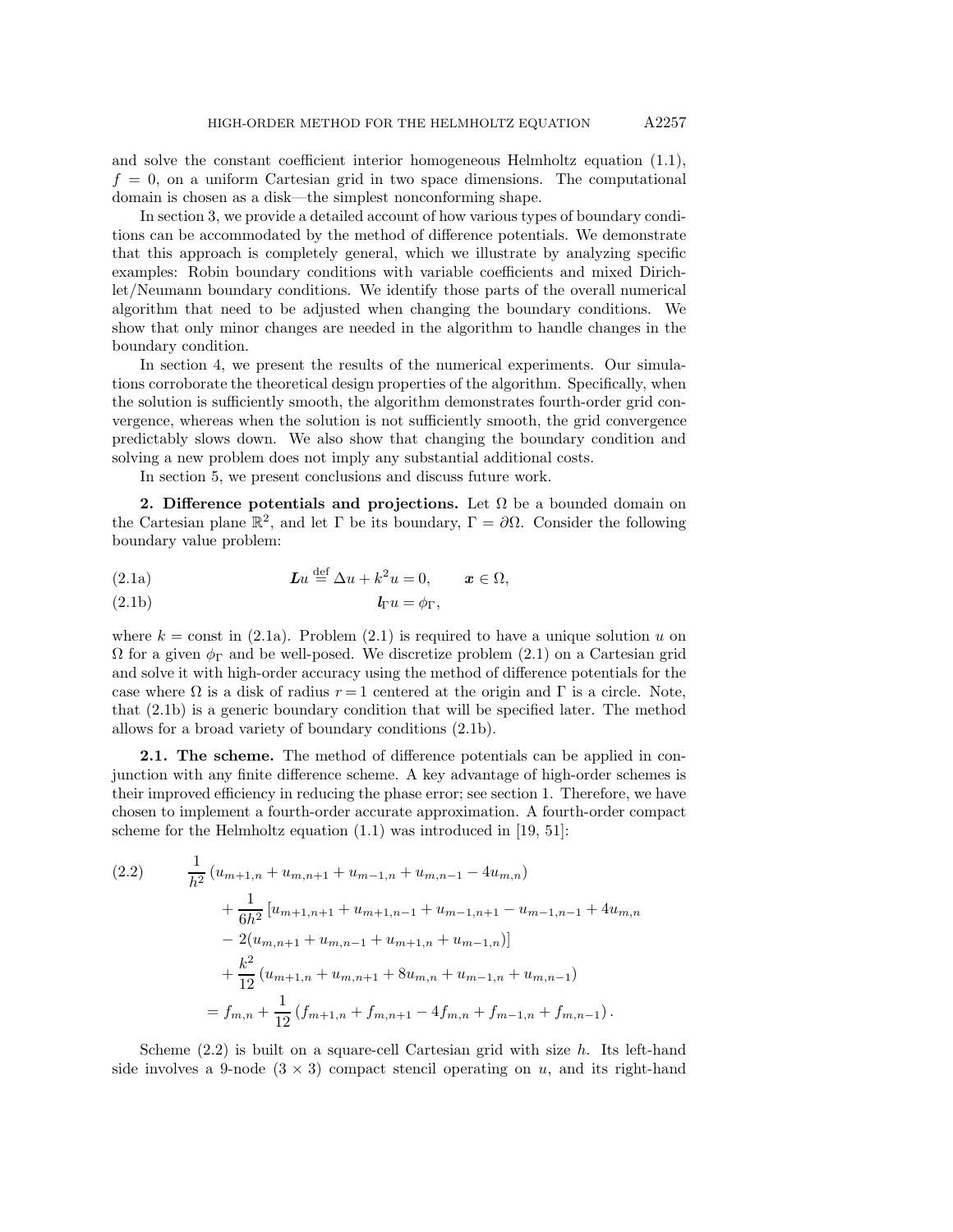

Fig. 2.1. Stencils of the compact scheme (2.2).

side uses a 5-node stencil operating on  $f$ ; see Figure 2.1. For the homogeneous Helmholtz equation (2.1a), the finite difference equation (2.2) simplifies and becomes homogeneous,

$$
(2.3) \qquad \frac{1}{h^2} \left( u_{m+1,n} + u_{m,n+1} + u_{m-1,n} + u_{m,n-1} - 4u_{m,n} \right)
$$

$$
+ \frac{1}{6h^2} \left[ u_{m+1,n+1} + u_{m+1,n-1} + u_{m-1,n+1} - u_{m-1,n-1} + 4u_{m,n} \right]
$$

$$
- 2(u_{m,n+1} + u_{m,n-1} + u_{m+1,n} + u_{m-1,n}) \Big]
$$

$$
+ \frac{k^2}{12} \left( u_{m+1,n} + u_{m,n+1} + 8u_{m,n} + u_{m-1,n} + u_{m,n-1} \right) = 0,
$$

so that only a 9-node stencil on the left-hand side is used, while the 5-node stencil on the right-hand side is no longer needed.

Note that in [5] a similar fourth-order accurate scheme is derived for a more general form of the Helmholtz equation that has a variable coefficient Laplace-like term in place of the usual Laplacian and a variable wavenumber  $k$ . In [52], a sixthorder accurate scheme is constructed for the constant-coefficient Helmholtz equation using the same 9-node compact stencil on the left-hand side, and in [58] a sixth-order compact scheme is built for the Helmholtz equation with a variable wavenumber  $k$ . Hereafter, we restrict the discussion to the constant coefficient case, since our focus is on the treatment of the boundary conditions.

**2.2. The auxiliary problem.** In order to apply the method of difference potentials, we will embed the domain  $\Omega$  (i.e., the unit disk) in a larger domain  $\Omega_0$ , which we choose to be a square of side length 2.2 centered at the origin. The larger domain  $\Omega_0$  will be used to formulate what is known as the auxiliary problem (AP). Following [5], we impose Dirichlet boundary conditions on the upper and lower edges of  $\Omega_0$ , and local Sommerfeld-type conditions on the left and right edges:

(2.4)  
\n
$$
Lu = f, \quad x \in \Omega_0,
$$
\n
$$
u = 0, \quad y = \pm 1.1,
$$
\n
$$
\frac{\partial u}{\partial x} + iku = 0, \quad x = 1.1,
$$
\n
$$
\frac{\partial u}{\partial x} - iku = 0, \quad x = -1.1.
$$

When formulating the AP, the only essential requirement is the existence and uniqueness of its solution on  $\Omega_0$  for any f and, of course, the well-posedness, i.e., the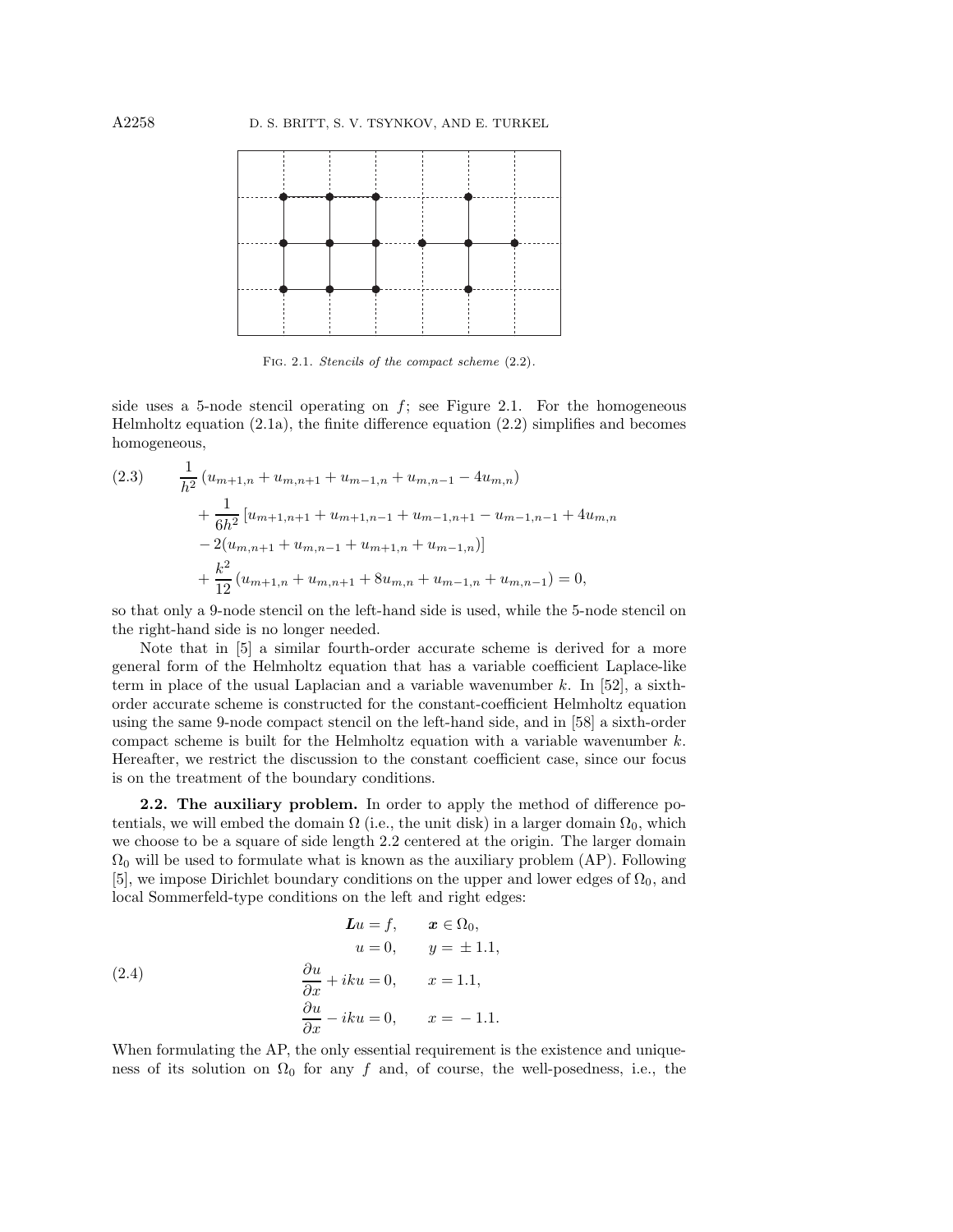continuous dependence of the solution on the data. Other than that, the AP is not going to affect the solution that we obtain inside  $\Omega$ . We may therefore formulate the AP simply so that it is easy to solve. This is precisely the motivation behind our choice of a square domain, as well as of the boundary conditions in (2.4). Indeed, on one hand the AP (2.4) can be solved efficiently by means of the separation of variables. On the other hand, it is known that the Helmholtz equation is prone to resonances if only Dirichlet boundary conditions are used,<sup>1</sup> whereas Sommerfeld-type conditions of (2.4) make the spectrum complex and hence guarantee the uniqueness. The disadvantage of using Sommerfeld type conditions is that they introduce complex quantities into the calculation, which is not always necessary for interior problems (unlike for the exterior problems). Alternatively, one could use a Dirichlet or real Robin condition that was carefully chosen to avoid zero (or very small) eigenvalues and would keep the solution real; this approach was adopted for some of the computations in [35].

Applying the compact scheme of section 2.1 to the differential equation  $Lu = f$ of  $(2.4)$ , we have

(2.5a) 
$$
\frac{1}{h^2} (u_{m+1,n} + u_{m,n+1} + u_{m-1,n} + u_{m,n-1} - 4u_{m,n})
$$

$$
+ \frac{1}{6h^2} [u_{m+1,n+1} + u_{m+1,n-1} + u_{m-1,n+1} - u_{m-1,n-1} + 4u_{m,n}
$$

$$
- 2(u_{m,n+1} + u_{m,n-1} + u_{m+1,n} + u_{m-1,n})]
$$

$$
+ \frac{k^2}{12} (u_{m+1,n} + u_{m,n+1} + 8u_{m,n} + u_{m-1,n} + u_{m,n-1}) = g_{m,n},
$$

where we can formally think that [cf. formula (2.2)]

$$
g_{m,n} = f_{m,n} + \frac{1}{12} \left( f_{m+1,n} + f_{m,n+1} - 4f_{m,n} + f_{m-1,n} + f_{m,n-1} \right).
$$

We emphasize, however, that the actual governing equation (2.1a) is homogeneous, whereas the right-hand side f in  $(2.4)$  plays only an auxiliary role and does not represent any physical source term. As such, in our subsequent analysis the explicit form of  $f_{m,n}$  will never be needed. What will rather be important for constructing the difference potentials and projections is the final discrete right-hand side  $g_{m,n}$  of  $(2.5a)$ . This right-hand-side g will be obtained directly, i.e., without having to relate it to any f by means of the 5-node stencil. The expression for  $q$  is given in  $(2.6)$ of section 2.3, and it is precisely this right-hand side that allows us to compute the discrete counterparts to Calderon's operators and equivalently reduce the governing equation from the domain to the boundary; see formula (2.8). We also note that even though we keep the right-hand side  $g$  as a key innate element of the method of difference potentials, the actual physical solutions that we obtain inside  $\Omega$  in the form of difference potentials are those to the homogeneous finite difference equation (2.3). Their accuracy matches the design fourth-order accuracy of the scheme, as corroborated by the numerical simulations of section 4.

In order to maintain the overall accuracy of the solution, it is also important to have the boundary conditions of (2.4) approximated with fourth-order accuracy. This is trivial for the Dirichlet conditions:

(2.5b) 
$$
u_{m,0} = u_{m,N} = 0, \quad m = 0, \ldots, M,
$$

<sup>&</sup>lt;sup>1</sup>The Helmholtz equation is said to be at a resonance on  $\Omega_0$  if  $-k^2$  is an eigenvalue of the Laplacian subject to zero Dirichlet boundary conditions at  $\partial\Omega_0$ . In this case, the solution to the Helmholtz equation is not unique.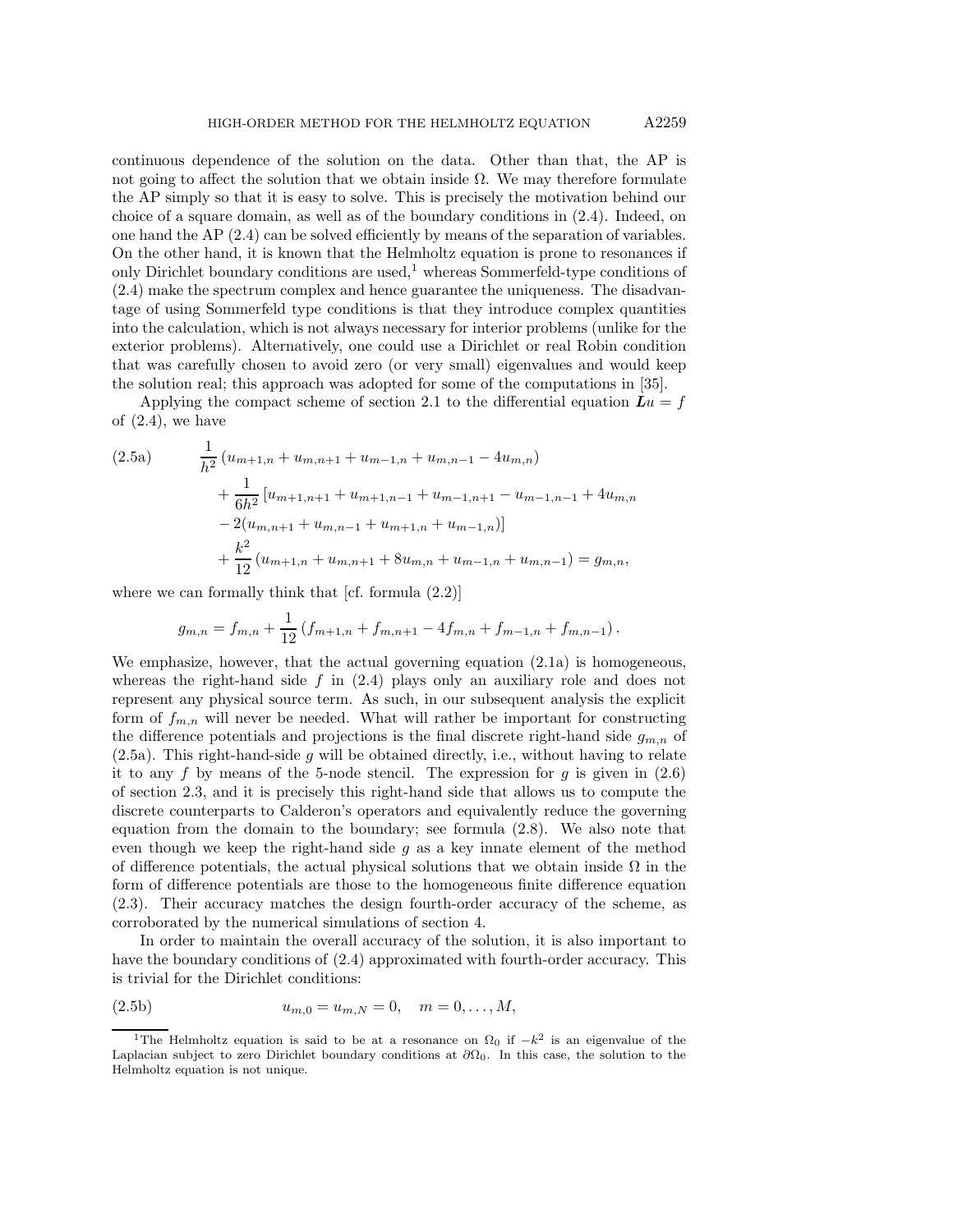A2260 D. S. BRITT, S. V. TSYNKOV, AND E. TURKEL

where the grid nodes range between 0 and  $M$  in the  $x$  direction and between 0 and N in the y direction. (For square cells and square domain  $\Omega_0$ , obviously  $M = N$ .)

Obtaining a fourth-order accurate compact approximation of the Sommerfeldtype conditions requires some additional effort. In [5], we have derived such an approximation at the boundary (more precisely, at the midpoint of the outermost cell) for the Helmholtz equation with variable coefficients. Simplifying the result for constant coefficients, we arrive at the following discrete Sommerfeld-type conditions for the right and left edges of  $\Omega_0$ :

$$
(2.5c) \qquad \left(\frac{u_{M,n} - u_{M-1,n}}{h} - \frac{1}{6h}(u_{M,n+1} - u_{M-1,n+1} + u_{M,n-1})\n- u_{M-1,n-1} - 2(u_{M,n} - u_{M-1,n})\n- \frac{k^2h}{24}(u_{M,n} - u_{M-1,n})\n\right) + ik \left(\frac{u_{M,n} + u_{M-1,n}}{2} + \frac{h^2k^2}{8}u_{M-\frac{1}{2},n}\n+ \frac{u_{M-\frac{1}{2},n+1} - 2u_{M-\frac{1}{2},n-1} + u_{M-\frac{1}{2},n-1}}{2}\right) = 0,
$$
\n
$$
(2.5d) \qquad \left(\frac{u_{1,n} - u_{0,n}}{h} - \frac{1}{6h}(u_{1,n+1} - u_{0,n+1} + u_{1,n-1} - u_{0,n-1} - 2(u_{1,n} - u_{0,n}))\n- \frac{k^2h}{24}(u_{1,n} - u_{0,n})\right) - ik \left(\frac{u_{1,n} + u_{0,n}}{2} + \frac{h^2k^2}{8}u_{\frac{1}{2},n} + \frac{u_{\frac{1}{2},n+1} - 2u_{\frac{1}{2},n-1} + u_{\frac{1}{2},n-1}}{2}\right) = 0.
$$

As in the case of the continuous AP  $(2.4)$ , the overall discrete AP  $(2.5)$  is supposed to have a unique solution  $u_{m,n}$ ,  $m = 0, \ldots, M$ ,  $n = 0, \ldots, N$ , for any right-hand-side  $g_{m,n}$  (defined on the interior subgrid  $m = 1, \ldots, M-1, n = 1, \ldots, N-1$ ), and be well-posed. The discrete AP  $(2.5)$  can be solved by a sine FFT in the y direction combined with the tridiagonal elimination in the  $x$  direction. The complexity of this solution is log-linear with respect to the grid dimension  $N$  and linear with respect to M.

**2.3. Grid sets and operators.** Let  $\mathbb{N}_0$  be a uniform Cartesian grid on the square  $\Omega_0$  with size h in both the x and y directions, and let  $\mathbb{M}_0 \subset \mathbb{N}_0$  be the set of its interior nodes, i.e., all nodes of  $\mathbb{N}_0$  except those on the edges of  $\Omega_0$ ; see Figure 2.2. The solution u to the discrete AP (2.5) will be defined on the grid  $\mathbb{N}_0$ , while its right-hand-side g will be defined on the grid  $\mathbb{M}_0$ .

Let  $\mathbb{M}^+ \subset \mathbb{M}_0$  be the set of nodes of  $\mathbb{M}_0$  that are inside the physical domain  $\Omega$ , i.e.,  $\mathbb{M}^+ = \mathbb{M}_0 \cap \Omega$ ; see Figure 2.3(a). Since  $\Gamma = \partial \Omega$  is not aligned with the grid, we define its discrete analogue,  $\gamma$ , which we refer to as the grid boundary. Let M<sup>-</sup> be the set of all nodes of  $M_0$  that lie outside  $\Omega$ , i.e.,  $M^- = M_0 \backslash M^+$ ; see Figure 2.3(b). Let  $\mathbb{N}^+$  and  $\mathbb{N}^-$  be defined as the sets of nodes of  $\mathbb{N}_0$  that are used when applying the  $3 \times 3$  compact stencil (see Figure 2.1) to the nodes of  $\mathbb{M}^+$  and  $\mathbb{M}^-$ , respectively. There will be an overlap in the sets  $\mathbb{N}^+$  and  $\mathbb{N}^-$  when applying the stencil to nodes of  $M^+$  and  $M^-$  which are adjacent to Γ. We refer to this overlap, i.e., the intersection of these sets, as the grid boundary,  $\gamma = \mathbb{N}^+ \cap \mathbb{N}^-$ ; see Figure 2.3(c).

The solution of the discrete AP (2.5) plays a key role in the construction of the difference potentials and projections, which can be considered as discrete counterparts of Calderon's potentials and boundary projections (pseudodifferential operators); see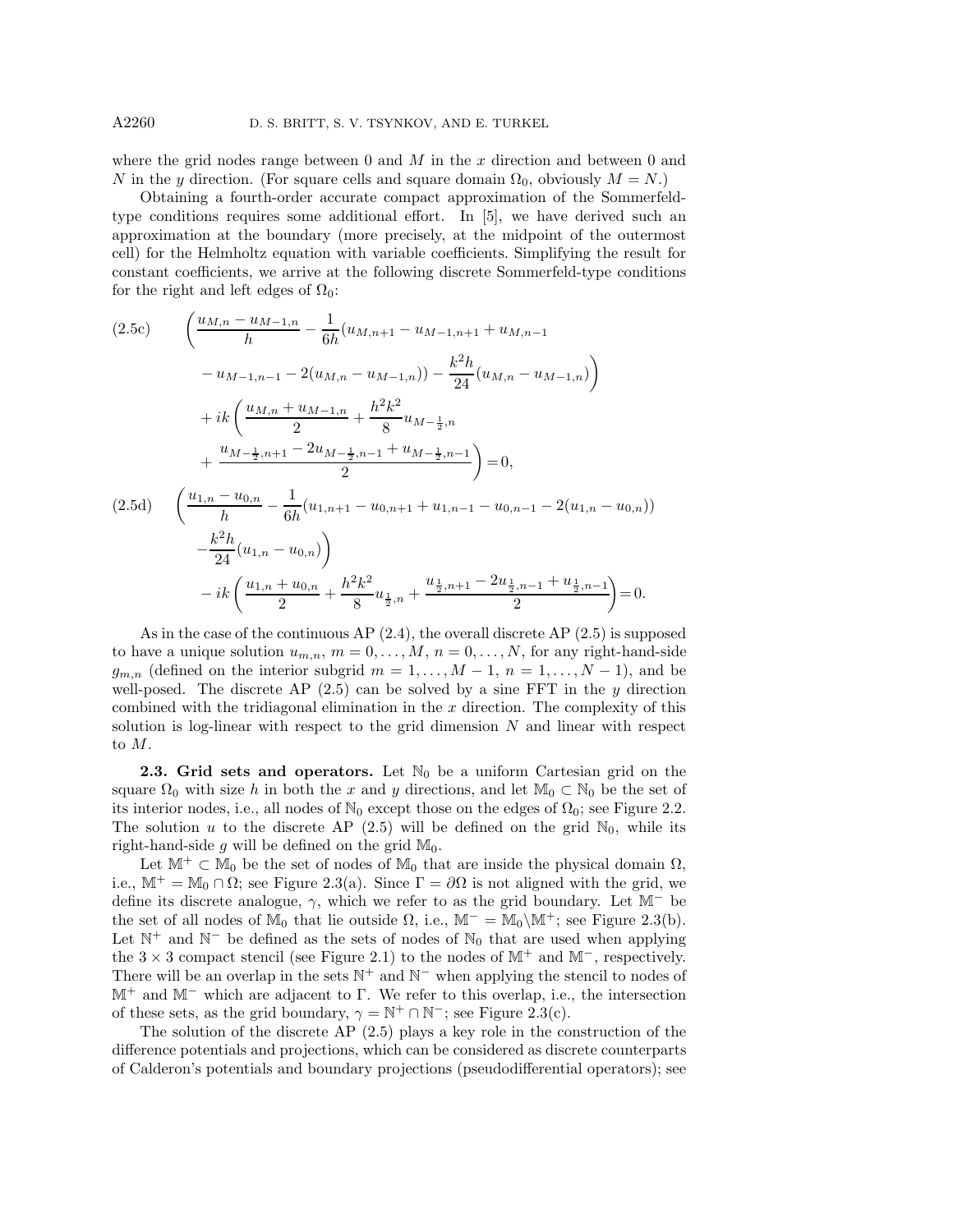

Fig. 2.2. Cartesian grids for the finite difference equation (2.5a).



Fig. 2.3. Interior and exterior grid subsets and the grid boundary.

[8, 49, 45]. The difference potential will approximate the solution  $u$  of boundary value problem  $(2.1)$  on the grid  $\mathbb{N}^+$ . The density of the difference potential is a grid function defined on the grid boundary  $\gamma$ . It satisfies a special system of linear algebraic equations called the boundary equation with projection (BEP).

We denote the discrete operator on the left-hand side of  $(2.5a)$  by  $\mathbf{L}^{(h)}$ . Then the discrete AP (2.5) consists of solving the finite difference equation  $\mathbf{L}^{(h)}u = g$  on the grid  $\mathbb{N}_0$ , subject to boundary conditions (2.5b), (2.5c), and (2.5d). Define the corresponding inverse operator  $G^{(h)}$  as the solution of the discrete AP (2.5), so that  $u = \mathbf{G}^{(h)}g$ . Also consider a grid function  $\xi_{\gamma}$  specified on the discrete boundary  $\gamma$ , Figure 2.3(c). The difference potential with density  $\xi_{\gamma}$  is given by

(2.6) 
$$
P_{\mathbb{N}^+}\xi_{\gamma} \stackrel{\text{def}}{=} w - G^{(h)}\left(L^{(h)}w|_{\mathbb{N}^+}\right), \text{ where } w = \begin{cases} \xi_{\gamma} & \text{on } \gamma, \\ 0 & \text{on } \mathbb{N}_0 \backslash \gamma. \end{cases}
$$

The operation  $L^{(h)}w|_{\mathbb{M}^+} := g$  in formula (2.6) denotes first the application of the operator  $L^{(h)}$  to the auxiliary function w and then truncation of the grid function  $\tilde{L}^{(h)}w$  to the grid  $\mathbb{M}^+$ ; see Figure 2.3(a). The difference potential  $P_{\mathbb{N}^+}\xi_{\gamma}$  is defined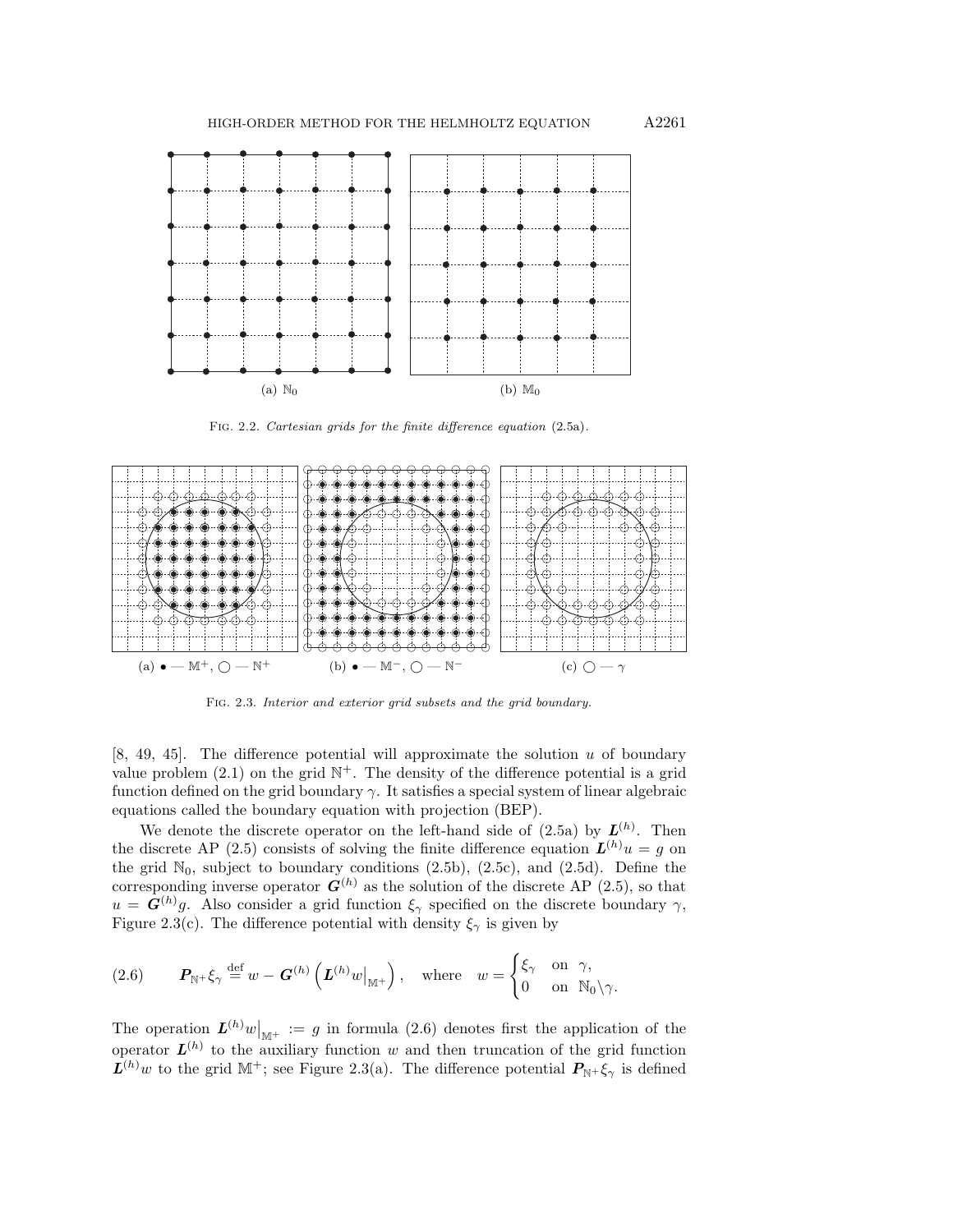on the grid  $\mathbb{N}^+$  (that's why we are using the subscript  $\mathbb{N}^+$ ),<sup>2</sup> and at the nodes  $\mathbb{M}^+$  it satisfies the homogeneous finite difference equation [cf. formula (2.3)]

$$
\mathbf{L}^{(h)}(\mathbf{P}_{\mathbb{N}^+}\xi_{\gamma})=0.
$$

Along with the grid function  $\xi_{\gamma}$ , consider a two-component vector function  $\xi_{\Gamma}$  = ( $\xi_0, \xi_1$ ) defined on the continuous boundary Γ. This new function  $\xi_{\Gamma}$  can be used as the density of the genuine Calderon potential of the differential operator *L* on the domain  $\Omega$  [8, 49], in which  $\xi_0$  is interpreted as the Dirichlet data and  $\xi_1$  is interpreted as the Neumann data at the boundary Γ. Provided that the grid function  $\xi_{\gamma}$  is related to the continuous function  $\xi_{\Gamma}$  in some special sense  $(\xi_{\gamma})$  must be obtained from  $\xi_{\Gamma}$  as an equation-based extension based on the Taylor formula of order four; see section 3), the difference potential (2.6) approximates the continuous Calderon potential with density  $\xi_{\Gamma}$  with fourth-order accuracy on the grid  $\mathbb{N}^+$  (the design accuracy of our compact scheme); see [35, 45, 39].

Truncating the difference potential  $(2.6)$  to  $\gamma$ , we obtain the difference projection,

(2.7) 
$$
\boldsymbol{P}_{\gamma}\xi_{\gamma} \stackrel{\text{def}}{=} (\boldsymbol{P}_{\mathbb{N}^+}\xi_{\gamma})\big|_{\gamma},
$$

and then express the discrete BEP as

$$
P_{\gamma}\xi_{\gamma} = \xi_{\gamma}.
$$

Its pivotal property (see [45]) is that those and only those grid functions  $\xi_{\gamma}$  satisfy the BEP (2.8) that can be obtained as the truncation to  $\gamma$  of a solution u (defined on  $\mathbb{N}^+$ , Figure 2.3(a)) of the homogeneous difference equation (2.3):  $\mathbf{L}^{(h)}u = 0$ . Thus, the BEP (2.8) provides an equivalent reduction of the discrete equation  $L^{(h)}u = 0$ from the grid domain  $\mathbb{N}^+$  to the grid boundary  $\gamma$ . If the grid function u satisfies  $L^{(h)}u = 0$ , then its truncation  $\xi_{\gamma} = u|_{\gamma}$  must satisfy the BEP (2.8). Conversely, if the grid function  $\xi_{\gamma}$  satisfies the BEP (2.8), then there exists a function u defined on N<sup>+</sup> such that  $\mathbf{L}^{(h)}u = 0$  and  $u|_{\gamma} = \xi_{\gamma}$ . In fact, this u is given by the difference potential (2.6):  $u = P_{\mathbb{N}^+} \xi_{\gamma}$ .

Note that the difference potential (2.6) and, consequently, the projection (2.7) depend on the choice of the AP since changing the AP will change the inverse operator  $G^{(h)}$ . However, the change of the AP does not affect the range of the projection  $P_{\gamma}$ , i.e., it does not change the set of solutions to the BEP (2.8), as long as the AP remains uniquely solvable. In other words, when changing the AP one only changes the projection angle onto the same subspace; see [45].

**3. Treatment of the boundary conditions.** In this section, we show how to account for the given boundary condition (2.1b) in order to approximately reconstruct the data  $(u, \frac{\partial u}{\partial n})\big|_{\Gamma}$  of the solution u to problem (2.1) at the boundary  $\Gamma$  and subsequently obtain the discrete solution of  $(2.1)$  on the grid  $\mathbb{N}^+$  in the form of the difference potential (2.6). First, we need to build the equation-based extension of an arbitrary pair of functions,  $\boldsymbol{\xi}_{\Gamma} = (\xi_0, \xi_1)|_{\Gamma}$ , from the continuous boundary  $\Gamma$  to the grid boundary  $\gamma$ .

**3.1. Equation-based extension to the grid boundary.** The extension of a given  $\boldsymbol{\xi}_{\Gamma} = (\xi_0, \xi_1)|_{\Gamma}$  from the smooth boundary  $\Gamma$  to the grid nodes  $\gamma$  (specifically the nodes adjacent to Γ; see Figure 2.3(c)) is constructed using a truncated Taylor

<sup>&</sup>lt;sup>2</sup>Even though both the auxiliary function w and the solution  $G^{(h)}q$  to the discrete AP (2.5) are defined on the entire grid  $\mathbb{N}_0$ , the difference potential  $P_{\mathbb{N}}+\xi_\gamma$  as introduced by formula (2.6) is of interest to us only on the grid  $\mathbb{N}^+$ .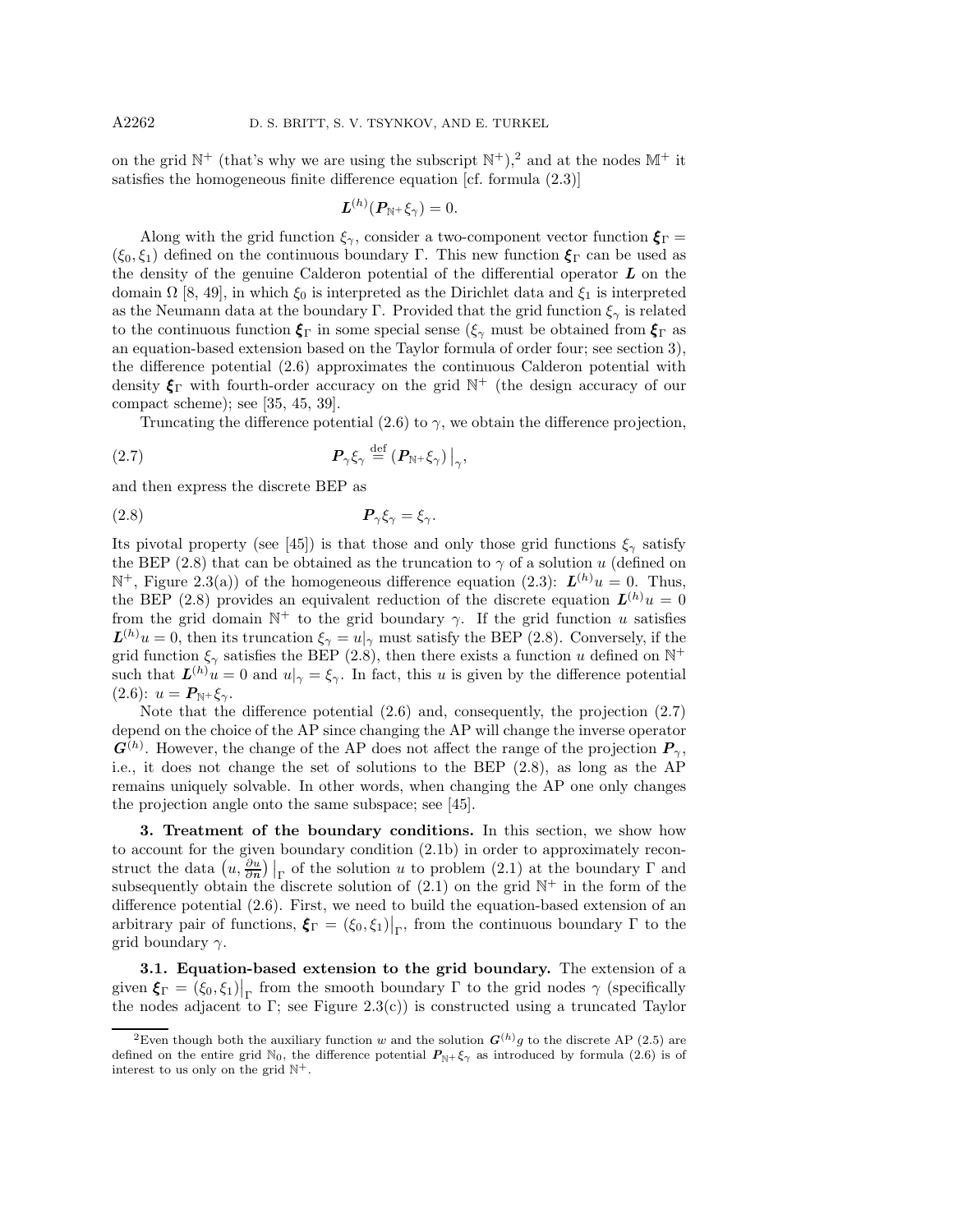expansion with differentiation in the direction normal to Γ. Consider  $\xi_{\Gamma}$  as the data of some function  $v = v(x, y)$ ,

$$
(\xi_0, \xi_1)|_{\Gamma} = \left(v, \frac{\partial v}{\partial n}\right)\bigg|_{\Gamma},
$$

that we define near the curve  $\Gamma$  by means of the Taylor expansion:

(3.1) 
$$
v \stackrel{\text{def}}{=} v_{\Gamma} + \rho \left. \frac{\partial v}{\partial n} \right|_{\Gamma} + \frac{\rho^2}{2} \left. \frac{\partial^2 v}{\partial n^2} \right|_{\Gamma} + \frac{\rho^3}{6} \left. \frac{\partial^3 v}{\partial n^3} \right|_{\Gamma} + \frac{\rho^4}{24} \left. \frac{\partial^4 v}{\partial n^4} \right|_{\Gamma}.
$$

In formula (3.1),  $\rho$  denotes the distance (with sign) from a given point near  $\Gamma$  to the curve Γ. We emphasize that while formula (3.1) takes the usual form of a Taylor approximation to the function  $v$ , it should not be interpreted this way. Instead, it should be thought of as the definition of v. The new function v can be evaluated at any point  $(x, y)$  which is sufficiently close to Γ. In particular, we call this new function  $\xi_{\gamma}$  when its domain is restricted to the nodes of the grid boundary  $\gamma$  (see Figure  $2.3(c)$ :

$$
\xi_{\gamma} \stackrel{\text{def}}{=} v|_{\gamma}.
$$

However, the foregoing definition is not complete until we specify how to compute the normal derivatives of order 2 and higher required for formula (3.1). These will be obtained using equation-based differentiation applied to the homogeneous Helmholtz equation with constant coefficients (2.1a). (The extension to nonhomogeneous equations and variable coefficients is straightforward [35].) In doing so, we assume that the "input" functions v and  $\frac{\partial v}{\partial n}$  are known analytically on the circle Γ so that we can readily compute their tangential derivatives. Since we consider the simple case of a circular boundary Γ centered at the origin, the outward normal to Γ and the direction of the polar radius coincide. Hence, it is convenient to recast (2.1a) using polar coordinates  $(r, \theta)$ :

(3.3) 
$$
\frac{1}{r}\frac{\partial v}{\partial r} + \frac{\partial^2 v}{\partial r^2} + \frac{1}{r^2}\frac{\partial^2 v}{\partial \theta^2} + k^2 v = 0.
$$

Equation  $(3.3)$  allows us to obtain the second derivative of v with respect to r:

(3.4) 
$$
\frac{\partial^2 v}{\partial r^2} = -\left(\frac{1}{r}\frac{\partial v}{\partial r} + \frac{1}{r^2}\frac{\partial^2 v}{\partial \theta^2} + k^2 v\right).
$$

Recall that v and  $\frac{\partial v}{\partial n} = \frac{\partial v}{\partial r}$  are given on  $\Gamma$  and that  $\frac{\partial^2 v}{\partial \theta^2}$  can be computed analytically as the second tangential derivative of the given function  $v$ . Hence,  $(3.4)$  allows us to compute the term  $\frac{\partial^2 v}{\partial n^2} = \frac{\partial^2 v}{\partial r^2}$  in the Taylor expansion (3.1).

We proceed to find the remaining normal derivatives,  $\frac{\partial^3 v}{\partial n^3} = \frac{\partial^3 v}{\partial r^3}$  and  $\frac{\partial^4 v}{\partial n^4} = \frac{\partial^4 v}{\partial r^4}$ , via equation-based differentiation. In particular, we take the derivative of (3.4) with respect to r to obtain

(3.5) 
$$
\frac{\partial^3 v}{\partial r^3} = \frac{1}{r^2} \frac{\partial v}{\partial r} - \frac{1}{r} \frac{\partial^2 v}{\partial r^2} + \frac{2}{r^3} \frac{\partial^2 v}{\partial \theta^2} - \frac{1}{r^2} \frac{\partial^3 v}{\partial r \partial \theta^2} - k^2 \frac{\partial v}{\partial r}.
$$

We are able to evaluate  $\frac{\partial^3 v}{\partial r^3}$  using the given function  $\frac{\partial v}{\partial r}$ , the analytically computed second tangential derivative of  $\frac{\partial v}{\partial r}$  for  $\frac{\partial^3 v}{\partial r \partial \theta^2}$ , and the representation (3.4) for  $\frac{\partial^2 v}{\partial r^2}$ . This way, we can compute the third normal derivative term of the Taylor expansion (3.1). To compute the next term, we differentiate equality  $(3.5)$  with respect to r: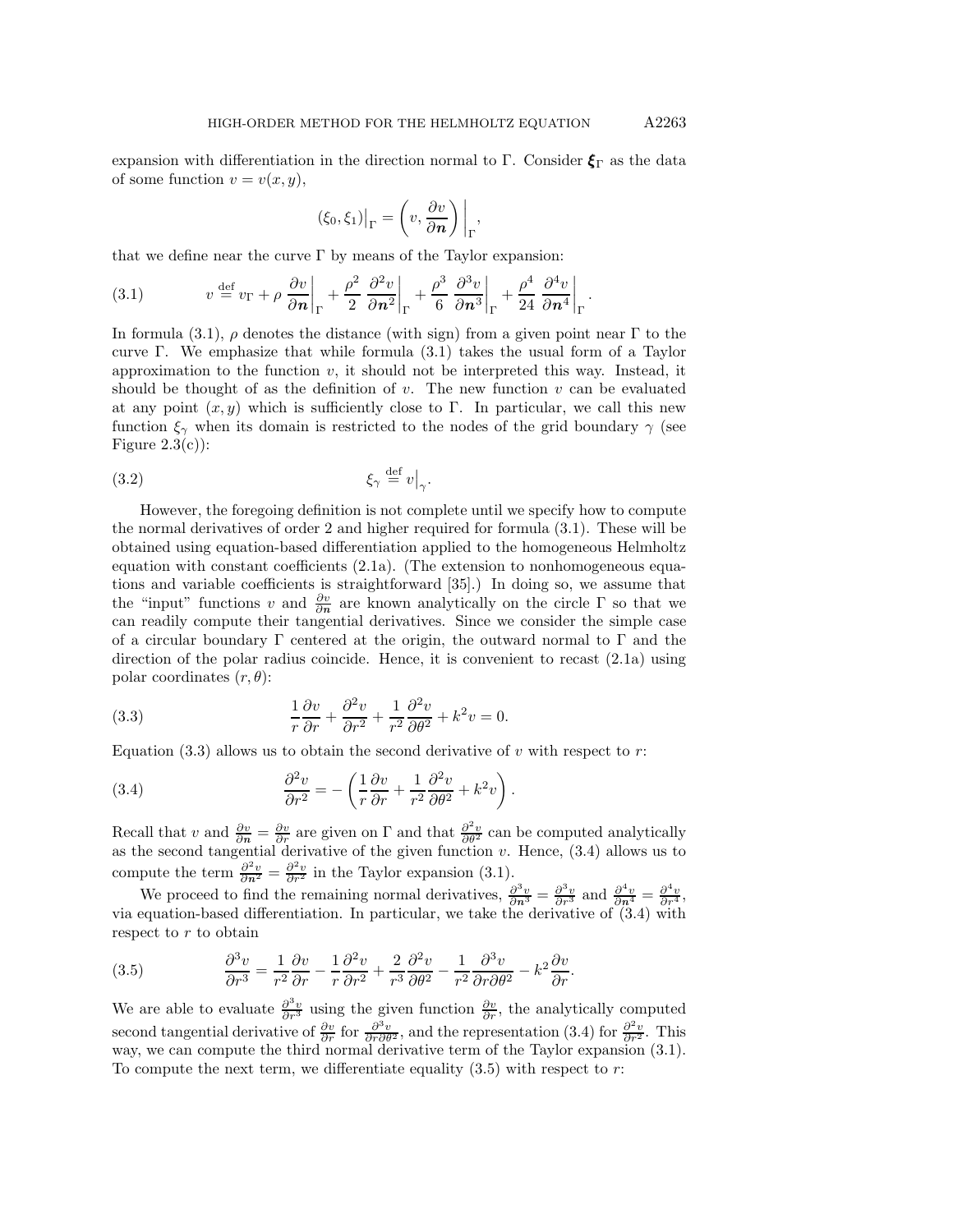A2264 D. S. BRITT, S. V. TSYNKOV, AND E. TURKEL

$$
(3.6)\ \ \frac{\partial^4 v}{\partial r^4} = -\frac{2}{r^3} \frac{\partial v}{\partial r} + \frac{2}{r^2} \frac{\partial^2 v}{\partial r^2} - \frac{1}{r} \frac{\partial^3 v}{\partial r^3} - \frac{6}{r^4} \frac{\partial^2 v}{\partial \theta^2} + \frac{4}{r^3} \frac{\partial^3 v}{\partial r \partial \theta^2} - \frac{1}{r^2} \frac{\partial^4 v}{\partial r^2 \partial \theta^2} - k^2 \frac{\partial^2 v}{\partial r^2}.
$$

Again, the term  $\frac{\partial v}{\partial r}$  is given, the terms  $\frac{\partial^2 v}{\partial r^2}$  and  $\frac{\partial^3 v}{\partial r^3}$  are evaluated via (3.4) and (3.5), respectively, and the terms  $\frac{\partial^2 v}{\partial \theta^2}$  and  $\frac{\partial^3 v}{\partial r \partial \theta^2}$  are computed analytically as the tangential derivatives of the given pair of functions  $(v, \frac{\partial v}{\partial r})$ . The only remaining term of (3.6) that has not been accounted for yet is  $\frac{\partial^4 v}{\partial r^2 \partial \theta^2}$ . We evaluate it by differentiating equation  $(3.4)$  twice with respect to  $\theta$ :

(3.7) 
$$
\frac{\partial^4 v}{\partial r^2 \partial \theta^2} = -\left(\frac{1}{r}\frac{\partial^3 v}{\partial r \partial \theta^2} + \frac{1}{r^2}\frac{\partial^4 v}{\partial \theta^4} + k^2 \frac{\partial^2 v}{\partial \theta^2}\right)
$$

Note that all the terms required to compute  $\frac{\partial^4 v}{\partial r^2 \partial \theta^2}$  by (3.7) are tangential (i.e., angular) derivatives of v and  $\frac{\partial v}{\partial r}$ . Therefore, substituting (3.7) for  $\frac{\partial^4 v}{\partial r^2 \partial \theta^2}$  into (3.6) completes our ability to calculate the fourth normal derivative  $\frac{\partial^4 v}{\partial r^4} = \frac{\partial^4 v}{\partial n^4}$  in the Taylor expansion (3.1).

.

Thus, given an arbitrary pair of functions  $(v, \frac{\partial v}{\partial r})$  defined along the circle  $\Gamma$ , a fifth-order extension from the continuous circle to a nearby grid node along the normal direction is accomplished by substituting equations  $(3.4)$ – $(3.7)$  into the Taylor expansion (3.1). In [35, Appendix A], we show how a similar extension can be built in the case of an arbitrary smooth curve Γ.

Hereafter, we use the notation *Ex* for the equation-based extension operator defined by formulae  $(3.1)$ ,  $(3.2)$ . It will act on an arbitrary pair of continuous functions defined on Γ:  $\xi_{\Gamma} = (\xi_0, \xi_1)|_{\Gamma}$ . This operator uses the truncated Taylor expansion (3.1) to construct a new function  $v(x, y)$  near Γ, which is then sampled at the grid boundary  $γ$  according to (3.2). This yields the grid function that we refer to as  $ξ_γ$ :

$$
\xi_{\gamma} = \text{Ex}\xi_{\Gamma} = \text{Ex}\left(\xi_0, \xi_1\right)\big|_{\Gamma}.
$$

We emphasize that while the normal derivatives of order 2 and higher in formula (3.1) are obtained by differentiation based on the Helmholtz (2.1a), the construction of the operator **Ex** permits it to be applied to an arbitrary pair of functions. Thus,  $\xi_{\Gamma}$  does not need to represent the data of a solution to equation (2.1a) in order to apply the operator. However, if  $\xi_{\Gamma}$  happens to be the data of a solution u to (2.1a) on  $\Omega$ , then formula (3.1) approximates this solution near  $\Gamma = \partial\Omega$  with fifth-order accuracy with respect to n, and, in particular, it shall do so at the nodes of the discrete boundary  $\gamma$ .

Note that to ensure the design convergence rate of the overall method, the number of terms in the Taylor formula (3.1) that defines the operator *Ex* must match in a particular way the accuracy of the finite difference scheme employed inside the computational domain. The corresponding relations follow from the approximation theorems of the continuous potentials of elliptic operators by difference potentials proved by Reznik [39, 40]. While the actual proofs are delicate, the end results can be used in their own right, and we reproduce some of those results in [35, section 4.4]. Moreover, in practice it turns out that taking fewer terms in (3.1) than prescribed by [39] may be sufficient. For the fourth-order accurate scheme (2.3) that we have implemented for the current study, the original Reznik theorem would suggest taking six terms, which is the sum of the accuracy of the scheme (fourth-order) and the order of the differential equation (second). However, it appears sufficient to truncate the Taylor expansion after the fourth derivative term to preserve the overall fourth-order accuracy. For other finite difference schemes, the number of terms in the expansion will need to be chosen accordingly; see [39], [40], and [35] for more detail.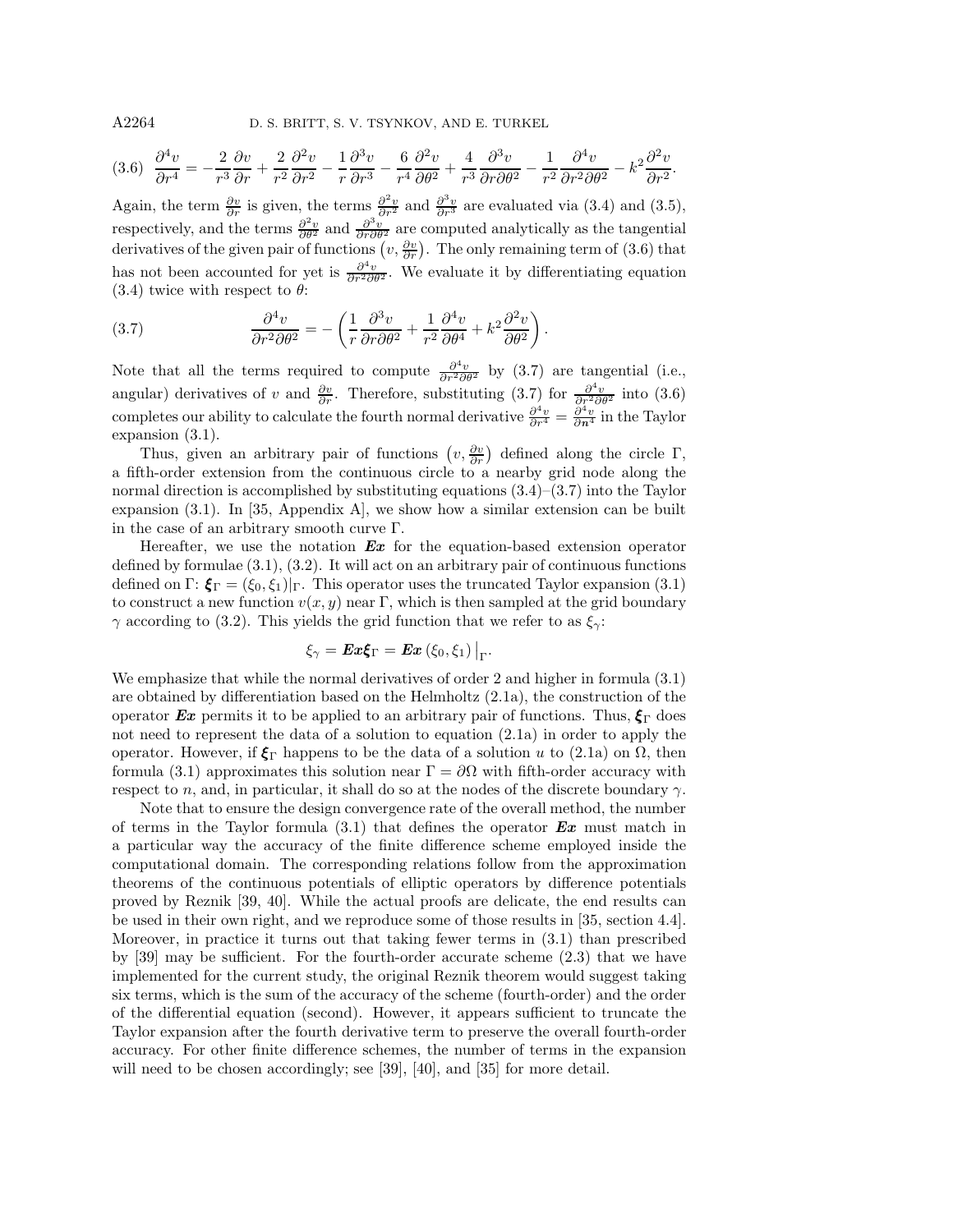**3.2. Series representation of boundary functions.** The next step is to select a basis for the space of smooth pairs of functions,  $\xi_{\Gamma}$ , on  $\Gamma$ :

(3.8) 
$$
\boldsymbol{\psi}_n^{(0)} = (\psi_n^{(0)}, 0) \text{ and } \boldsymbol{\psi}_n^{(1)} = (0, \psi_n^{(1)}), \quad n = -\infty, \dots, \infty.
$$

This basis will help us represent the data  $(u, \frac{\partial u}{\partial n})\Big|_{\Gamma}$  of the solution u to problem (2.1); see section 3.3. Provided that the expansion of a given  $\xi_{\Gamma}$  with respect to system (3.8) converges sufficiently fast, we may truncate it and replace the infinite series with a finite sum:

(3.9) 
$$
\boldsymbol{\xi}_{\Gamma} = \underbrace{\sum_{n=-N}^{N} c_n^{(0)} \boldsymbol{\psi}_n^{(0)}}_{(\xi_0,0)} + \underbrace{\sum_{n=-N}^{N} c_n^{(1)} \boldsymbol{\psi}_n^{(1)}}_{(0,\xi_1)},
$$

where the number N that would guarantee the desired accuracy can be taken relatively small. This is the case, e.g., for the Fourier series when  $\xi_{\Gamma}$  are smooth periodic functions; see section 3.4 and also [35]. However, a different basis (3.8) may also be chosen, and the particular cases of both Fourier and Chebyshev bases are invoked and discussed in subsequent examples to suit the goal of solving specific nonstandard boundary value problems (2.1). In addition, we emphasize that the basis (3.8) may be selected independently of the discretization grid  $\mathbb{N}_0$ , and this is accomplished by choosing the accuracy of representation (3.9) ahead of time so that it will match or exceed the accuracy that can be achieved on the grid (see [35] for details).

In the interest of solving problem (2.1), we will first apply the operator *Ex* of section 3.1 and extend an arbitrary  $\xi_{\Gamma}$  represented by the truncated series (3.9) from the continuous boundary Γ to the grid boundary  $\gamma$ . Then we will substitute the resulting  $\xi_{\gamma}$  into the discrete BEP (2.8). This will yield a linear system in which the unknowns will be the coefficients  $c_n^{(0)}$  and  $c_n^{(1)}$ ,  $n = -N, \ldots, N$ .

**3.3. Applying the extension to form a linear system.** Applying the extension operator  $\bm{E}\bm{x}$  to the series representation  $(3.9)$  of a pair of functions defined on the boundary,  $\xi_{\Gamma}$ , and noting that the operator is linear, we obtain (3.10)

$$
\mathbf{Ex}\xi_{\Gamma} = \mathbf{Ex}\left(\sum_{n=-N}^{N}c_n^{(0)}\boldsymbol{\psi}_n^{(0)} + \sum_{n=-N}^{N}c_n^{(1)}\boldsymbol{\psi}_n^{(1)}\right) = \sum_{n=-N}^{N}c_n^{(0)}\mathbf{Ex}\,\boldsymbol{\psi}_n^{(0)} + \sum_{n=-N}^{N}c_n^{(1)}\mathbf{Ex}\,\boldsymbol{\psi}_n^{(1)},
$$

where  $\bm{Ex} \psi_n^{(0)} = \bm{Ex}(\psi_n^{(0)}, 0)$  and  $\bm{Ex} \psi_n^{(1)} = \bm{Ex}(0, \psi_n^{(1)})$  according to (3.8). Substituting expression (3.10) into the discrete BEP (2.8) yields a system of linear algebraic equations,

$$
\sum_{n=-N}^{N} c_n^{(0)} \mathbf{P}_{\gamma} \mathbf{E} \mathbf{x} \, \psi_n^{(0)} + \sum_{n=-N}^{N} c_n^{(1)} \mathbf{P}_{\gamma} \mathbf{E} \mathbf{x} \, \psi_n^{(1)} = \sum_{n=-N}^{N} c_n^{(0)} \mathbf{E} \mathbf{x} \, \psi_n^{(0)} + \sum_{n=-N}^{N} c_n^{(1)} \mathbf{E} \mathbf{x} \, \psi_n^{(1)},
$$

which we formalize by gathering the corresponding basis terms on the left-hand side:

(3.11) 
$$
\sum_{n=-N}^{N} c_n^{(0)} (\mathbf{P}_{\gamma} - \mathbf{I}_{\gamma}) \mathbf{E} \mathbf{x} \boldsymbol{\psi}_n^{(0)} + \sum_{n=-N}^{N} c_n^{(1)} (\mathbf{P}_{\gamma} - \mathbf{I}_{\gamma}) \mathbf{E} \mathbf{x} \boldsymbol{\psi}_n^{(1)} = 0.
$$

In formula (3.11),  $I_{\gamma}$  is the identity operator in the space of grid functions  $\xi_{\gamma}$  defined on  $\gamma$ . In matrix form, the linear system  $(3.11)$  can be recast as

$$
(3.12) \t\t Qc = 0,
$$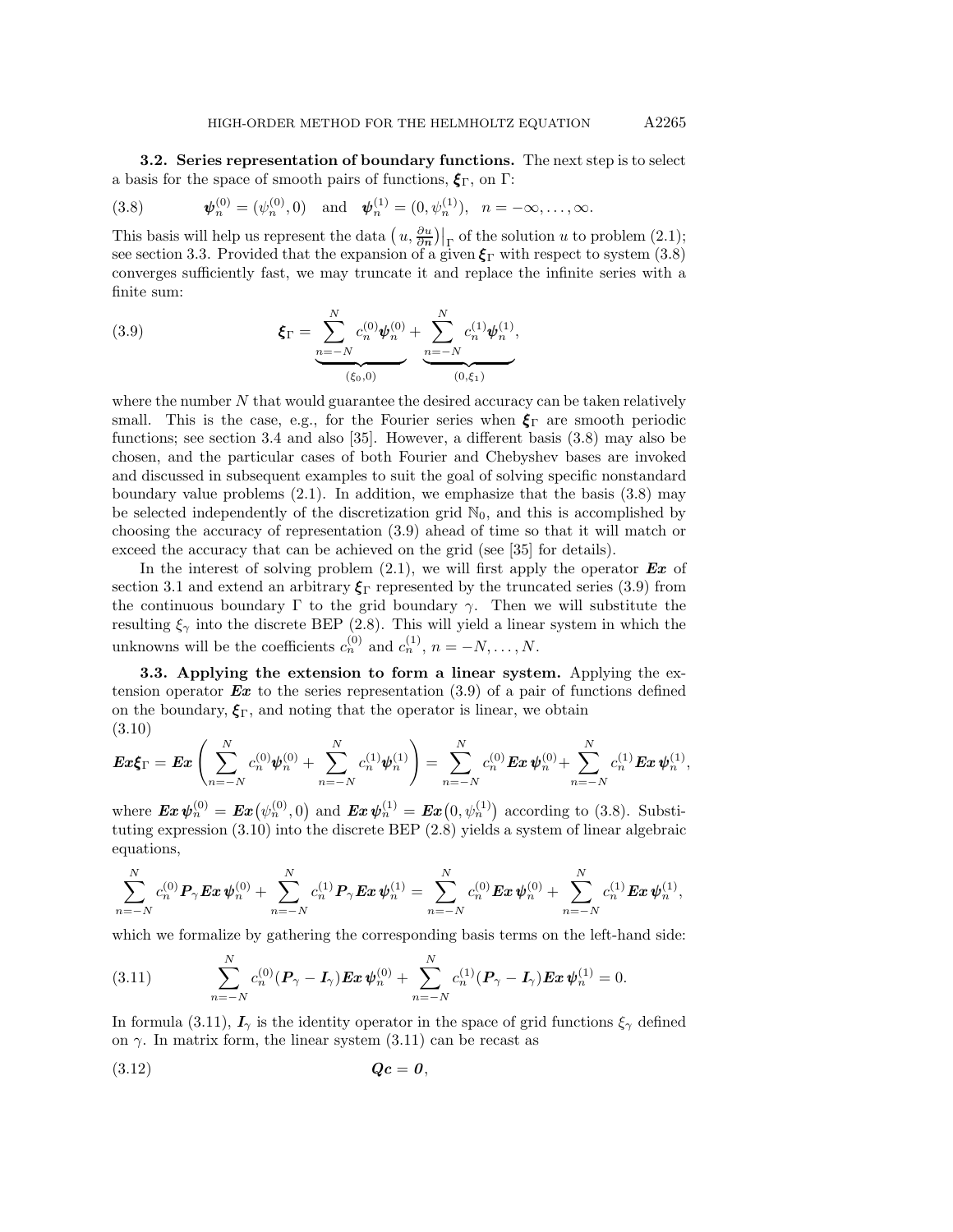where the matrix *Q* is given by

(3.13) 
$$
\mathbf{Q} = \left[ \underbrace{(\mathbf{P}_{\gamma} - \mathbf{I}_{\gamma}) \mathbf{E} \mathbf{x} \psi_{-N}^{(0)}, \dots, (\mathbf{P}_{\gamma} - \mathbf{I}_{\gamma}) \mathbf{E} \mathbf{x} \psi_{N}^{(0)}}_{\mathbf{Q}_{0}}, \underbrace{(\mathbf{P}_{\gamma} - \mathbf{I}_{\gamma}) \mathbf{E} \mathbf{x} \psi_{-N}^{(1)}, \dots, (\mathbf{P}_{\gamma} - \mathbf{I}_{\gamma}) \mathbf{E} \mathbf{x} \psi_{N}^{(1)}}_{\mathbf{Q}_{1}} \right],
$$

and *c* is a vector of unknown coefficients,  $c = [c_{-N}^{(0)}, \ldots, c_N^{(0)}, c_{-N}^{(1)}, \ldots, c_N^{(1)}]^T$ . The dimension of the matrix  $Q$  in (3.13) is  $|\gamma| \times 2(2N+1)$ , where  $|\gamma|$  is the total number of nodes in the grid boundary  $\gamma$ , and the dimension of the vector *c* is  $2(2N + 1)$ . The first  $2N + 1$  columns of the matrix  $Q$  form the submatrix  $Q_0$  and correspond to the coefficients  $c_n^{(0)}$ ,  $n = -N, \ldots, N$ , while the last  $2N + 1$  columns of *Q* form the submatrix  $Q_1$  and correspond to the coefficients  $c_n^{(1)}$ ,  $n = -N, \ldots, N$ .

Any solution  $\boldsymbol{c} = [\boldsymbol{c}^{(0)}, \boldsymbol{c}^{(1)}]$  to the linear system (3.12) furnishes  $\boldsymbol{\xi}_{\Gamma}$  via formula (3.9), and the latter, in turn, yields  $\xi_{\gamma} = \mathbf{Ex} \xi_{\Gamma}$ . As shown in [39], the corresponding difference potential (2.6) with the density  $\xi_{\gamma}$  provides a fourth-order accurate approximation to the continuous Calderon potential of the Helmholtz operator *L* with the density  $\xi_{\Gamma}$ ; see also [45, Part III, Chapter 1] and [35, section 4.4]. Moreover, the continuous Calderon potential  $u$  solves the homogeneous Helmholtz equation  $(2.1a)$ on  $\Omega$ , and the density  $\xi_{\Gamma}$  of (3.9) approximates its data  $(u, \frac{\partial u}{\partial n})\Big|_{\Gamma}$  on  $\Gamma$ .

However, the linear system (3.12) may have multiple solutions. Indeed, it does not take into account the boundary condition (2.1b) because it is derived from the discrete BEP (2.8) only. To take the boundary condition into account and make sure the overall solution is unique, system (3.12) needs to be modified and/or supplemented by additional equations. The simplest cases to analyze are those of the Dirichlet and Neumann boundary conditions; see [35].

When the boundary condition is Dirichlet, equality (2.1b) reduces to  $u|_{\Gamma} = \phi_{\Gamma}$ , and we can expand the given Dirichlet data function  $\phi_{\Gamma}$  (i.e., the first component of the data) with respect to the chosen basis (3.8), yielding the coefficients  $c_n^{(0)}$ ,  $n =$  $-C_1, \ldots, N$ . Recalling that  $c = [c^{(0)}, c^{(1)}] = [c_{-N}^{(0)}, \ldots, c_N^{(0)}, c_{-N}^{(1)}, \ldots, c_N^{(1)}]^T$  in (3.12), the vector  $c^{(0)}$  in the Dirichlet case can be considered given while the vector  $c^{(1)}$ is unknown. Accordingly, system (3.12) is recast as  $Q_1 c^{(1)} = -Q_0 c^{(0)}$ , where the right-hand side can now be thought of as a given vector of dimension  $|\gamma|$ . Then, the system is solved for  $c^{(1)}$  in the sense of the least squares.

In doing so, we choose the number of basis functions  $N$  independent of the size of the discretization grid  $\mathbb{N}_0$ . This number is rather fixed ahead of time so that the accuracy of the truncated expansion (3.9) at the boundary would exceed any accuracy that one might expect to obtain on the grid. This is easy to achieve at a moderate cost, because when the boundary data are smooth and periodic, their Fourier expansion converges rapidly (see footnote 3) and the resulting N appears not very large. Once the dimension  $N$  of the boundary representation  $(3.9)$  has been fixed, the final accuracy of the solution on the domain is controlled only by the size of the grid N<sub>0</sub>. For sufficiently fine grids, one should typically expect  $|\gamma| \gg 2N + 1$ . Hence, the system  $Q_1 c^{(1)} = -Q_0 c^{(0)}$  is overdetermined and admits a robust solution by least squares. Moreover, as the original boundary value problem (2.1) has a unique solution, the discrete least squares solution is "almost classical" in the sense that as the grid is refined, the residual at the minimum decreases to zero with the rate determined by the accuracy of the finite difference approximation.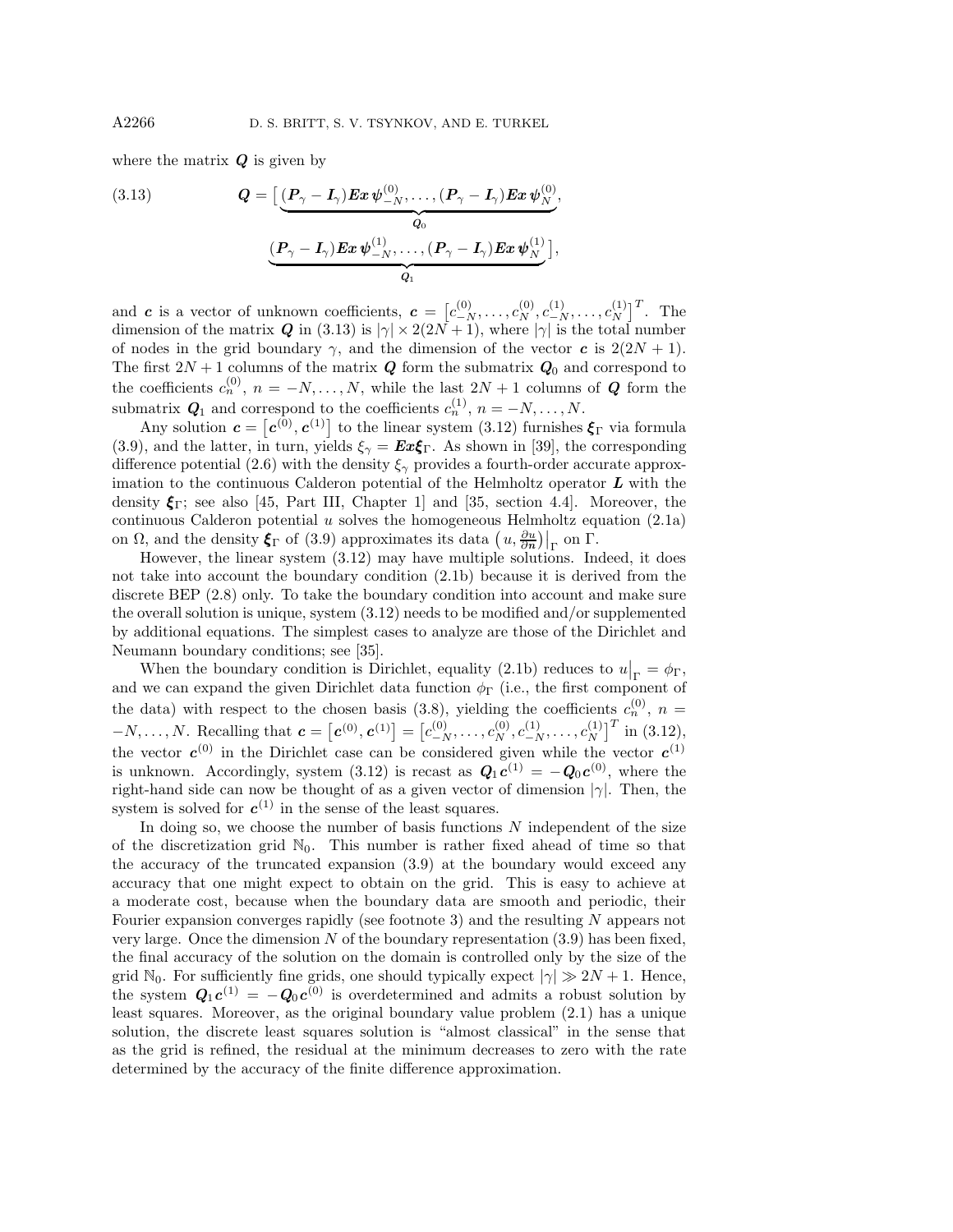In the Neumann case, conversely, the vector  $c^{(1)}$  is given by expanding the boundary condition  $\frac{\partial u}{\partial n} = \phi|_{\Gamma}$  with respect to the basis (3.8), the vector  $c^{(0)}$  is unknown, and the system  $Q_0 \ddot{c}^{(0)} = -Q_1 c^{(1)}$  is solved in the sense of the least squares for  $c^{(0)}$ . In any case, once both  $c^{(0)}$  and  $c^{(1)}$  are known, the vector  $c = [c^{(0)}, c^{(1)}]$  is substituted into (3.9), and the resulting  $\xi_{\Gamma}$  is extended to  $\gamma$  via the extension operator:  $\xi_{\gamma} = \mathbf{Ex}\xi_{\Gamma}$ . The difference potential (2.6) with density  $\xi_{\gamma}$  is then computed to approximate the solution  $u$  to the boundary value problem  $(2.1)$  with fourth-order accuracy on the grid  $\mathbb{N}^+$ . A more detailed analysis of both the Dirichlet and Neumann boundary conditions, along with the corresponding numerical results that corroborate the grid convergence with the design rate of the scheme, can be found in [35], wherein both a circular and an elliptical boundary are considered with a Cartesian grid.

Our work [35] also provides an analysis of the Robin boundary condition, but only when the coefficients of the boundary condition are constant, and with no numerical computations. In sections 3.4 and 3.5, we present a more comprehensive analysis of the Robin boundary condition, which includes variable and/or discontinuous coefficients. In particular, this allows us to consider mixed boundary conditions, e.g., Dirichlet on one part of the boundary and Neumann on the other part of the boundary.

Finally, we emphasize that the reduction of problem (2.1) from its domain to the boundary based on Calderon's boundary equations with projections, regardless of the type of the boundary condition (2.1b), is always well-posed as long as the original problem (2.1) itself is well-posed; see [45, 35]. This is in contrast to methods based on boundary integral equations, for which care must be exercised, on a case-by-case basis, in choosing the equivalent boundary sources such that the resulting Fredholm integral equation is of the second kind (well-posed) rather than the first kind (ill-posed).

**3.4. The Robin boundary condition with smooth variable coefficients.** Consider the case that formula (2.1b) represents a general Robin boundary condition with variable coefficients:

(3.14) 
$$
\alpha(\theta)u(\theta) + \beta(\theta)\frac{\partial u}{\partial n}(\theta) = \phi(\theta),
$$

where  $\alpha$ ,  $\beta$ , and  $\phi$  are smooth periodic functions of the polar angle  $\theta \in [0, 2\pi]$ . We will expand each term of  $(3.14)$  with respect to the chosen basis  $(3.8)$  and obtain a set of linear algebraic equations that will supplement system (3.12). In doing so, it will be convenient, though not necessary, to consider the same basis functions for both  $u$ and  $\frac{\partial u}{\partial n}$ , so that  $\psi_n^{(0)} = \psi_n^{(1)}$ ,  $n = -N, \ldots, N$ , in formula (3.8).

Since formula  $(3.14)$  is composed of smooth  $2\pi$ -periodic functions, it is natural to choose an exponential Fourier basis,  $\psi_n^{(0)}(\theta) = \psi_n^{(1)}(\theta) = e^{in\theta}$ . To express the lefthand side of (3.14) in this basis, we will use a well-known convolution formula for the Fourier coefficients of a product of two functions. Let  $f(\theta)$  and  $g(\theta)$  be  $2\pi$ -periodic, and denote by  $\hat{f}_n$  and  $\hat{g}_n$  their Fourier coefficients for the expansion with respect to the complex exponentials  $e^{in\theta}$ ,  $n = 0, \pm 1, \pm 2, \ldots$  Then, it is easy to show that

(3.15) 
$$
\widehat{(fg)}_n = \frac{1}{2\pi} \sum_{m=-\infty}^{\infty} \widehat{g}_m \widehat{f}_{m-n}.
$$

We now expand the boundary condition (3.14) using this result. Let  $c_n^{(0)}$  and  $c_n^{(1)}$ represent the Fourier coefficients of  $u(\theta)$  and  $\frac{\partial u}{\partial n}(\theta)$ , respectively, and let  $\hat{\alpha}_n, \hat{\beta}_n$ , and  $\hat{\phi}_n$  be the coefficients of  $\alpha(\theta), \beta(\theta)$ , and  $\phi(\theta)$ , respectively. Then, according to (3.15), formula (3.14) becomes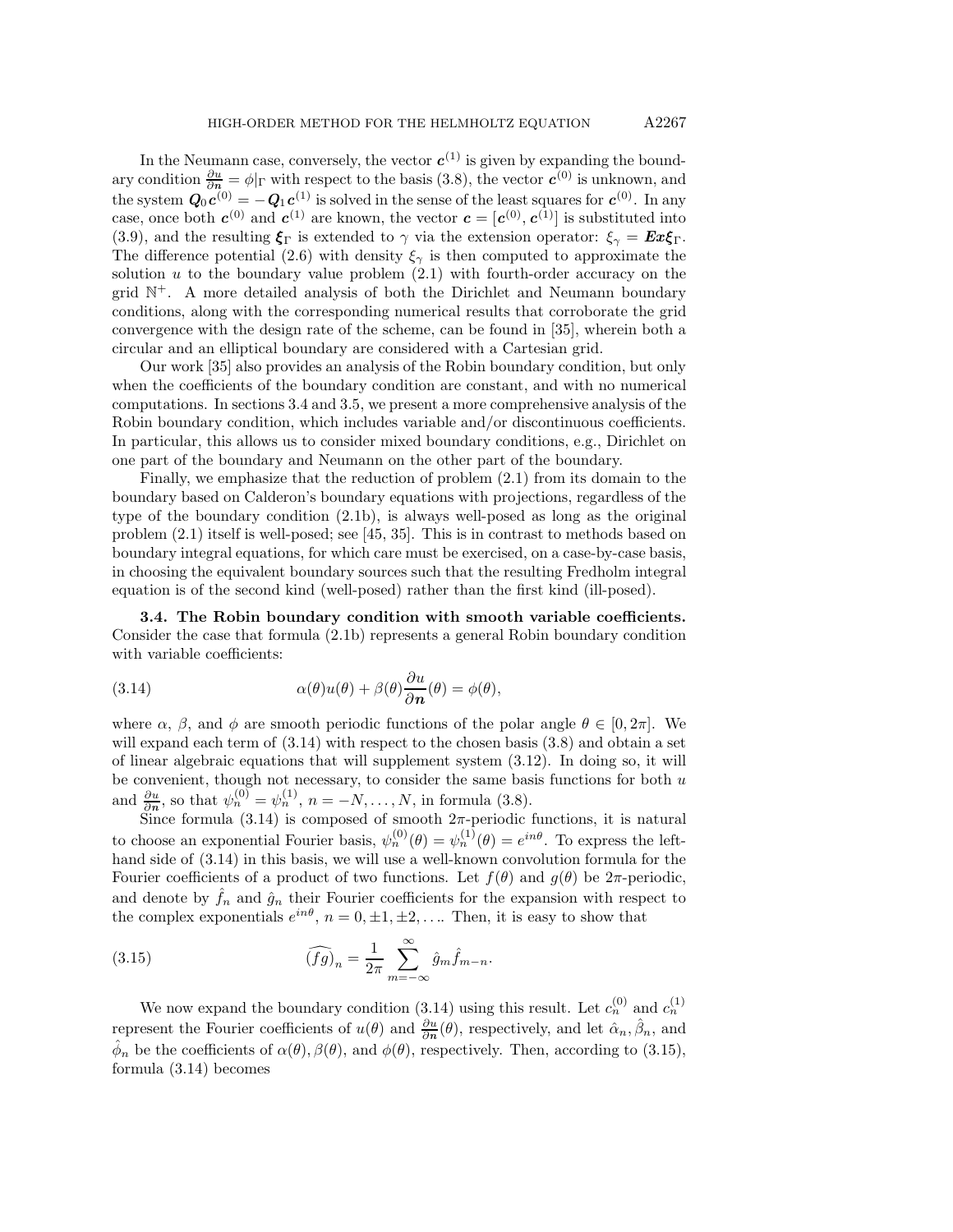A2268 D. S. BRITT, S. V. TSYNKOV, AND E. TURKEL

$$
\frac{1}{2\pi} \sum_{n=-\infty}^{\infty} \left( \sum_{m=-\infty}^{\infty} \hat{\alpha}_m c_{m-n}^{(0)} + \sum_{m=-\infty}^{\infty} \hat{\beta}_m c_{m-n}^{(1)} \right) e^{in\theta} = \frac{1}{2\pi} \sum_{n=-\infty}^{\infty} \hat{\phi}_n e^{in\theta}.
$$

By orthogonality of the basis functions, we obtain the following linear equation for each n:

(3.16) 
$$
\sum_{m=-\infty}^{\infty} \left( \hat{\alpha}_m c_{m-n}^{(0)} + \hat{\beta}_m c_{m-n}^{(1)} \right) = \hat{\phi}_n.
$$

Moreover, since for sufficiently smooth functions their Fourier coefficients decay rapidly,<sup>3</sup> it is sufficient to take only finitely many equations from  $(3.16)$  to supplement system (3.12). The summation range on the left-hand side of each of those equations can also be chosen finite. The specific number of equations needed will be determined based on the desired accuracy of the Fourier expansions.

Assume we are given a tolerance  $\epsilon > 0$ . Then, using the generic notation  $f(\theta)$ and  $g(\theta)$ , we can find a positive integer number N [cf. formula (3.9)] such that

(3.17) 
$$
|\hat{f}_n| < \epsilon \text{ and } |\hat{g}_n| < \epsilon \text{ for } |n| \ge N.
$$

Since the coefficients  $\hat{f}_n$  and  $\hat{g}_n$  decay rapidly, the number N in formula (3.17) is typically not large even if  $\epsilon$  is taken on the order of the machine precision. (Specific choices that we have made for particular examples are discussed in section 4.) In general, assuming that  $\epsilon$  in (3.17) is small, we can replace all the coefficients with indices  $|n| \ge N$  in the Fourier expansions of f and g by zeros.

We therefore consider a pair of sufficiently smooth  $2\pi$ -periodic functions  $f(\theta)$  and  $g(\theta)$  for which we set  $\hat{f}_n = 0$  and  $\hat{g}_n = 0$  for  $|n| \geq N$ . To find the coefficients  $\widehat{(fg)}_n$ of the truncated Fourier expansion for their product  $fg$ , we will identify and exclude from the last sum on the right-hand side of formula (3.15) all terms for which either  $\hat{f}_{m-n} = 0$  or  $\hat{g}_m = 0$  (i.e., those terms for which either  $|m - n| > N$  or  $|m| > N$ , respectively).

If  $n \geq 0$ , then  $m \geq m - n$ ; thus, the upper bound for the summation will be  $m = N$ , and the lower bound will be achieved when  $m - n = -N$ , which, solved for m, yields  $m = n - N$ . Similarly, when  $n < 0$ , we have  $m < m - n$ , which results in the lower bound being reached by  $m = -N$ , and the upper bound is reached by  $m - n = N$ , which implies  $m = n + N$ . Hence, we have

(3.18a) 
$$
\widehat{(fg)}_n = \begin{cases} \sum_{m=n-N}^N \hat{g}_m \hat{f}_{m-n}, & 0 \leqslant n \leqslant 2N, \\ \sum_{n+N}^{n+N} \hat{g}_m \hat{f}_{m-n}, & -2N \leqslant n < 0. \end{cases}
$$

If  $n > 2N$ , then the summation range in the first sum on the right-hand side of  $(3.18a)$ becomes empty; if  $n < -2N$ , then the summation range becomes empty in the second sum. Empty summation ranges yield zero Fourier coefficients so that

(3.18b) 
$$
\widehat{(fg)}_n = 0, \quad |n| > 2N.
$$

<sup>&</sup>lt;sup>3</sup>For an r-differentiable function with the derivative of order r in  $L_2$ , the rate of decay of its Fourier coefficients is  $o(n^{-r})$ , and accordingly, the rate of convergence of its Fourier series is  $o(n^{-(r-\frac{1}{2})})$ ; see, e.g., [48, section 3.1.3].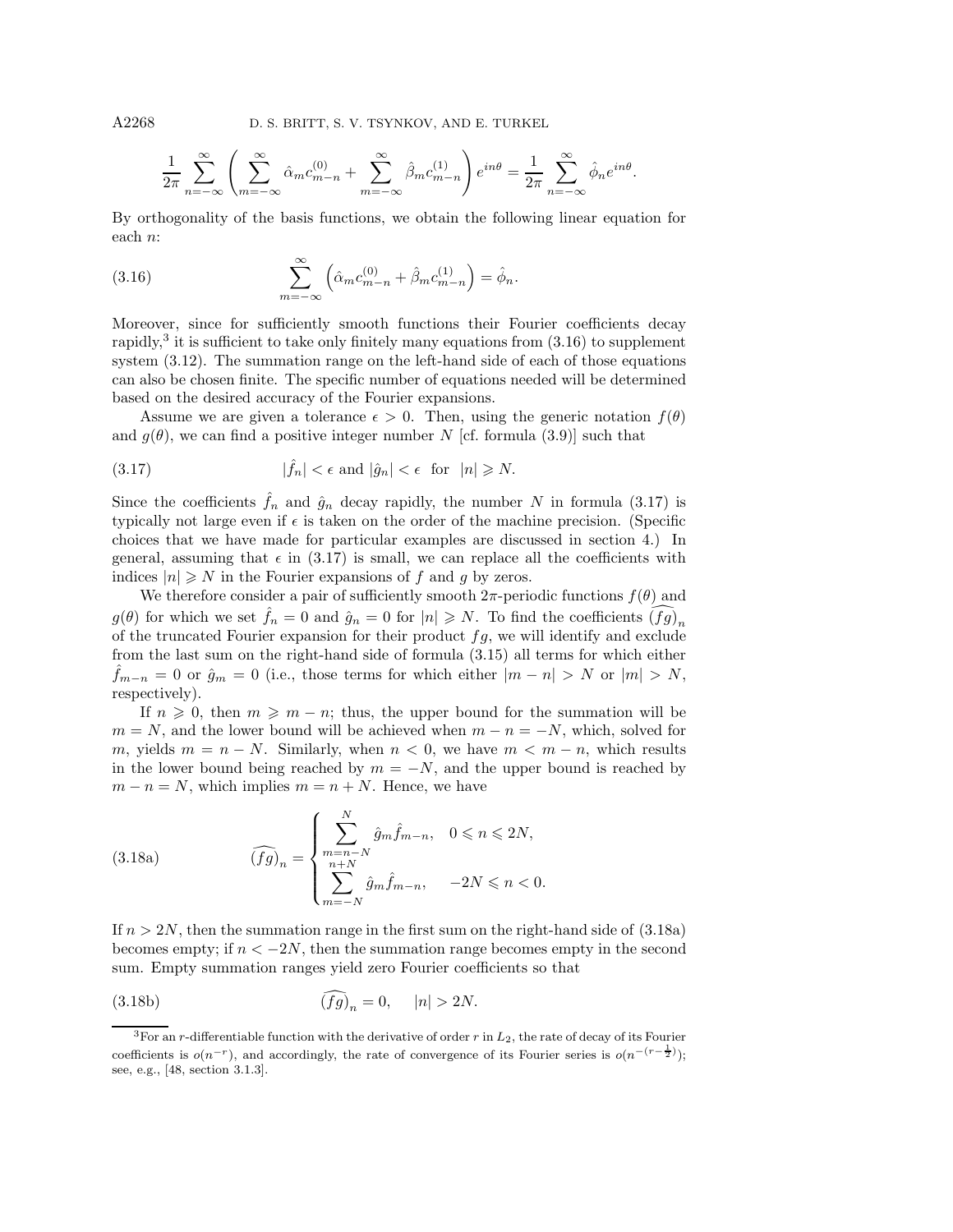Applying formulae (3.18) to (3.16), we arrive at the following finite system:

(3.19) 
$$
\begin{cases} \sum_{m=n-N}^{N} \left( \hat{\alpha}_{m} c_{m-n}^{(0)} + \hat{\beta}_{m} c_{m-n}^{(1)} \right) = \hat{\phi}_{n}, & 0 \leq n \leq 2N, \\ \sum_{n+N}^{n+N} \left( \hat{\alpha}_{m} c_{m-n}^{(0)} + \hat{\beta}_{m} c_{m-n}^{(1)} \right) = \hat{\phi}_{n}, & -2N \leq n < 0, \end{cases}
$$

where  $\hat{\phi}_n$  on the right-hand side become zero whenever  $|n| \geq N$ .

System (3.19) provides  $4N + 1$  additional equations to supplement the  $|\gamma|$  equations of system  $(3.12)$ . The purpose of  $(3.19)$  is to take into account the boundary condition  $(3.14)$ , which is a particular form of  $(2.1b)$ , whereas system  $(3.12)$  is responsible for the differential equation (2.1a). Combining them yields a nontrivial solution which will satisfy both the differential equation and the boundary condition. The only inhomogeneity of the overall system comes from the coefficients  $\phi_n$  that are nonzero, i.e., from  $(3.19)$  with  $n = -N, \ldots, N$ . The dimension of system  $(3.12), (3.19)$ is  $[|\gamma| + (4N+1)] \times 2(2N+1)$ , and its solution  $\mathbf{c} = [c_{-N}^{(0)}, \dots, c_N^{(0)}, c_{-N}^{(1)}, \dots, c_N^{(1)}]^T$  is to be sought in the sense of least squares. This system simplifies in the previously analyzed cases of the Dirichlet and Neumann boundary conditions. The Dirichlet boundary condition is equivalent to  $\alpha = 1$  and  $\beta = 0$  in the general equation (3.14), yielding  $u(\theta) = \phi(\theta)$ . Then,  $\hat{\alpha}_0 = 1$ ,  $\hat{\alpha}_n = 0$  for  $n = -N, \ldots, -1, 1, \ldots, N$ , and  $\hat{\beta}_n = 0$ for  $n = -N, \ldots, N$ , so that system (3.19) reduces to

$$
c_n^{(0)} = \hat{\phi}_n, \ n = -2N, \dots, 2N.
$$

Moreover, as  $\hat{\phi}_n = 0$  for  $|n| > N$ , we can simply disregard the corresponding coefficients  $c_n^{(0)}$  and keep only those  $c_n^{(0)}$ , for which  $n = -N, \ldots, N$ . Substituting these  $c_n^{(0)} = \hat{\phi}_n$ into  $(3.12)$ , we get

$$
\boldsymbol{Q}_1\begin{bmatrix}c_{-N}^{(1)}\\\vdots\\c_N^{(1)}\end{bmatrix}=-\boldsymbol{Q}_0\begin{bmatrix}\hat{\phi}_{-N}\\\vdots\\ \hat{\phi}_{N}\end{bmatrix},
$$

which is to be solved by least squares with respect to the unknown  $c_n^{(1)}$ ,  $n = -N, \ldots, N$ . This is precisely the approach that we employed in [35]; see also section 3.3.

Similarly, the Neumann boundary condition corresponds to  $\alpha = 0$  and  $\beta = 1$  in formula (3.14). Consequently,  $\hat{\alpha}_n = 0$  for  $n = -N, \ldots, N, \hat{\beta}_1 = 1$ , and  $\hat{\beta}_n = 0$  for  $n = -N, \ldots, -1, 1, \ldots, N$ . This reduces (3.19) to

$$
c_n^{(1)} = \hat{\phi}_n, \ n = -2N, \dots, 2N.
$$

Again, we disregard those  $c_n^{(1)}$  for which  $n = -2N, \ldots, -N-1, N+1, \ldots, 2N$ , because the corresponding  $\hat{\phi}_n = 0$  for  $|n| > N$ . Substituting the remaining  $c_n^{(1)} = \hat{\phi}_n$ ,  $n = -N, \ldots, N$ , into (3.12) yields

$$
\boldsymbol{Q}_0 \begin{bmatrix} c^{(0)}_{-N} \\ \vdots \\ c^{(0)}_{N} \end{bmatrix} = - \boldsymbol{Q}_1 \begin{bmatrix} \hat{\phi}_{-N} \\ \vdots \\ \hat{\phi}_{N} \end{bmatrix},
$$

which is equivalent to the approach implemented in [35].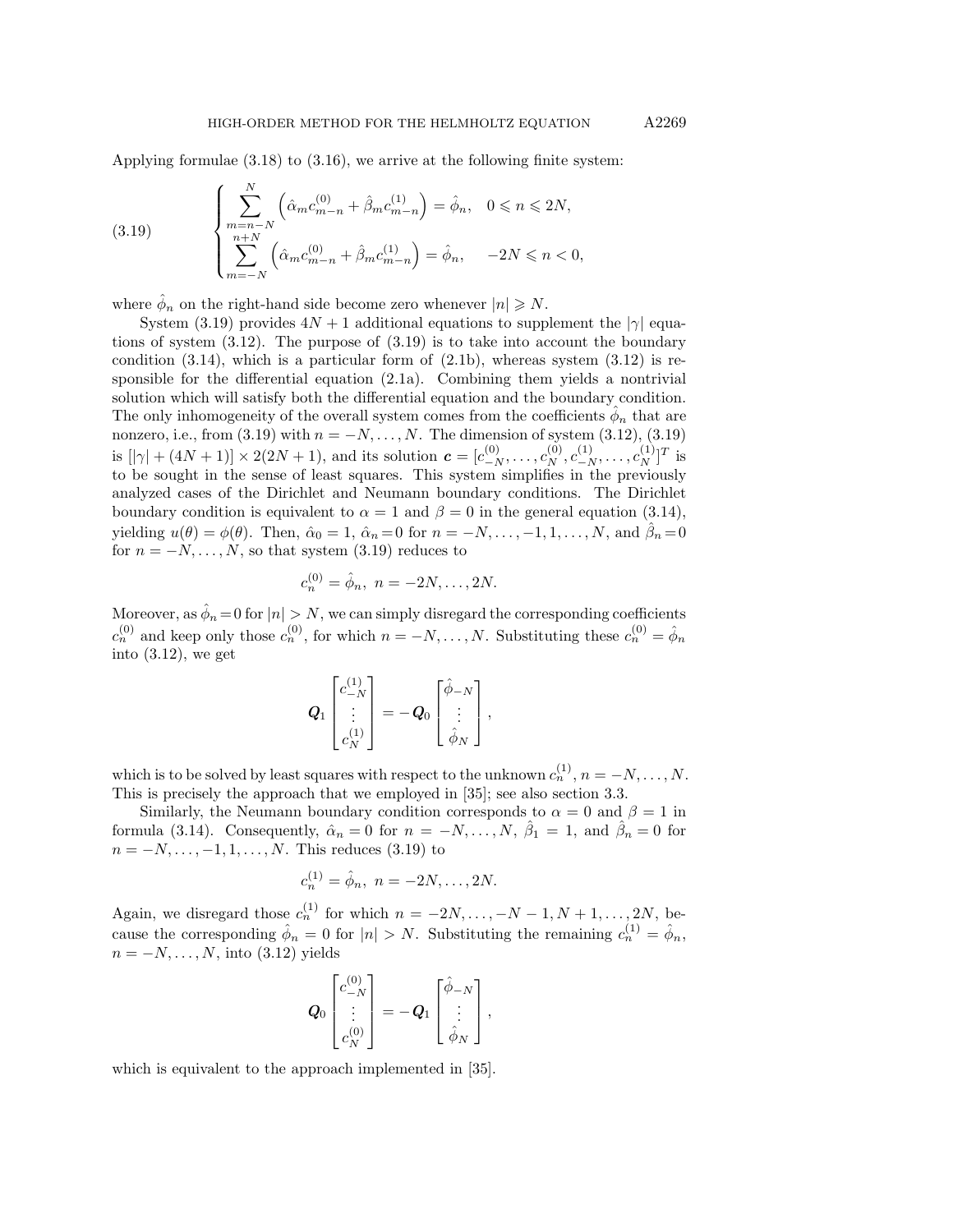In the cases other than those of the Dirichlet or Neumann boundary conditions, the full system  $(3.19)$  has  $4N+1$  equations, and it is not immediately obvious whether the 2N homogeneous equations can likewise be disregarded. Indeed, while it is possible that for  $-2N \leq n \leq -N-1$  or for  $N+1 \leq n \leq 2N$  the products of small terms on the left-hand side of the corresponding equations (3.19) will be  $o(\epsilon)$  (i.e., asymptotically smaller than  $\mathcal{O}(\epsilon)$ , it is not automatically guaranteed. Experimentally, the setting with no homogeneous equations in  $(3.19)$  can be tested, and we found out that keeping or dropping those equations made very little difference for the cases computed in section 4.2. Theoretically, however, this issue requires more analysis, which we leave for future study.

**3.5. The Robin boundary problem with discontinuous variable coefficients.** Consider now the general Robin boundary condition (3.14), but with the relaxed assumptions that  $\alpha$ ,  $\beta$ , and  $\phi$  are bounded and piecewise smooth rather than smooth. For simplicity, assume that  $\Gamma = \Gamma_1 \cup \Gamma_2$ , where  $\Gamma_1$  includes all points on the circle with  $\theta \in [0, a)$  and  $\Gamma_2$  includes all points on the circle with  $\theta \in [a, 2\pi)$  for some  $0 < a < 2\pi$ . Assume that  $\alpha$ ,  $\beta$ , and  $\phi$  are smooth and bounded on either  $\Gamma_1$  or  $\Gamma_2$ but are not necessarily continuous on the entire circle  $\Gamma$ . For example, they may have a jump discontinuity at  $\theta = 0$  and/or  $\theta = a$ .

Consider the standard Chebyshev polynomial basis,  ${T_n(x)}_{n=0}^{\infty}$ ,  $x \in [-1,1]$ , with the weight  $\omega(x)=2/\pi\sqrt{1-x^2}$ . For a given function  $f(x)$ , denote its Chebyshev coefficients by  $\hat{f}_n$ ,  $n = 0, 1, 2, \ldots$  To express the left-hand side of the boundary condition (3.14) in the Chebyshev basis, we need to find the form of the expansion for the products  $\alpha(\theta)u(\theta)$  and  $\beta(\theta)\frac{\partial u}{\partial n}(\theta)$ . In Appendix A, the Chebyshev coefficients of a product are derived for a pair of arbitrary smooth functions f and g on  $[-1, 1]$ ; see formulae (A.2). To implement this expansion in practice, one first needs to truncate it and replace the series by a finite sum. As Chebyshev coefficients of smooth functions decay rapidly (the relation between the rate of decay and smoothness is similar to that for the Fourier coefficients; see footnote 3), for a given  $\epsilon > 0$  we can choose a relatively small number  $N$  such that

$$
|\hat{f}_n| < \epsilon, \quad n > N, \\
|\hat{g}_n| < \epsilon, \quad n > N.
$$

We therefore set  $\hat{f}_n = \hat{g}_n = 0$  for  $n > N$ . Then formula (A.2a) for  $n = 0$  immediately yields

(3.20a) 
$$
\widehat{(fg)}_0 = 2\hat{g}_0\hat{f}_0 + \sum_{m=1}^N \hat{g}_m\hat{f}_m.
$$

Consider now the case  $0 < n \leq N$ . On the right-hand side of the last equality in (A.2b), we first replace the upper limit in the last sum by N because the factor  $\hat{g}_m$ in the product under the sum will be set to zero beyond  $m = N$ . Next, since  $n > 0$ , we notice that the index  $m + n$  is the largest, and the corresponding terms become zero when  $m > N - n$ , which yields

(3.20b) 
$$
\widehat{(fg)}_n = \frac{1}{2} \left( \sum_{m=0}^{n-1} \hat{g}_m (\hat{f}_{n-m} + \hat{f}_{n+m}) + \hat{g}_n (\hat{f}_{2n} + 2f_0) + \sum_{m=n+1}^{N} \hat{g}_m \hat{f}_{m-n} + \sum_{m=n+1}^{N-n} \hat{g}_m \hat{f}_{m+n} \right).
$$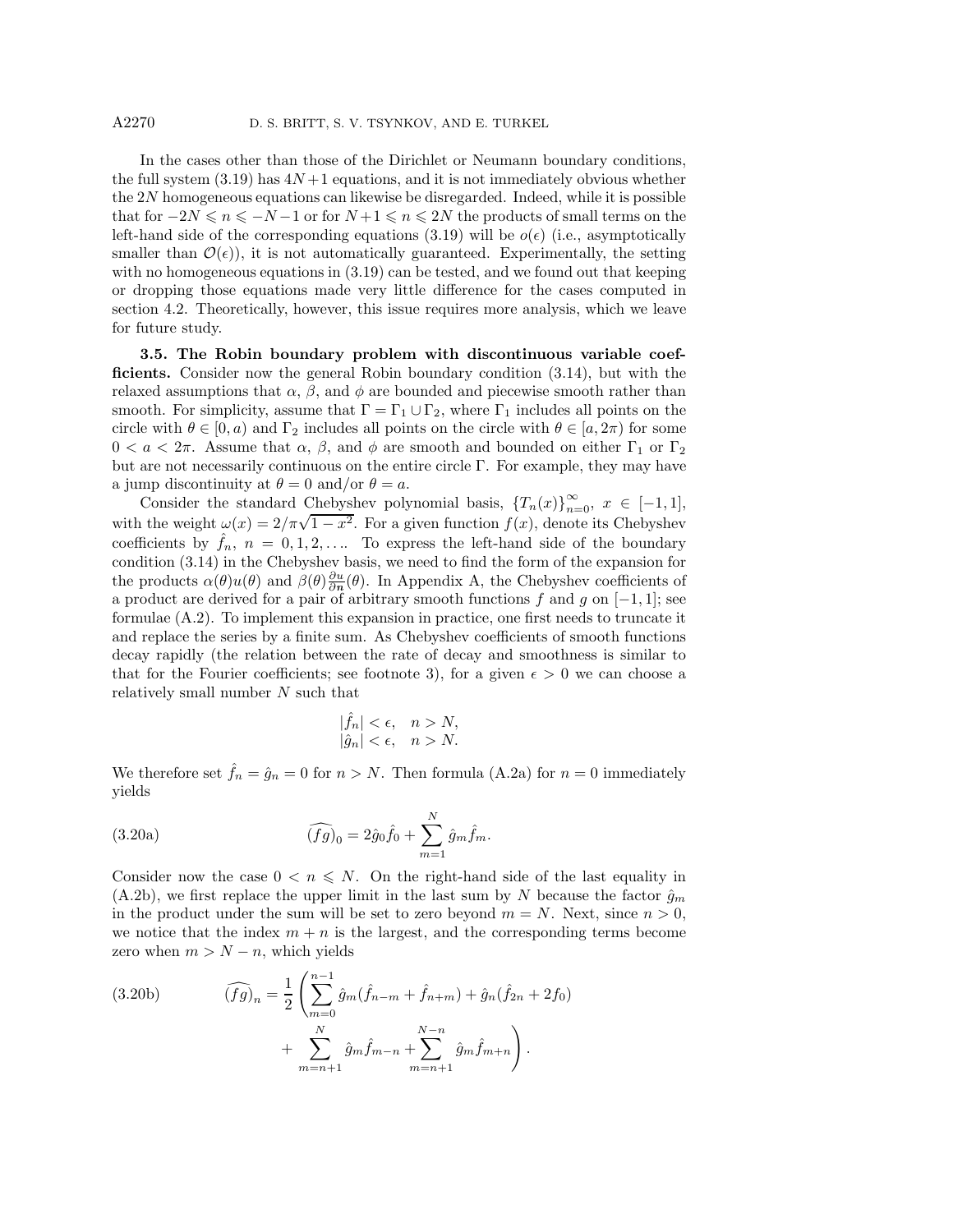We will use (3.20b) when  $1 \leq n < \frac{N}{2}$ . Clearly the term  $\hat{f}_{2n}$  in (3.20b) is zero whenever  $n > \frac{N}{2}$  because its index will be  $2n > N$ . Moreover, the last sum will be zero for  $n \geq \frac{N}{2}$  since the smallest index of  $\hat{f}_{m+n}$  will be  $m+n = \frac{N}{2}+1+\frac{N}{2} > N$ . To write the resulting formula in a convenient manner while eliminating the zero terms for  $n > \frac{N}{2}$ , we first rearrange (3.20b) so that the terms with the largest indices appear last:

$$
(\widehat{fg})_n = \frac{1}{2} \left( \sum_{m=0}^{n-1} \hat{g}_m \hat{f}_{n-m} + 2\hat{g}_n \hat{f}_0 + \sum_{m=n+1}^{N} \hat{g}_m \hat{f}_{m-n} + \sum_{m=0}^{n-1} \hat{g}_m \hat{f}_{m+n} + \hat{g}_n \hat{f}_{2n} + \sum_{m=n+1}^{N-n} \hat{g}_m \hat{f}_{m+n} \right).
$$

Then, we eliminate them as *n* becomes larger and they become zero. If  $n \geq \frac{N}{2}$  (note that  $n = \frac{N}{2}$  can occur only if N is even), then the summation range in the last sum becomes empty since

$$
N - n \leqslant N - \frac{N}{2} = \frac{N}{2} \leqslant n < n + 1.
$$

Thus, if N is even, we can write for  $n = \frac{N}{2}$ (3.20c)

$$
\widehat{(fg)}_n = \frac{1}{2} \left( \sum_{m=0}^{n-1} \hat{g}_m \hat{f}_{n-m} + 2 \hat{g}_n \hat{f}_0 + \sum_{m=n+1}^{N} \hat{g}_m \hat{f}_{m-n} + \sum_{m=0}^{n-1} \hat{g}_m \hat{f}_{m+n} + \hat{g}_n \hat{f}_{2n} \right).
$$

Notice that the index  $m + n$  in the last sum of (3.20c) exceeds N if  $m > N - n$ . At the same time, we see that if  $\frac{N}{2} < n \leq N$ , then  $N - n < n - 1$ . Thus, replacing the upper limit in the last sum of  $(3.20c)$  by the tighter bound  $N - n$ , we have, for  $\frac{N}{2}$  <  $n \leqslant N$ ,

$$
(3.20d) \qquad \widehat{(fg)}_n = \frac{1}{2} \left( \sum_{m=0}^{n-1} \hat{g}_m \hat{f}_{n-m} + 2\hat{g}_n \hat{f}_0 + \sum_{m=n+1}^{N} \hat{g}_m \hat{f}_{m-n} + \sum_{m=0}^{N-n} \hat{g}_m \hat{f}_{m+n} \right).
$$

For  $N < n \leq 2N$ , the summation range in the second to last sum in (3.20d) is empty. In addition,  $\hat{g}_n = 0$  and  $\hat{f}_{m+n} = 0$  for any  $m \geqslant 0$ . Consequently, only the first sum will remain, with the upper bound replaced by N since now  $n - 1 \ge N$ :

(3.20e) 
$$
\widehat{(fg)}_n = \frac{1}{2} \sum_{m=1}^N \hat{g}_m \hat{f}_{n-m}, \quad n = N+1, \dots, 2N.
$$

Finally, observe for  $n > 2N$  that  $n - m > 2N - m > N$ , which leaves no nonzero terms so that

(3.20f) ( fg)<sup>n</sup> = 0, n> 2N.

Altogether, the coefficients of the truncated Chebyshev expansion for the product  $fg$ are given by (3.20a) for  $n = 0$ , (3.20b) for  $1 \leq n \leq \frac{N}{2}$ , (3.20c) for  $n = \frac{N}{2}$  (note that this occurs only if N is even), (3.20d) for  $\frac{N}{2} < n \leq N$ , (3.20e) for  $N < n \leq 2N$ , and  $(3.20f)$  for  $n > 2N$ .

We now derive the supplementary linear system by applying formulae (3.20) to the general boundary condition (3.14). Recall that we are considering a continuous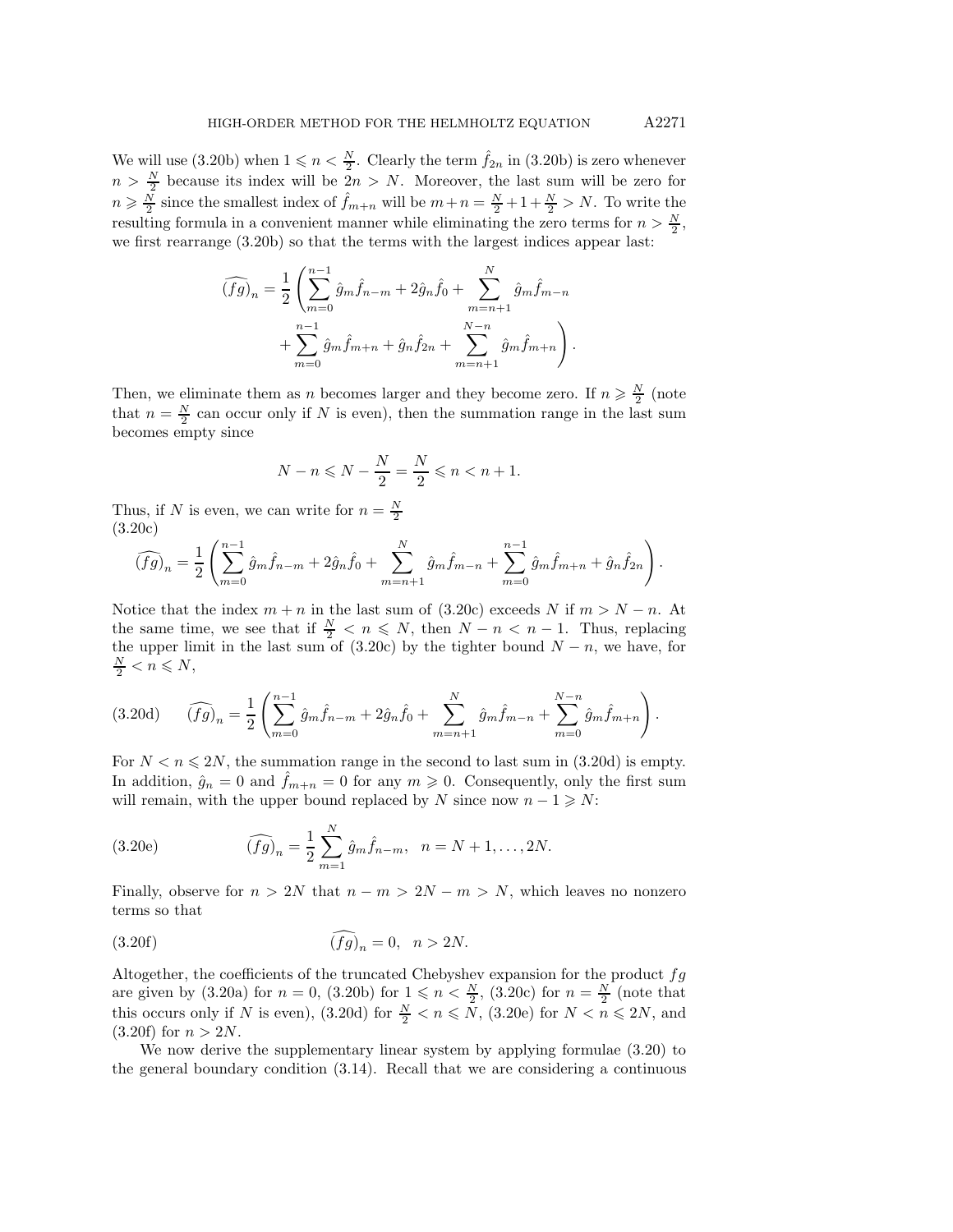boundary Γ partitioned into two pieces,  $\Gamma = \Gamma_1 \cup \Gamma_2$ , which are two arcs of the circle of radius 1 on the intervals  $\theta \in [0, a)$  and  $\theta \in [a, 2\pi)$ , respectively. We now recast the boundary condition (3.14) as

(3.21) 
$$
\alpha^{(1)}(\theta)u(\theta) + \beta^{(1)}(\theta)\frac{\partial u}{\partial n}(\theta) = \phi^{(1)}(\theta) \text{ on } \Gamma_1,
$$

$$
\alpha^{(2)}(\theta)u(\theta) + \beta^{(2)}(\theta)\frac{\partial u}{\partial n}(\theta) = \phi^{(2)}(\theta) \text{ on } \Gamma_2.
$$

To utilize the Chebyshev basis for (3.21), we perform a linear change of variables on  $Γ_1$  and  $Γ_2$  from  $θ$  to x so that  $x ∈ [−1,1)$  in each respective case. For  $Γ_1$ , we have  $\theta \in [0, a)$  and consequently,

(3.22a) 
$$
x = \frac{\theta}{a} + \frac{\theta - a}{a},
$$

whereas for  $\Gamma_2$  we have  $\theta \in [a, 2\pi)$ , and the transformation is given by

(3.22b) 
$$
x = \frac{\theta - a}{2\pi - a} + \frac{\theta - 2\pi}{2\pi - a}.
$$

We consider two independent Chebyshev bases, one on each of the arcs,  $\Gamma_1$  and  $\Gamma_2$ , and denote their respective dimensions by  $N_1$  and  $N_2$ . As such, we have two double sets of coefficients,

$$
\begin{bmatrix} \boldsymbol{c}^{(0,1)}, \boldsymbol{c}^{(1,1)} \end{bmatrix}^T = \begin{bmatrix} c_0^{(0,1)}, \dots, c_{N_1}^{(0,1)}, c_1^{(1,1)}, \dots, c_{N_1}^{(1,1)} \end{bmatrix}^T, \\ \begin{bmatrix} \boldsymbol{c}^{(0,2)}, \boldsymbol{c}^{(1,2)} \end{bmatrix}^T = \begin{bmatrix} c_0^{(0,2)}, \dots, c_{N_2}^{(0,2)}, c_1^{(1,2)}, \dots, c_{N_2}^{(1,2)} \end{bmatrix}^T,
$$

so that  $c = [c^{(0,1)}, c^{(1,1)}, c^{(0,2)}, c^{(1,2)}]^T$ . Accordingly, instead of formula (3.9) we now have

$$
\xi_{\Gamma} = \underbrace{\sum_{n=0}^{N_1} c_n^{(0,1)} \psi_n^{(0,1)} + \sum_{n=0}^{N_2} c_n^{(0,2)} \psi_n^{(0,2)}}_{(\xi_0,0)} + \underbrace{\sum_{n=0}^{N_1} c_n^{(1,1)} \psi_n^{(1,1)} + \sum_{n=0}^{N_2} c_n^{(1,2)} \psi_n^{(1,2)}}_{(0,\xi_1)},
$$

where

(3.23) 
$$
\psi_n^{(0,1)} = \begin{cases} (T_n, 0) & \text{on } \Gamma_1, \\ (0,0) & \text{on } \Gamma_2, \end{cases} \qquad \psi_n^{(0,2)} = \begin{cases} (0,0) & \text{on } \Gamma_1, \\ (T_n, 0) & \text{on } \Gamma_2, \end{cases}
$$

$$
\psi_n^{(1,1)} = \begin{cases} (0, T_n) & \text{on } \Gamma_1, \\ (0,0) & \text{on } \Gamma_2, \end{cases} \qquad \psi_n^{(1,2)} = \begin{cases} (0,0) & \text{on } \Gamma_1, \\ (0, T_n) & \text{on } \Gamma_2. \end{cases}
$$

The extension of a given basis function from (3.23) to the discrete boundary  $\gamma$  is done according to the same formulae derived for the Taylor expansion in section 3.1. The matrix *Q* is now partitioned into four blocks rather than two and will have the dimension  $|\gamma| \times [2(N_1 + 1) + 2(N_2 + 1)]$ :

(3.24) 
$$
Q = \begin{bmatrix} Q_0^{(1)} & Q_1^{(1)} & Q_0^{(2)} & Q_1^{(2)} \end{bmatrix}.
$$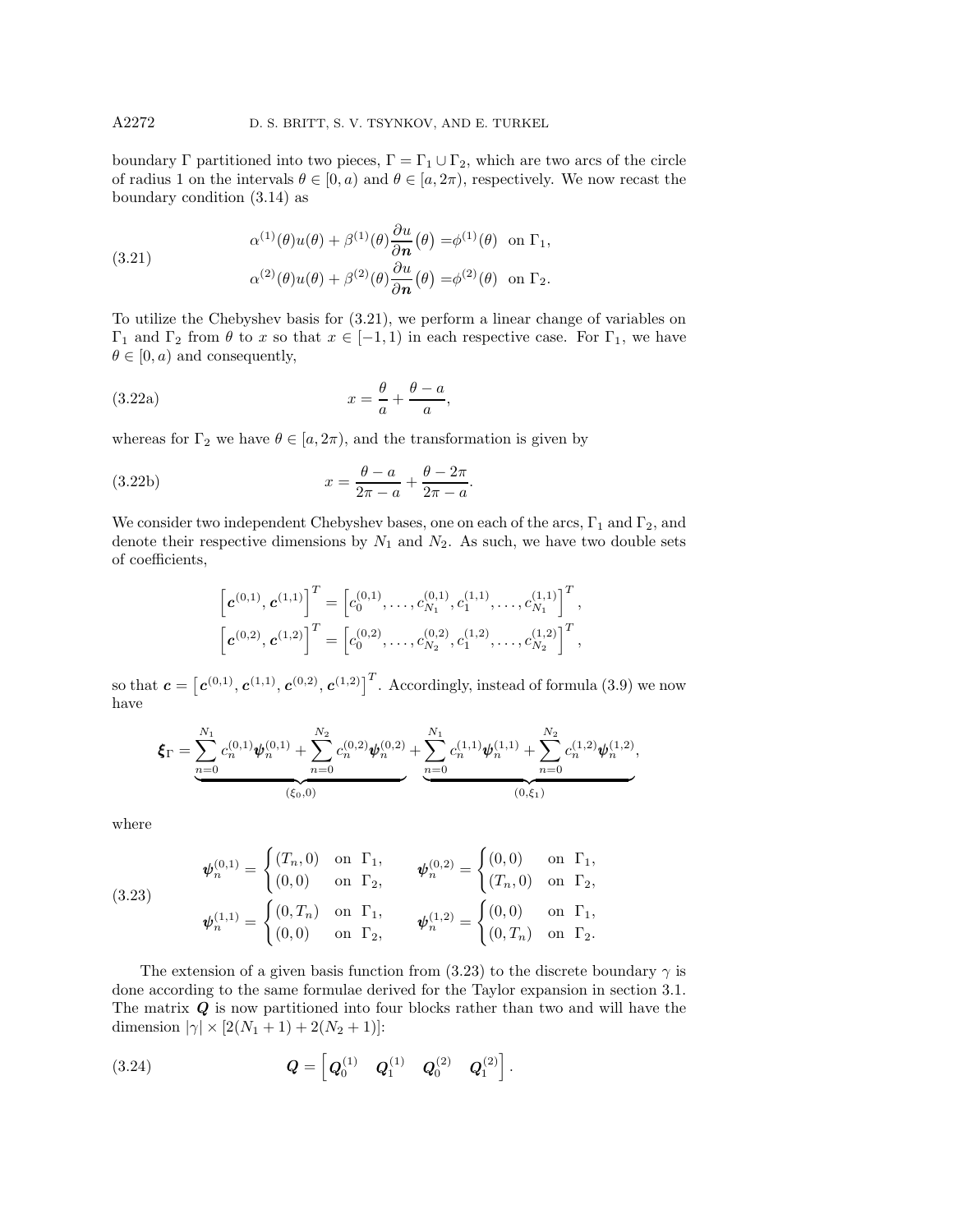As in the previous case (section 3.4), the corresponding homogeneous linear system (3.12) with the matrix *Q* of (3.24) accounts for the differential equation (2.1a) but not for the boundary condition (2.1b). Thus, we supplement it with additional equations to account for the boundary conditions.

Transforming the boundary condition  $(3.21)$  according to  $(A.1)$  and taking into account formulae (3.20) for the coefficients of the truncated Chebyshev expansion of a product of two functions, we obtain a set of additional linear equations for each  $\Gamma_i$ ,  $i = 1, 2$ . Specifically, we have for  $n = 0$ 

(3.25a) 
$$
c_0^{(0,i)}\hat{\alpha}_0^{(i)} + \frac{1}{2}\sum_{m=1}^{N_i} c_m^{(0,i)}\hat{\alpha}_m^{(i)} + c_0^{(1,i)}\hat{\beta}_0^{(i)} + \frac{1}{2}\sum_{m=1}^{N_i} c_m^{(1,i)}\hat{\beta}_m^{(i)} = \hat{\phi}_0^{(i)};
$$

for  $1 \leqslant n < \frac{N_i}{2}$ (3.25b) 1 2  $\left(\sum_{n=1}^{n} \right)$  $m=0$  $c_{m}^{(0,i)}\left(\hat{\alpha}_{n-m}^{(i)}+\hat{\alpha}_{n+m}^{(i)}\right)+c_{n}^{(0,i)}\left(\hat{\alpha}_{2n}^{(i)}+2\hat{\alpha}_{0}^{(i)}\right)$  $+\sum_{i=1}^{N_i}$  $m=n+1$  $c_{m}^{(0,i)}\hat{\alpha}_{m-n}^{(i)}$  + N *<sup>i</sup>*−<sup>n</sup>  $m=n+1$  $c_m^{(0,i)} \hat{\alpha}_{m+n}^{(i)}$ +  $\sum_{ }^{n-1}$  $\frac{m=0}{m}$  $c_{m}^{(1,i)}\left(\hat{\beta}_{n-m}^{(i)}+\hat{\beta}_{n+m}^{(i)}\right)+c_{n}^{(1,i)}\left(\hat{\beta}_{2n}^{(i)}+2\hat{\beta}_{0}^{(i)}\right)$  $+\sum_{i=1}^{N_i}$  $m=n+1$  $c_{m}^{(1,i)}\hat{\beta}_{m-n}^{(i)} +$ N *<sup>i</sup>*−<sup>n</sup>  $m=n+1$  $c_m^{(1,i)}\hat{\beta}_{m+n}^{(i)}$  $\setminus$  $=\hat{\phi}_n^{(i)}$ ;

for 
$$
n = \frac{N_i}{2}
$$
 (if  $N_i$  is even)  
\n(3.25c)  
\n
$$
\frac{1}{2} \left( \sum_{m=0}^{n-1} c_m^{(0,i)} \left( \hat{\alpha}_{n-m}^{(i)} + \hat{\alpha}_{n+m}^{(i)} \right) + c_n^{(0,i)} \left( \hat{\alpha}_{2n}^{(i)} + 2 \hat{\alpha}_0^{(i)} \right) + \sum_{m=n+1}^{N_i} c_m^{(0,i)} \hat{\alpha}_{m-n}^{(i)}
$$
\n
$$
+ \sum_{m=0}^{n-1} c_m^{(1,i)} \left( \hat{\beta}_{n-m}^{(i)} + \hat{\beta}_{n+m}^{(i)} \right) + c_n^{(1,i)} \left( \hat{\beta}_{2n}^{(i)} + 2 \hat{\beta}_0^{(i)} \right) + \sum_{m=n+1}^{N_i} c_m^{(1,i)} \hat{\beta}_{m-n}^{(i)} \right) = \hat{\phi}_n^{(i)};
$$

for 
$$
\frac{N_i}{2} < n \le N_i
$$
  
\n(3.25d)  
\n
$$
\frac{1}{2} \left( \sum_{m=0}^{n-1} c_m^{(0,i)} \hat{\alpha}_{n-m}^{(i)} + 2c_n^{(0,i)} \hat{\alpha}_0^{(i)} + \sum_{m=n+1}^{N_i} c_m^{(0,1)} \hat{\alpha}_{m-n}^{(1)} + \sum_{m=1}^{N_i - n} c_m^{(0,i)} \hat{\alpha}_{n+m}^{(i)}
$$
\n
$$
+ \sum_{m=0}^{n-1} c_m^{(1,i)} \hat{\beta}_{n-m}^{(i)} + 2c_n^{(1,i)} \hat{\beta}_0^{(i)} + \sum_{m=n+1}^{N_i} c_m^{(1,i)} \hat{\beta}_{m-n}^{(i)} + \sum_{m=n+1}^{N_i - n} c_m^{(1,i)} \hat{\beta}_{n+m}^{(i)} \right) = \hat{\phi}_n^{(i)};
$$

and for  $N_i < n \leqslant 2N_i$ 

(3.25e) 
$$
\frac{1}{2} \left( \sum_{m=0}^{N_i} c_m^{(0,i)} \alpha_{n-m}^{(i)} + \sum_{m=0}^{N_i} c_m^{(1,i)} \beta_{n-m}^{(i)} \right) = 0.
$$

This gives us a total of  $2N_i+1$  extra equations for the  $2(N_i+1)$  coefficients  $\lbrack c^{(0,i)}, c^{(1,i)} \rbrack$ , where  $i \in \{1, 2\}$ , so that the augmented system comprising  $(3.12)$  with *Q* given by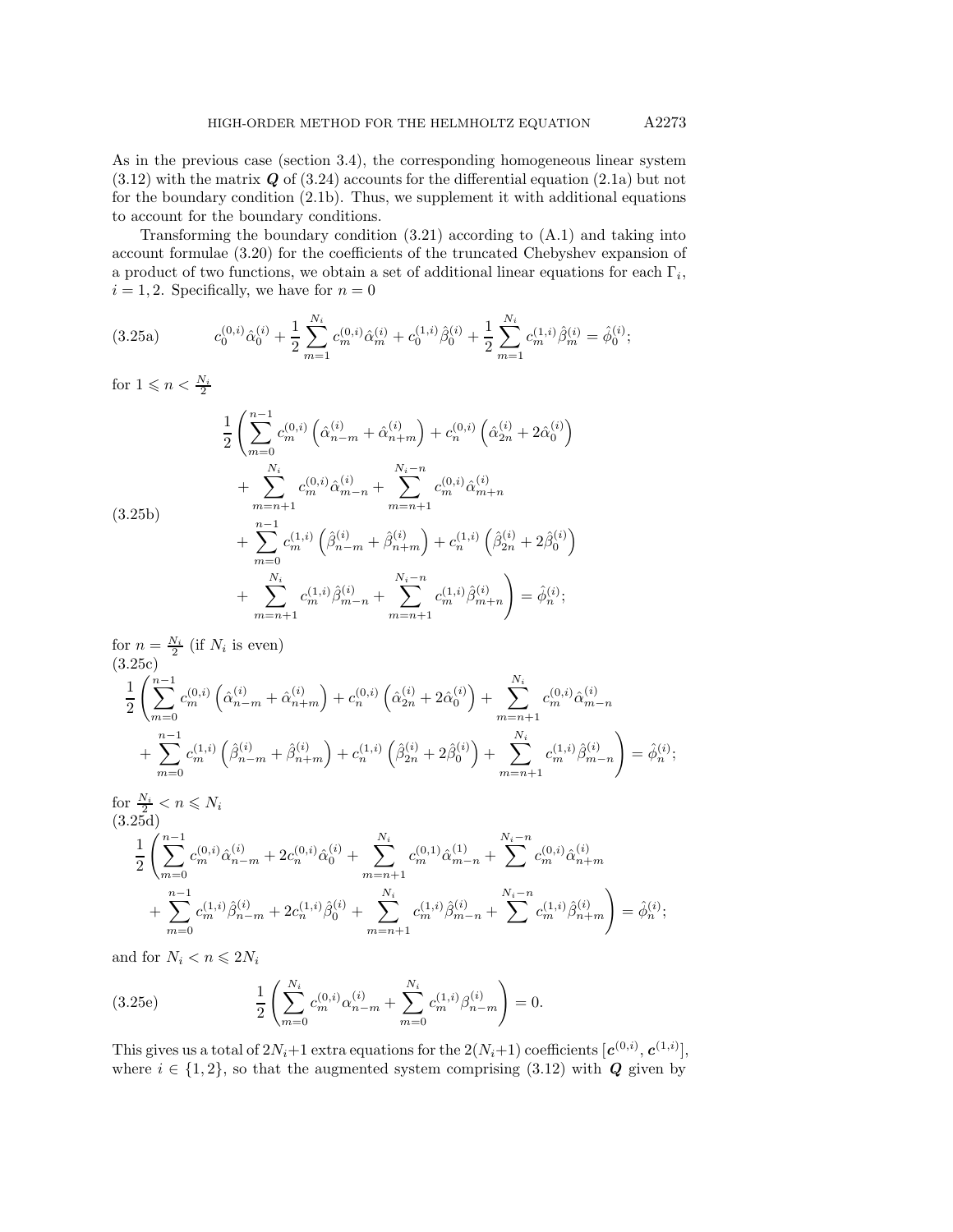(3.24) and equations (3.25) will have the dimension  $(|\gamma| + 2N_1 + 1 + 2N_2 + 1) \times [2(N_1 +$  $1+2(N_2+1)$ . It shall be solved in the sense of least squares. We also observe that the only inhomogeneity in the overall system arises from the supplemental equations (3.25a)–(3.25d), which account for the boundary condition, whereas the remaining supplemental equations (3.25e) are homogeneous.

Finally, we demonstrate that in the case of simple boundary conditions, such as Dirichlet or Neumann, the supplemental equations reduce to a diagonal system. For example, consider a Dirichlet boundary condition on  $\Gamma_1$  and a Neumann boundary condition on  $\Gamma_2$ . Then,

$$
\alpha^{(1)}(\theta) = 1, \ \beta^{(1)}(\theta) = 0,
$$
  
\n $\alpha^{(2)}(\theta) = 0, \ \beta^{(2)}(\theta) = 1.$ 

Thus the Chebyshev coefficients of  $\alpha^{(i)}$  and  $\beta^{(i)}$ ,  $i = 1, 2$ , will be

$$
\hat{\alpha}_0^{(1)} = 1, \ \hat{\alpha}_n^{(1)} = 0 \text{ for } n = 1, ..., N,
$$

$$
\hat{\beta}_n^{(1)} = 0 \text{ for } n = 0, ..., N,
$$

$$
\hat{\alpha}_n^{(2)} = 0 \text{ for } n = 0, ..., N,
$$

$$
\hat{\beta}_0^{(2)} = 1, \ \hat{\beta}_n^{(2)} = 0 \text{ for } n = 1, ..., N.
$$

Consequently,  $(3.25)$  for  $i = 1$  reduce to

(3.26) 
$$
c_0^{(0,1)} = \hat{\phi}_0^{(1)} \text{ for } n = 0 \text{ from (3.25a)},
$$

$$
c_n^{(0,1)} = \hat{\phi}_n^{(1)} \text{ for } n = 1, ..., N_1 \text{ from (3.25b)–(3.25d)},
$$

$$
0 = 0 \text{ for } n = N_1 + 1, ..., 2N_1 \text{ from (3.25e)},
$$

while for  $i = 2$  they reduce to

(3.27) 
$$
c_0^{(1,2)} = \hat{\phi}_0^{(2)} \text{ for } n = 0 \text{ from } (3.25a),
$$

$$
c_n^{(1,2)} = \hat{\phi}_n^{(2)} \text{ for } n = 1, ..., N_1 \text{ from } (3.25b)-(3.25d),
$$

$$
0 = 0 \text{ for } n = N_1 + 1, ..., 2N_1 \text{ from } (3.25e).
$$

Subsequently, we substitute  $(3.26)$  and  $(3.27)$  into system  $(3.12)$  as we did in the Fourier case (section 3.4) to obtain a reduced system for the coefficients that remain unknown,  $c^{(1,1)}$  and  $c^{(0,2)}$ , that is also solved in the sense of least squares. Clearly, any combination of the Dirichlet and Neumann boundary conditions on  $\Gamma_1$  and  $\Gamma_2$ will yield a similar reduced system.

To conclude this section we mention that the same considerations as outlined in section 3.4 for the Fourier case apply to the Chebyshev case as well. Namely, the dimensions  $N_1$  and  $N_2$  should be chosen so as to have the accuracy of the truncated Chebyshev expansion on either  $\Gamma_1$  or  $\Gamma_2$  exceed the accuracy attainable on the grid, and the specific choices that we have made are discussed in section 4. Moreover, other than for the simple Dirichlet and Neumann cases it is not clear whether the homogeneous supplemental equations (3.25e) can be dropped from the overall system—this question requires further theoretical inquiry.

Another avenue for further consideration is the potential for the undesirable growth in the total number of basis functions needed when splitting the boundary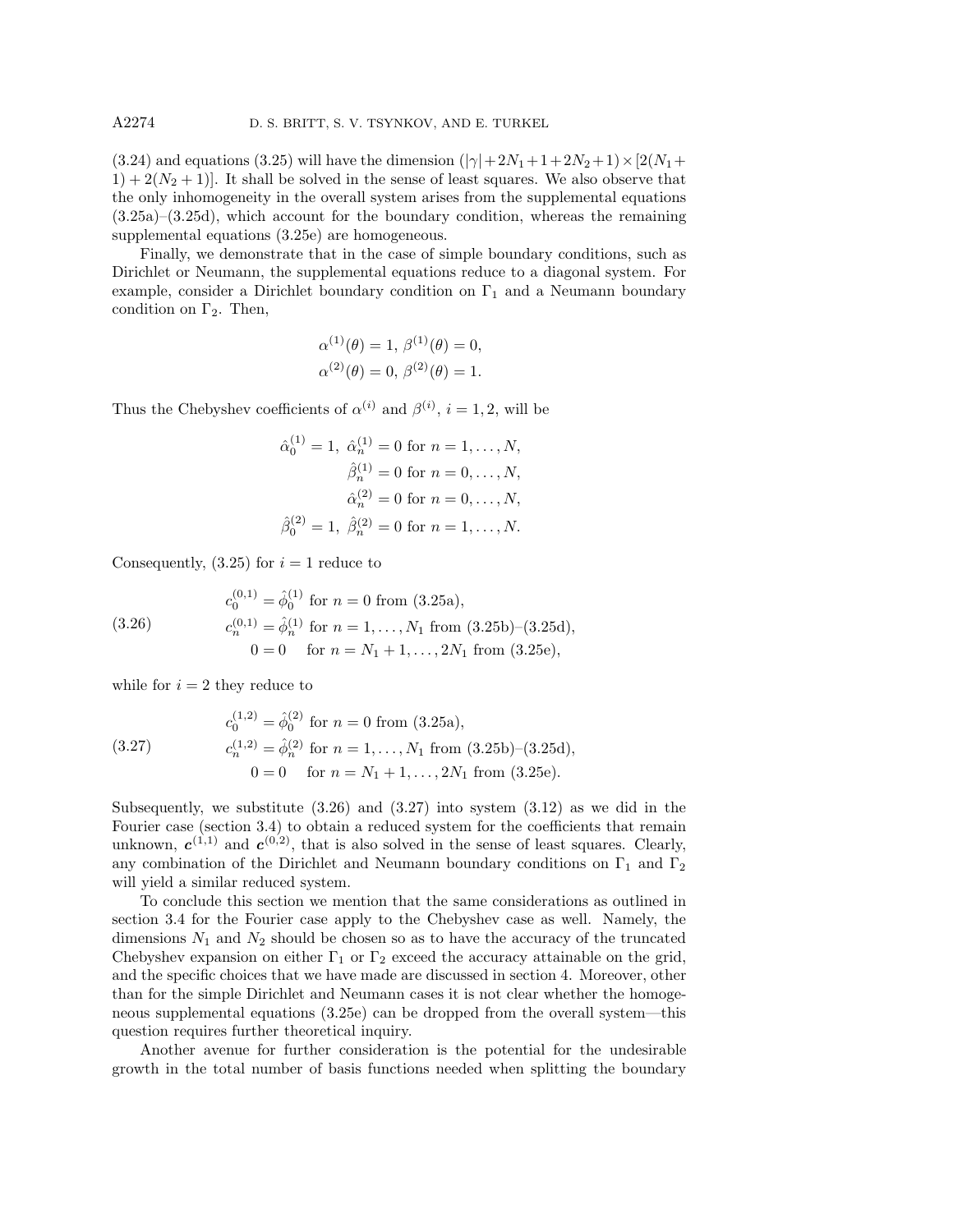Γ into segments and using an independent basis for each piece. At first glance, it appears that we would accumulate basis functions linearly with respect to the number of partitions, eventually sacrificing the efficiency of the method. In fact, this should not be the case. A priori, any function on the continuous boundary  $\Gamma$  will experience less variation on a subinterval  $\Gamma_i \subset \Gamma$  than on the whole of  $\Gamma$ , even if the boundary data are oscillatory. Thus, achieving the same level of accuracy by the expansion will require fewer coefficients on  $\Gamma_i$  than it would on  $\Gamma$ , and this property would reduce the accumulation of basis functions due to the splitting of  $\Gamma$  into smaller subintervals. Specific quantitative estimates along these lines will be a subject for future study.

**3.6. Derivatives of the Chebyshev polynomials near the endpoints.** The extension from the continuous boundary  $\Gamma$  to the discrete boundary  $\gamma$  via the Taylor formula (3.1) is done independently for each basis function (see section 3.2), and this process requires us to provide the basis functions themselves as well as their tangential derivatives up to the fourth order; see formulae  $(3.6)$  and  $(3.7).<sup>4</sup>$  For the Chebyshev basis it is well known that the derivatives of the polynomials  $T_n(x)$  near the endpoints  $x = \pm 1$  are not singular, but their values become large. For example, the first derivative of the nth polynomial is

$$
T'_n(x) = (\cos(n \arccos x))' = \frac{n \sin(n \arccos x)}{\sqrt{1 - x^2}},
$$

and taking successive derivatives will clearly retain the term  $1-x^2$  in the denominator with increasingly higher exponents. Inevitably, whether by chance or by sufficient refinement of the grid, we will need to compute the values of these derivatives "close" to the endpoints  $x = 1$  and/or  $x = -1$ . Specifically, this happens when the foot of the normal dropped from a given node of  $\gamma$  to  $\Gamma$  (see section 3.1) appears to be close to one of the points that partition  $\Gamma$  into segments ( $\theta = 0$  or  $\theta = a$  in section 3.5). In this case, the overall accuracy may deteriorate via the loss of significant digits. We have, in fact, computationally observed such a loss of accuracy.

To avoid this undesirable phenomenon, we employ an approach that allows us to completely eliminate the need to compute the derivatives of the Chebyshev basis functions near the endpoints. The key idea of the approach is to use an extended interval for the Chebyshev basis. That is, instead of linearly transforming the intervals  $\theta \in [0, a)$  and  $\theta \in [a, 2\pi)$ , i.e., the arcs of the circle  $\Gamma_1$  and  $\Gamma_2$ , to the interval  $x \in [-1,1)$  to form the Chebyshev expansion (see formulae (3.22)), we will instead linearly transform them to a smaller interval  $x \in [-1 + \varepsilon, 1 - \varepsilon)$ , where  $\varepsilon > 0$ :

(3.28a) 
$$
x = \left(\frac{\theta}{a} + \frac{\theta - a}{a}\right)(1 - \varepsilon)
$$

and

(3.28b) 
$$
x = \left(\frac{\theta - a}{2\pi - a} + \frac{\theta - 2\pi}{2\pi - a}\right)(1 - \varepsilon).
$$

In doing so, formulae (3.28a) and (3.28b) obviously provide a transformation between the full interval  $x \in [-1, 1)$  and the two extended intervals of the variable  $\theta$ :

$$
(3.29a) \t x \in [-1,1) \leftrightarrow \theta \in [-a\sigma, a + a\sigma)
$$

<sup>4</sup>Additionally, for a higher-order scheme one needs to use a higher-order Taylor formula [35], requiring even higher-degree tangential derivatives to be supplied.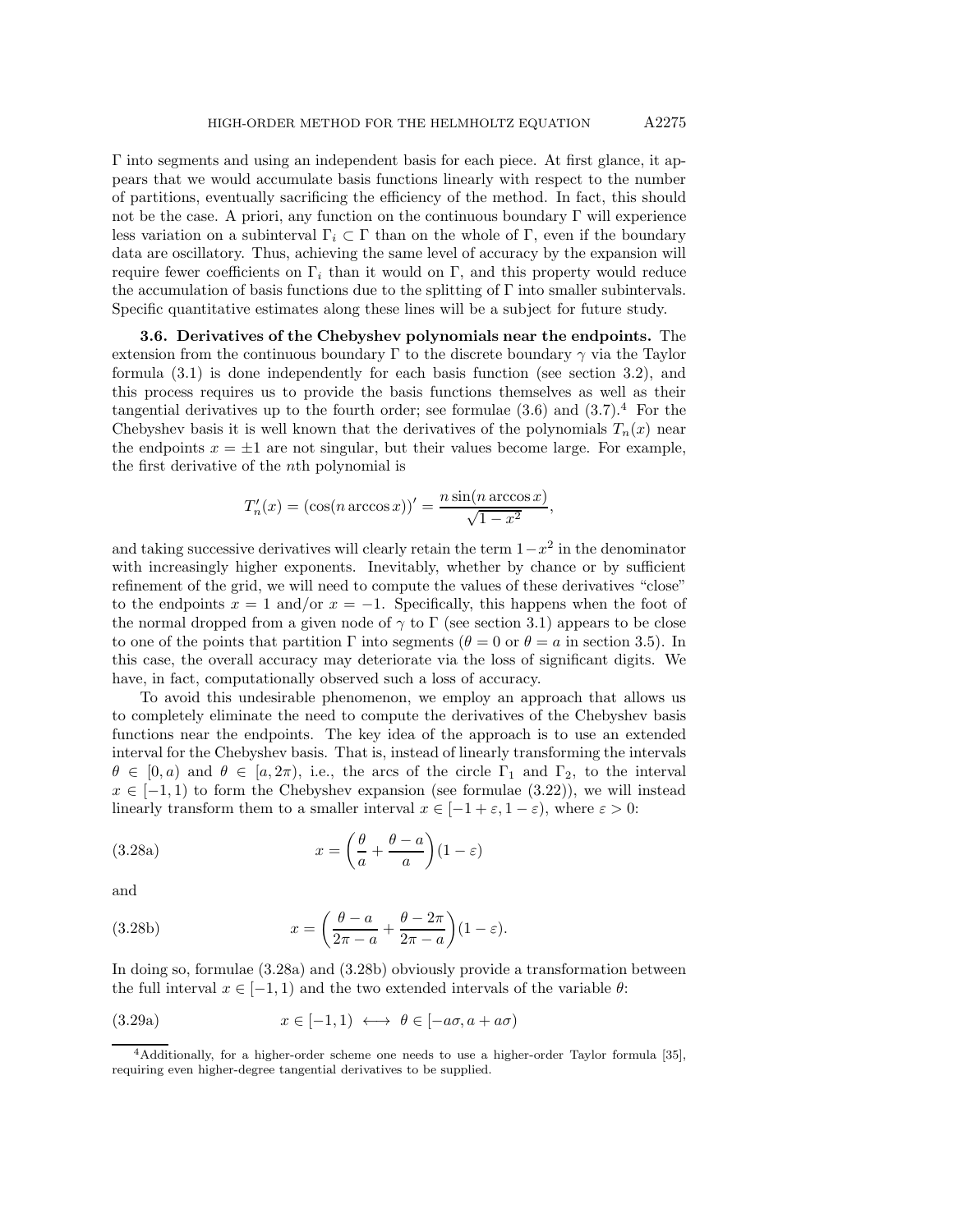and

$$
(3.29b) \t x \in [-1,1) \leftrightarrow \theta \in [a - (2\pi - a)\sigma, 2\pi + (2\pi - a)\sigma),
$$

respectively, where  $\sigma = \frac{1}{2} \frac{\varepsilon}{1 - \varepsilon} > 0$ .

We then extend all the functions that define the problem,  $\alpha^{(1)}(\theta)$ ,  $\beta^{(1)}(\theta)$ ,  $\phi^{(1)}(\theta)$ and  $\alpha^{(2)}(\theta)$ ,  $\beta^{(2)}(\theta)$ ,  $\phi^{(2)}(\theta)$  (see formula (3.21)) smoothly but otherwise arbitrarily from their respective intervals  $[0, a)$  and  $[a, 2\pi)$  to the extended intervals  $(3.29a)$ and  $(3.29b)$ , so that they can subsequently be represented as functions of x using a standard Chebyshev series on  $[-1, 1)$ . We also formally assume that the unknown functions u and  $\frac{\partial u}{\partial n}$  are defined on the same extended intervals (3.29) so that we can identically reproduce all the arguments of section 3.5 and obtain the same supplemental equations  $(3.25)$ . At the same time, to build the extension  $(3.1)$ ,  $(3.2)$  of a given basis function from Γ to  $\gamma$  we will need to know this function only on the corresponding arc  $\Gamma_1 \Leftrightarrow \theta \in [0, a)$  or  $\Gamma_2 \Leftrightarrow \theta \in [a, 2\pi)$  or, equivalently, on the reduced interval  $[-1 + \varepsilon, 1 - \varepsilon]$ , because it is those actual arcs where the normals from  $\gamma$ can meet Γ, whereas the "tails"  $x \in [-1, -1 + \varepsilon)$  and  $x \in [1 - \varepsilon, 1)$  are artificial. Hence, the extension operator **Ex** will never require any information from these tails and there will be no need to compute the derivatives of the basis functions near the endpoints (i.e., closer than  $\varepsilon$  to endpoints). It is only the reduced interval [-1 +  $\varepsilon$ ,  $1-\varepsilon$ ) that will eventually contribute to system (3.12) which represents the discrete BEP (2.8).

Let  $f(x)$  be a smooth function defined on  $[-1 + \varepsilon, 1 - \varepsilon]$ , where  $0 < \varepsilon < 1$ , and let  $\tilde{f}(x)$  be any smooth extension of  $f(x)$  to the full interval  $[-1, 1]$  (i.e.,  $\tilde{f}(x) \equiv f(x)$  for  $|x| \leq 1-\varepsilon$ , and  $\tilde{f}(x)$  is smooth on all of  $[-1, 1]$ ). Then, we expand  $\tilde{f}$  in the Chebyshev basis (see  $(A.1)$ ):

(3.30) 
$$
\tilde{f}(x) = \sum_{n=0}^{\infty} \hat{f}_n T_n(x), \quad x \in [-1, 1].
$$

Since series (3.30) converges uniformly, then, clearly, the same convergence takes place on any subinterval, which implies, in particular, that

(3.31) 
$$
f(x) = \sum_{n=0}^{\infty} \hat{f}_n T_n(x), \quad x \in [-1 + \epsilon, 1 - \epsilon].
$$

We emphasize that even though the coefficients  $\tilde{f}_n$  of the series (3.30) depend on what particular extension of  $f(x)$  from  $[-1+\varepsilon, 1-\varepsilon]$  to  $[-1, 1]$  we choose, this dependence manifests itself only through the fact that the sum of the series (3.30) will vary on the tails  $1 - \varepsilon < |x| \leq 1$ . At the same time, on the central subinterval  $|x| \leq 1 - \varepsilon$  the sum of the series (3.31) remains the same, i.e., equal to the original  $f(x)$ , regardless of the specific behavior of  $\tilde{f}(x)$  for  $1 - \varepsilon < |x| \leq 1$ .

Accordingly, the Chebyshev coefficients  $\hat{\tilde{\alpha}}_n^{(i)}$ ,  $\hat{\tilde{\beta}}_n^{(i)}$ , and  $\hat{\tilde{\phi}}_n^{(i)}$ , where  $i = 1, 2$ , will depend on the respective extensions of the functions  $\alpha^{(i)}$ ,  $\beta^{(i)}$ , and  $\phi^{(i)}$  from [-1+  $\varepsilon$ , 1− $\varepsilon$  to [−1, 1]. As these coefficients provide the data for the supplemental equations (3.25), the solution  $\mathbf{c} = \left[ c^{(0,1)}, c^{(1,1)}, c^{(0,2)}, c^{(1,2)} \right]^T$  of the overall system (3.12),  $(3.25)$ , where the matrix  $\boldsymbol{Q}$  is given by  $(3.24)$ , will also be affected by what extension of  $\alpha^{(i)}$ ,  $\beta^{(i)}$ , and  $\phi^{(i)}$ ,  $i = 1, 2$ , has been chosen. However, the resulting variation of *c* will, again, correspond only to the variation of u and  $\frac{\partial u}{\partial n}$  on the extension tails  $1-\varepsilon < |x| \leq 1$  of both arcs,  $\Gamma_1$  and  $\Gamma_2$ , and will not affect the solution on the interior subinterval  $|x| \leq 1 - \varepsilon$ , i.e., on the actual arcs themselves.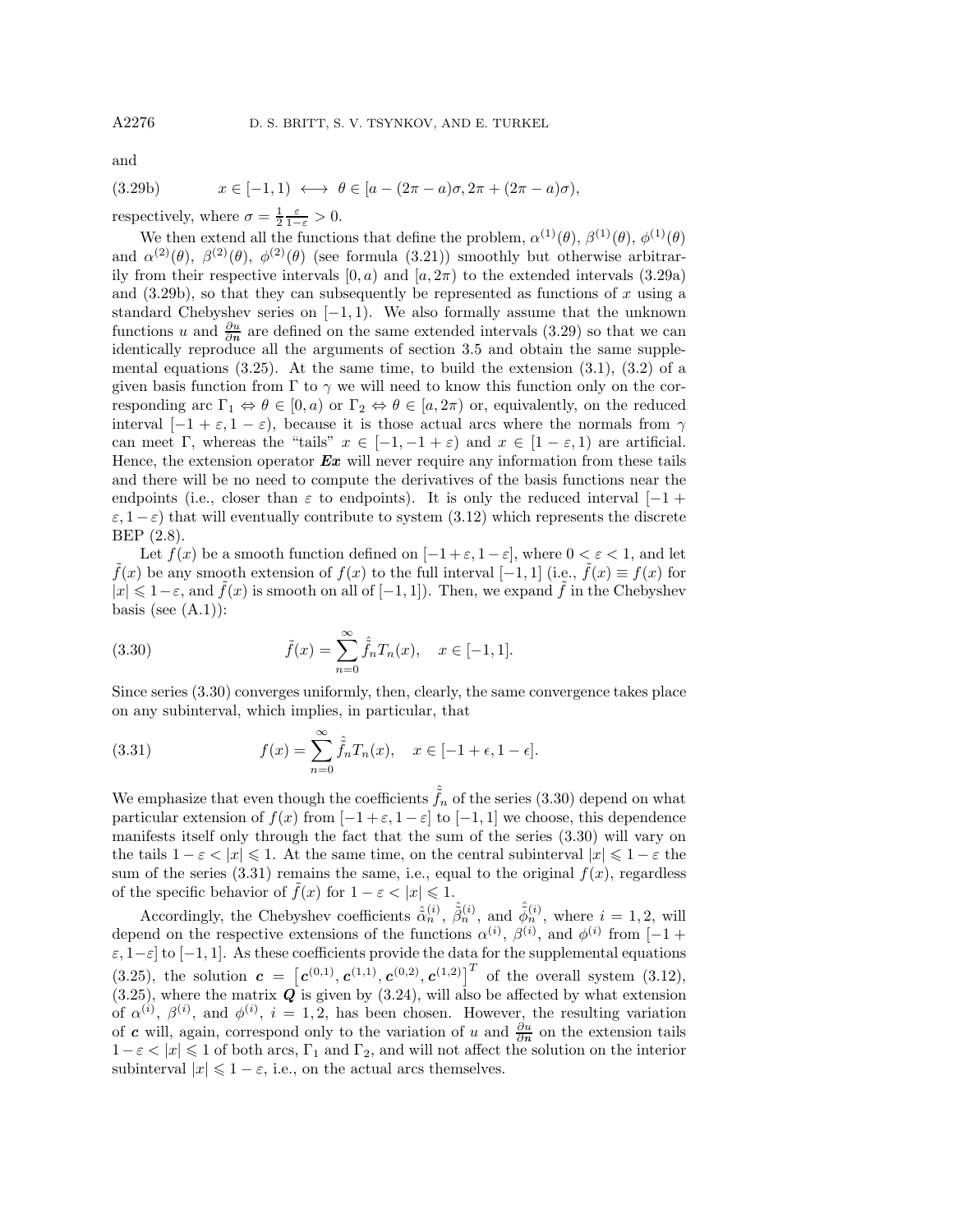In other words, what we essentially do is enforce the boundary conditions (3.21) on the extended intervals (3.29), while the differential equation (2.1a) is still enforced on the original boundary  $\Gamma = \Gamma_1 \cup \Gamma_2$  through the discrete BEP (2.8). In doing so, extension (3.29) keeps the original boundary data, and hence the definition of the problem, unaffected. At the same time, the redundancy that we build into the treatment of the boundary conditions by using the extensions allows us to circumvent the difficulties in computing the derivatives of the Chebyshev basis functions near the endpoints. The practical choice of the tolerance  $\varepsilon$  is discussed in section 4.1.

The only remaining question is how to actually obtain the extended function  $\hat{f}$  for a given f. Recall that the behavior of the tails of f (i.e., the part for which  $|x| > 1-\varepsilon$ ) will not affect the convergence of the series (3.31) to  $f(x)$  for  $x \in [-1+\varepsilon, 1-\varepsilon]$ . Thus we are free to choose any smooth, bounded extension of  $f$ . In the case that we are given an analytic formula for  $f(x)$ ,  $x \in [-1 + \varepsilon, 1 - \varepsilon]$ , which also defines a smooth function on  $[-1, 1]$ , we can simply use the same formula on the larger interval. Otherwise, we can employ a polynomial extension of order J:

(3.32) 
$$
\tilde{f}(x) = \begin{cases} f(x), & x \in [-1 + \epsilon, 1 - \epsilon], \\ \sum_{j=0}^{J} \frac{1}{j!} \frac{d^j f(-1+\epsilon)}{dx^j} (x+1-\epsilon)^j, & x < -1 + \epsilon, \\ \sum_{j=0}^{J} \frac{1}{j!} \frac{d^j f(1-\epsilon)}{dx^j} (x-1+\epsilon)^j, & x > 1 - \epsilon. \end{cases}
$$

Formula (3.32) guarantees that the extended function  $\tilde{f}$  is smooth and hence bounded on  $[-1, 1]$ .

In sections 4.4 and 4.6, we compare the performance of the algorithm with and without use of the extended Chebyshev intervals. Our computations convincingly corroborate that the proposed approach completely eliminates the adverse numerical effect of having large derivatives near the endpoints. Therefore, we did not feel it necessary to look for any alternatives. Yet one may, of course, use other strategies as well. For example, another well-known orthogonal system that guarantees rapid convergence of the expansion for smooth nonperiodic functions is the Legendre polynomials [20, Appendix B.1]. The behavior of the derivatives of the original Legendre polynomials near the endpoints is similar to that of the Chebyshev polynomials. However, the associated Legendre functions vanish near the endpoints along with a certain number of derivatives [3, section 18.11]. Hence, they can potentially be used, although this approach will require a further inquiry. An alternative approach is to use a mapping which alleviates the denseness of the Chebyshev nodes near the endpoints; see [55].

**3.7. Structure of the algorithm.** From the discussion in sections 3.1 through 3.5 we see that the entire computational procedure can fundamentally be split into two parts. The first part involves selecting the basis on the boundary  $\Gamma$  (see (3.8) or (3.23)); extending the individual basis functions from  $\Gamma$  to  $\gamma$  with the help of the operator  $\mathbf{Ex}$  (see (3.1), (3.2)); applying the discrete projection (2.7) by solving the AP (2.5); and eventually obtaining the linear system (3.12) based on the discrete BEP (2.8). (The matrix *Q* is given by (3.13) or (3.24).) This part does not involve the boundary condition (2.1b) in any way and hence does not change when this boundary condition changes. In particular, one and the same system (3.12), (3.13) will work for any boundary condition of type (3.14), whether it be a pure Dirichlet, pure Neumann, or general Robin boundary condition with smooth  $\alpha$ ,  $\beta$ , and  $\phi$ .

The second part of the algorithm accounts for the boundary conditions via the supplemental equations  $(3.19)$  or  $(3.25)$ . It is this part only that changes when the boundary condition changes, while otherwise the algorithm stays intact. Of course, if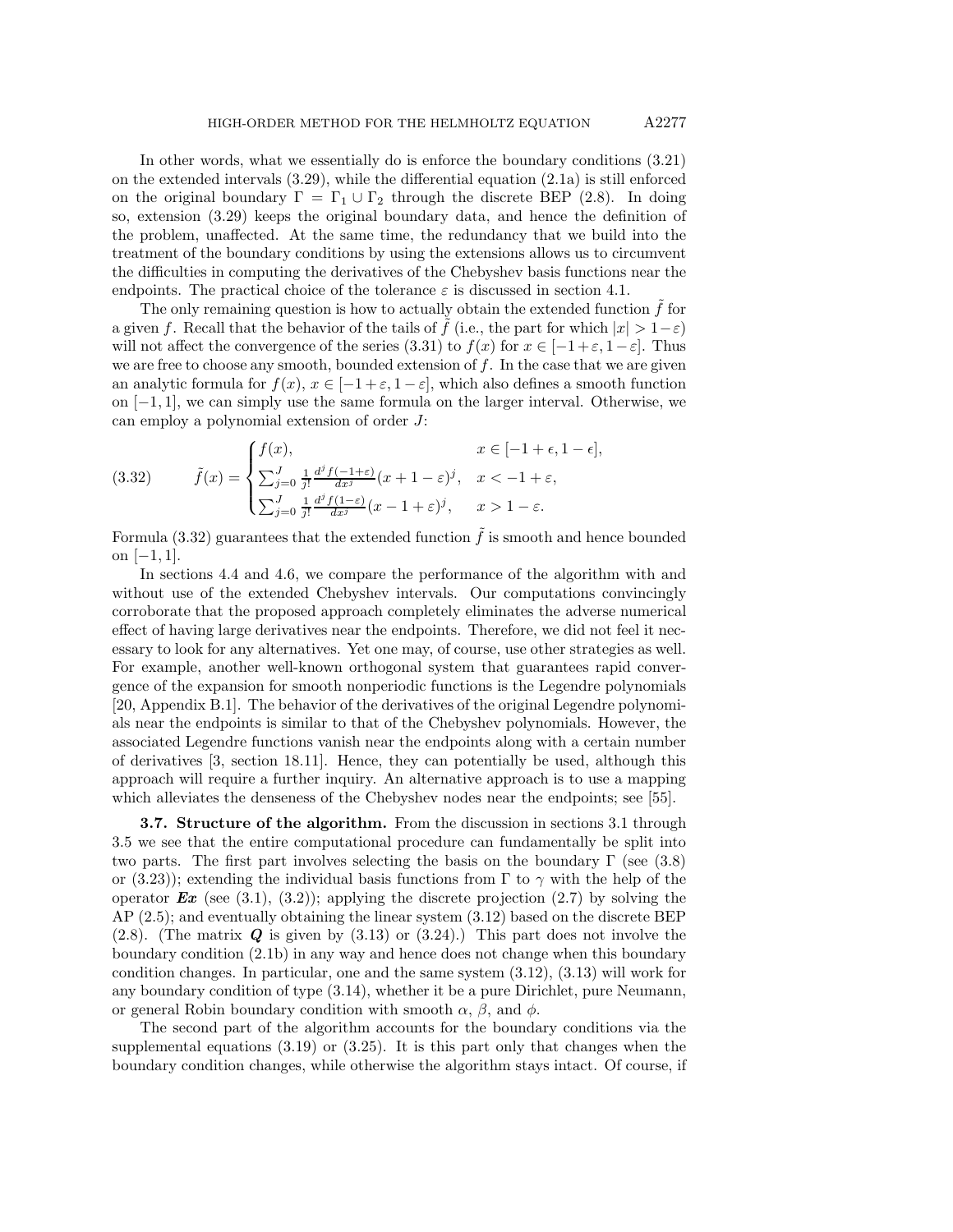the boundary condition involves a discontinuity (see section 3.5), and the boundary is accordingly partitioned into segments, then the matrix *Q* of (3.24) also needs to be recomputed when the partition  $\Gamma = \Gamma_1 \cup \Gamma_2$  changes, i.e., when the locations of the discontinuities move. However, for a given fixed partition the corresponding system (3.12), (3.24) will be appropriate for any boundary condition of type (3.21), i.e., any combination of the Dirichlet, Neumann, and Robin boundary conditions.

A natural example where the foregoing split of the algorithm into two relatively independent parts may be useful is electromagnetic scattering off conducting materials coated with dielectrics. It is known that the dielectric coating on the surface of a conductor can have a considerable effect on electromagnetic scattering, and even when the shape of the scatterer stays the same and only the coating changes the radar cross section can still vary substantially; see, e.g., [53]. In turn, various types of coating (pure dielectric, lossy dielectric, dielectric with magnetic losses, etc.) can be modeled by the Leontovich [27] or, equivalently, impedance [54, 50] boundary conditions. In the framework of the second-order governing equations (Helmholtz type) those become Robin boundary conditions. The proposed approach will therefore enable an efficient numerical simulation of electromagnetic scattering and radar cross section for a fixed conducting shape that may be fully or partially coated by different types of dielectrics.

## **4. Numerical results.**

**4.1. Parameters of the computational setting.** For all the test cases, the boundary Γ is a circle of radius 1 centered at the origin, and the auxiliary domain is a square of side length 2.2 also centered at the origin. The simulations are conducted using the fourth-order accurate compact finite difference scheme (2.3) on a series of Cartesian grids containing 64, 128, 256, 512, 1024, and 2048 cells uniformly spaced in each direction. Scheme (2.3) is supplemented by the Sommerfeld-type boundary conditions  $(2.5c)-(2.5d)$  at the left and right edges of the auxiliary square and a Dirichlet condition (2.5b) at its top and bottom edges.

Following the approach developed in [35] (see also section 3.3), the number of basis functions N used to expand  $\xi_{\Gamma}$  by formula (3.9) is chosen grid-independent.<sup>5</sup> Specifically, it is taken as a number sufficiently large to represent the given boundary functions  $\alpha$ ,  $\beta$ , and  $\phi$  (see formulae (3.14) and (3.21)) to a prescribed tolerance, 10<sup>-10</sup>. This boundary tolerance is selected a priori so that it would exceed any accuracy that we expect to obtain on all grids. Given that the boundary coefficients and data are (piecewise) smooth, the corresponding Fourier or Chebyshev expansions converge fast (on each interval of smoothness), and the resulting number N appears relatively small. Altogether, this is a robust and universal strategy that allows us to choose the boundary representation once and for all and then control the final accuracy exclusively by adjusting the grid size. Furthermore, keeping the same number of basis functions for all grids is convenient for the analysis of the computational complexity, as it allows for an unbiased measure of the scaling of the problem relative to the grid size; see sections 4.2–4.4.

We realize that this strategy may still be excessive, because the boundary expansion needs to be only as accurate as the finite difference scheme on a particular grid.

<sup>&</sup>lt;sup>5</sup>While we always use one and the same notation N, it represents  $2N + 1$  functions for the Fourier basis,  $e^{-iN\theta}$ ,..., 1,..., $e^{iN\theta}$ , and N functions for the Chebyshev basis,  $T_0(x),...,T_{N-1}(x)$ . Moreover, as  $\xi_{\Gamma}$  is a two-component vector function, we need a separate system of basis functions for each component; see (3.9). This makes the overall dimension equal to  $2(2N + 1)$  for the Fourier basis and 2N for the Chebyshev basis.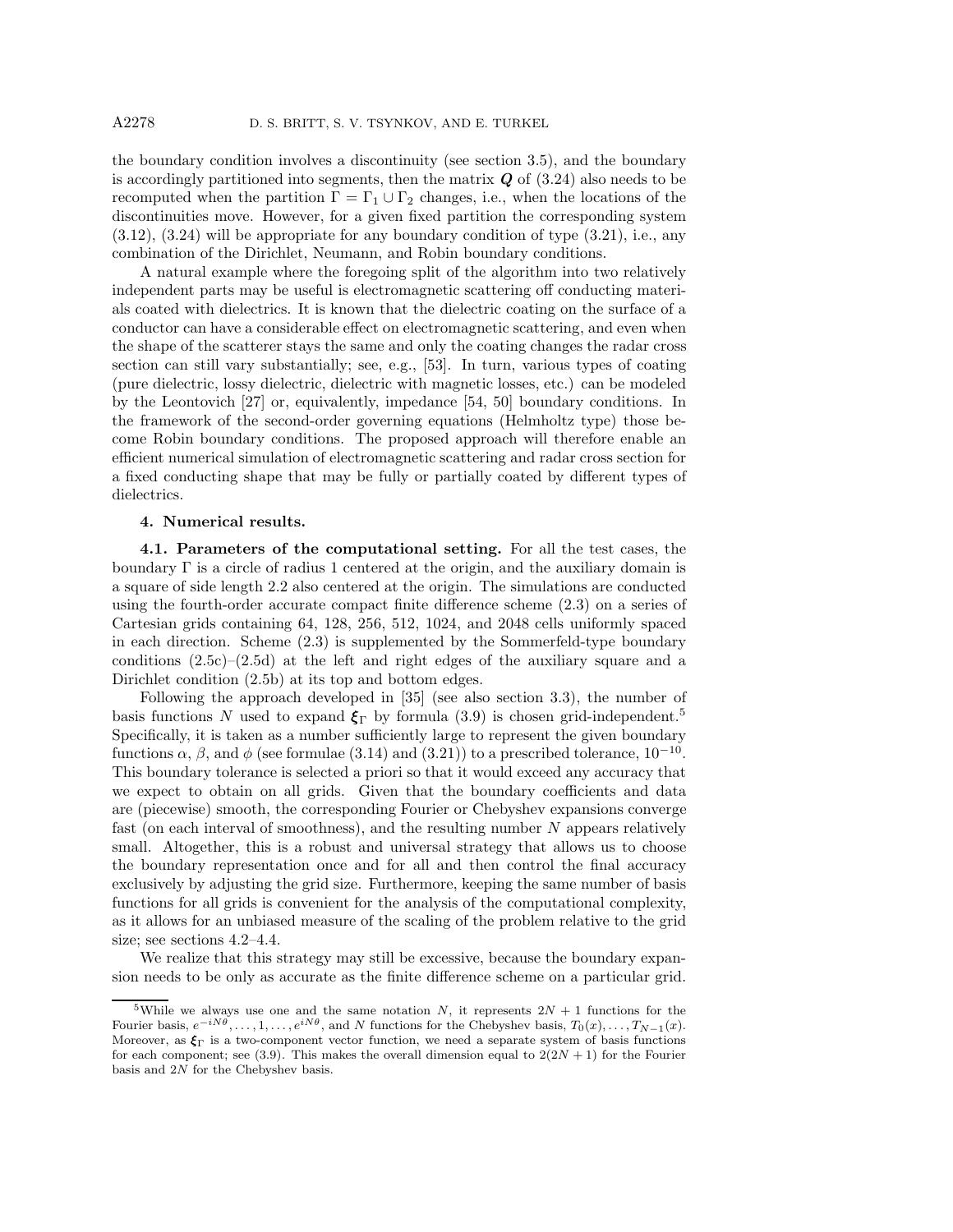In other words, for coarser grids one can take fewer basis functions (3.8). Moreover, taking too many basis functions on coarse grids may result in a loss of accuracy. Indeed, if the dimension of the basis on the boundary is higher than the number of nodes  $|\gamma|$ , then the least squares problems derived from (3.12) are no longer overdetermined. We have observed this phenomenon in sections 4.2–4.4. Therefore, in section 4.5 we demonstrate that reducing the number of basis functions on these coarse grids restores the accuracy of the least squares solution and the expected fourth-order convergence rate is achieved.

For the examples of sections 4.2–4.6, we take  $k = 10$  in the Helmholtz equation  $(2.1a)$  and consider a known smooth exact solution,  $u = e^{ikx}$ . Subsequently, the error is computed in the maximum norm on the set of nodes  $\mathbb{N}^+$  (see Figure 2.3), and the convergence rate is determined by taking the binary logarithm of the ratio of the errors on successively doubled grids. For the experiments of section 4.7 the exact solution is not known, and the convergence is assessed by evaluating the maximum norm of the difference between the numerical solutions obtained on pairs of consecutive grids.

For the examples of sections 4.3–4.7 that involve the Chebyshev basis, the circle is decomposed into two arcs which meet, by design, at the points of discontinuity of the Robin coefficients or at the point of discontinuity in the Dirichlet or Neumann data (section 4.7). In doing so, the trace of the solution on each arc of the circle is represented separately by a set of Chebyshev basis functions.<sup>6</sup> To avoid computing the derivatives of the Chebyshev functions near the endpoints, we implement a Chebyshev basis on the extended interval, as described in section 3.6. In doing so, the "gap"  $\varepsilon$ is estimated as follows. The "worst term" in the extension operator (3.1) applied to a given a Chebyshev basis function on  $\Gamma$  will be that with the highest normal derivative, because it translates into the highest tangential derivative according to  $(3.6)$ – $(3.7)$ . The highest tangential derivative is of order four and it contains the problematic term  $(1 - x^2)^{7/2}$  in the denominator<sup>7</sup> (see section 3.6). Given that the machine precision is on the order of  $10^{-16}$ , we seek  $\varepsilon$  such that  $(1 - x^2)^{7/2} \leq 10^{-10}$ when  $|x| > 1 - \varepsilon$  to provide a rough estimate. This yields  $\varepsilon > 0.0007$ , and thus we have conservatively chosen  $\varepsilon = 0.001$  for our computations. This ensures that no calculations of the derivatives of the Chebyshev basis functions will occur within the problematic region near the endpoints  $x = \pm 1$ . By comparing the results of simulations in section 4.4 (Chebyshev basis on an extended interval with  $\varepsilon = 0.001$ ) with those in section 4.6 (regular Chebyshev system, i.e.,  $\varepsilon = 0$ ), we demonstrate that the approach of section 3.6 indeed provides a very efficient remedy for the "nearsingular" behavior of the Chebyshev derivatives at the endpoints.

The computer implementation of the entire algorithm is done in MATLAB. To assess the computational complexity, we measure the run time for different parts of the code. The overall time is dominated by applying the projection operator (2.7) to the extended basis functions to form the matrix *Q* of (3.13), since this requires the expensive step of solving the discrete AP (2.5), i.e., inverting the finite difference operator  $L^{(h)}$ . By representing  $L^{(h)}$  as a matrix, this is accomplished using MATLAB's built-in sparse direct solver UMFPACK (see [12] and also http://www.suitesparse.com) that

<sup>6</sup>Those bases could have different dimensions. The larger of the two arcs may require more basis functions than the smaller, but we have, for simplicity, used the same number of basis functions N on each arc. In this case, the overall number of basis functions is  $4N$ , i.e.,  $2N$  per one arc.

<sup>&</sup>lt;sup>7</sup>Since Chebyshev functions are polynomials, neither they nor their derivatives can become singular. In other words, the apparent zero in the denominator is canceled by the same order of zero in the numerator. However, this l'Hôpital-type indeterminacy makes the numerical computation of the derivatives at the endpoints difficult.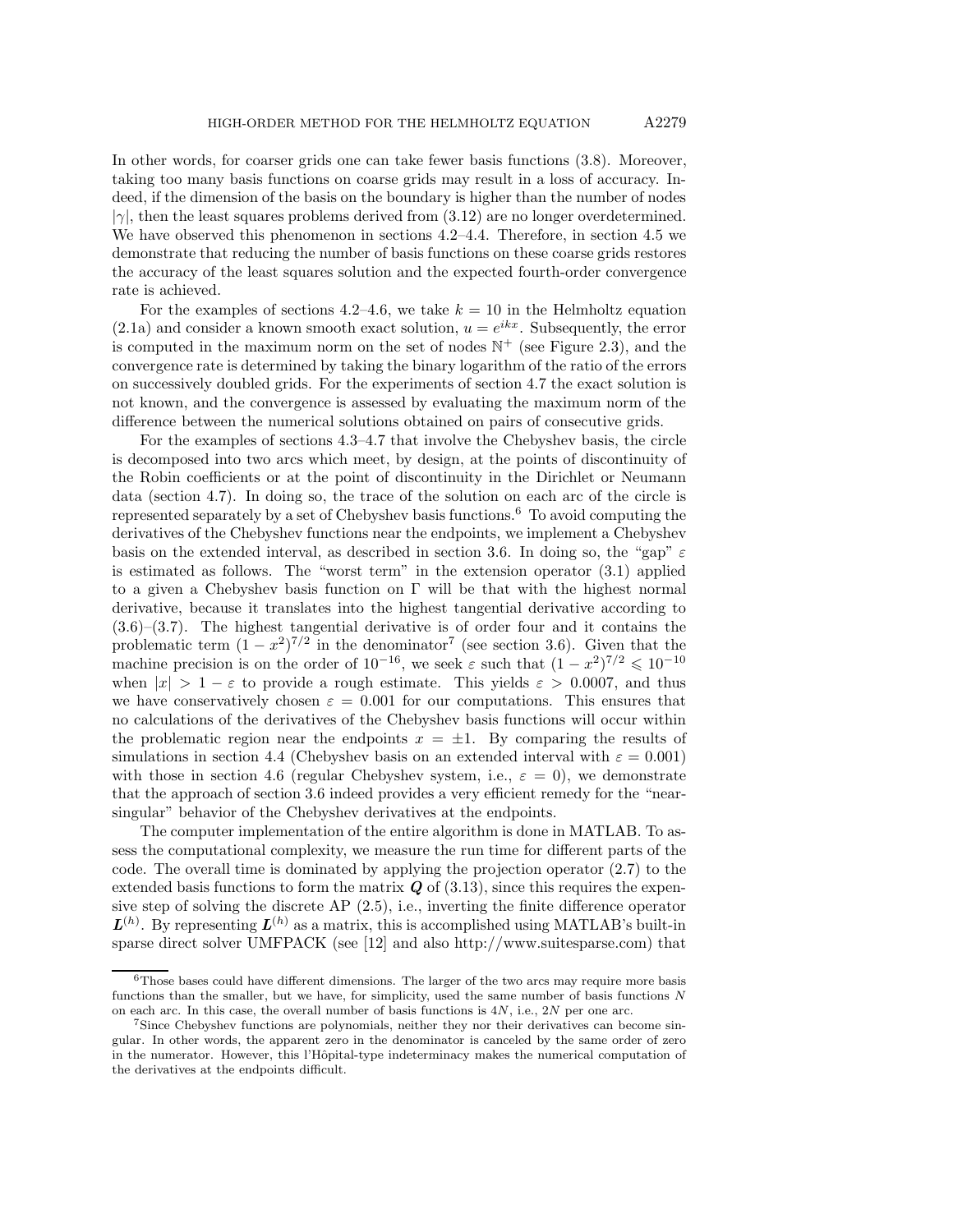employs the LUPQR factorization. The factorization itself is performed only once and then applied to multiple right-hand sides consisting of the extended basis functions. Hence, the cost of building the matrix *Q* is split into two parts: the cost of LU factorization and the cost of multiple backward substitutions.

Once the matrix *Q* has been formed, the next step is to take into account the boundary condition via the supplemental equations (3.19) or (3.25) and solve the resulting overdetermined linear system in the sense of the least squares. This is done by means of the QR factorization, and we measure the corresponding CPU times for various cases that we investigate. Finally, once all the coefficients of the expansion (3.9) have been determined, one needs to solve the discrete AP (2.5) one more time to obtain the solution  $P_{\mathbb{N}}$ + $\xi_{\gamma}$ , where  $\xi_{\gamma} = \mathbf{E} x \xi_{\Gamma}$  is the reconstructed density. This amounts to performing one additional backward substitution, as the LUPQR factorization of the matrix  $L^{(h)}$  stays the same. Altogether, the cost of QR, as well as that of the final solution, is much smaller than the cost of building the matrix *Q*. This implies that if *Q* is available, changing the boundary condition and solving a new problem can be done very economically.

**4.2. Smooth periodic Robin boundary condition via Fourier basis.** Consider the Robin boundary condition (3.14) with the smooth, periodic coefficients  $\alpha(\theta) = e^{\cos \theta}$  and  $\beta(\theta) = e^{\sin \theta}$ . We "reverse engineer" the data  $\phi(\theta)$  for the Robin condition (3.14) by evaluating the known exact solution  $u=e^{ikx}$ ,  $k=10$ , and its normal derivative on the boundary. The results presented in Table 4.1 fully corroborate the theoretical design rate of grid convergence for the proposed methodology (fourthorder). We also see that the dominant part of the computational cost is indeed the formation of the matrix  $Q$  of (3.13). In sections 4.3 and 4.4, we show how one can efficiently solve a range of various boundary value problems using one and the same matrix *Q*.

**4.3. Mixed Dirichlet/Neumann boundary conditions using Chebyshev basis.** In this section, as well as in section 4.4, we consider the same partition of the boundary into two arcs:  $\Gamma = R_1 \cup R_2$ , where  $R_1 = \{0 \le \theta < 2\pi/3\}$  and  $R_2 =$  ${2\pi/3 \leq \theta < 2\pi}$ . Following section 3.5, we assign a separate Chebyshev basis to  $R_1$  and  $R_2$ . The dimension of the basis is chosen the same for both arcs:  $N = 67$ . The combination of the partition  $\Gamma = R_1 \cup R_2$  and the basis defines the matrix *Q* for each grid (via the extension *Ex* of each basis function and the application of the projection (2.7)). In Table 4.2, we present the CPU times needed to build this matrix *Q* on every grid that we use. In doing so, we distinguish between the time for LUPQR factorization (done once per grid) and the time for 4N backward substitutions (see footnote 6).

We emphasize that one and the same matrix *Q* will be used to solve all boundary value problems in this section, as well as in section 4.4. We also note that instead of

Table 4.1 Grid convergence and execution times for the smooth periodic Robin boundary condition (3.14).  $N = 32$  in formula (3.9), and  $\psi_n^{(0)}(\theta) = \psi_n^{(1)}(\theta) = e^{in\theta}$  in formula (3.8).

| Grid               | Error                | Conv. rate | Build Q time | QR time | $P_{\text{N}}$ + $\xi_{\gamma}$ time |
|--------------------|----------------------|------------|--------------|---------|--------------------------------------|
| $64\times64$       | $9.44 \cdot 10^{-3}$ |            | 0.66         | 0.095   | 0.0024                               |
| $128\times128$     | $5.92 \cdot 10^{-4}$ | 4.00       | 2.47         | 0.13    | 0.012                                |
| $256 \times 256$   | $3.69 \cdot 10^{-5}$ | 4.00       | 11.13        | 0.21    | 0.081                                |
| $512\times512$     | $2.29 \cdot 10^{-6}$ | 4.01       | 55.07        | 0.38    | 0.30                                 |
| $1024 \times 1024$ | $1.44 \cdot 10^{-7}$ | 3.99       | 228.35       | 0.76    | 1.42                                 |
| $2048 \times 2048$ | $8.25 \cdot 10^{-9}$ | 4.12       | 1193.07      | 2.52    | 6.68                                 |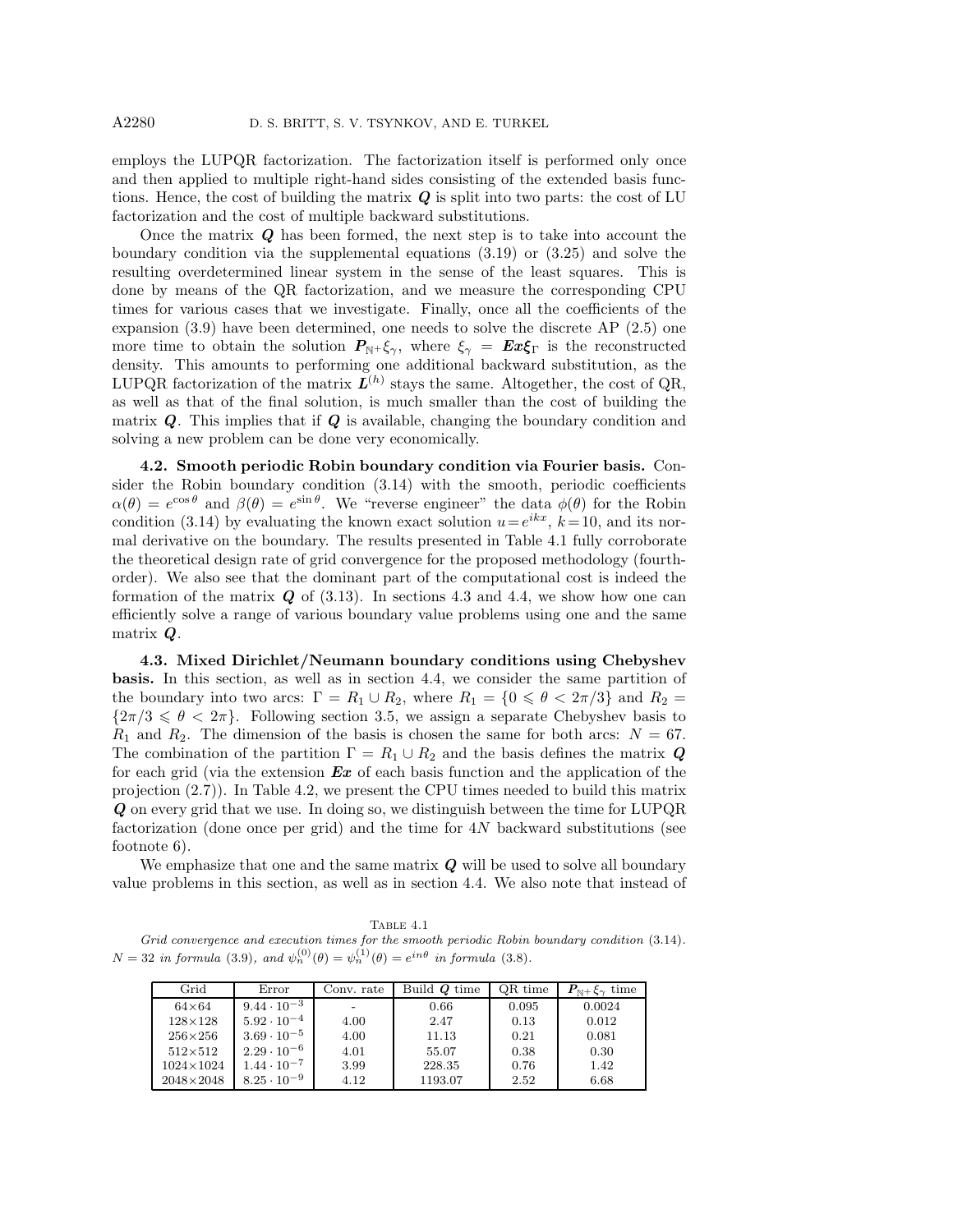| TABLE 4.2 |  |  |  |  |                                         |  |  |
|-----------|--|--|--|--|-----------------------------------------|--|--|
|           |  |  |  |  | Time to build the matrix $Q$ of (3.13). |  |  |
|           |  |  |  |  |                                         |  |  |

| Grid               | $LUPQR$ time | 4N back solves time |
|--------------------|--------------|---------------------|
| $64\times64$       | 0.06         | 1.16                |
| $128\times128$     | 0.27         | 4.28                |
| $256\times256$     | 1.59         | 20.38               |
| $512\times512$     | 8.17         | 91.03               |
| $1024 \times 1024$ | 46.5 1       | 471.11              |
| $2048 \times 2048$ | 1516.08      | 2563.69             |

Gaussian elimination, we could have used a more efficient direct solver for the AP, based on the separation of variables and FFT. Nonetheless, we chose to stay with LU decomposition because it permits an easy extension to variable coefficients.

Let us now specify a mix of the Dirichlet and Neumann conditions on separate parts of the boundary  $\Gamma$  by choosing the Robin coefficients in formula (3.21) to be either 1 or 0. Specifically, we let  $\alpha^{(1)}(\theta) = 1$  and  $\beta^{(1)}(\theta) = 0$  for  $\theta \in R_1$  and  $\alpha^{(2)}(\theta) = 0$ and  $\beta^{(2)}(\theta) = 1$  for  $\theta \in R_2$ . As in section 3.5, we reduce the general linear system (3.25) to its simplified form (3.26)–(3.27). The exact solution is taken as  $u = e^{ikx}$ with  $k = 10$  and is used along with its normal derivate to supply the boundary data  $\phi^{(1)}(\theta)$  and  $\phi^{(2)}(\theta)$ . Table 4.3 shows the grid convergence results and CPU times for QR and for the final solution. As the overall solution remains smooth, the method yields fourth-order accuracy even though the boundary conditions are mixed.

Next, we change the boundary data  $\phi^{(1)}(\theta)$  and  $\phi^{(2)}(\theta)$  by choosing a different exact solution:  $u = e^{iky}$  with  $k = 10$ . The matrix *Q* remains unaffected, and the corresponding convergence and timing results are presented in Table 4.4. By comparing the CPU times in Tables 4.3 and 4.4 with those in Table 4.2 we see that once the matrix *Q* is available, changing the boundary condition and solving a new boundary value problem becomes a relatively inexpensive task.

TABLE  $4.3$ 

Grid convergence and execution times for the mixed Dirichlet/Neumann boundary conditions for  $u = e^{ikx}$  with  $k = 10$ .  $\psi_n^{(0)} = \psi_n^{(1)} = T_n$  in formula (3.8), and the dimension of the Chebyshev basis on each arc is  $N = 67$ .

| Grid               | Error                | Conv. rate | QR time | $P_{N} \neq \varepsilon_{\gamma}$ time |
|--------------------|----------------------|------------|---------|----------------------------------------|
| $64\times64$       | $5.47 \cdot 10^{2}$  |            | 0.011   | 0.0030                                 |
| $128 \times 128$   | $3.52 \cdot 10^{-1}$ | 10.60      | 0.017   | 0.013                                  |
| $256 \times 256$   | $1.61 \cdot 10^{-5}$ | 14.41      | 0.035   | 0.065                                  |
| $512\times512$     | $8.10 \cdot 10^{-7}$ | 4.32       | 0.070   | 0.32                                   |
| $1024 \times 1024$ | $5.26 \cdot 10^{-8}$ | 3.95       | 0.17    | 1.44                                   |
| $2048 \times 2048$ | $3.05 \cdot 10^{-9}$ | 4.11       | 0.46    | 7.43                                   |

TABLE  $4.4$ 

Grid convergence and execution times for the mixed Dirichlet/Neumann boundary conditions for  $u = e^{iky}$  with  $k = 10$ .  $\psi_n^{(0)} = \psi_n^{(1)} = T_n$  in formula (3.8), and the dimension of the Chebyshev basis on each arc is  $N = 67$ .

| Grid               | Error                | Conv. rate | OR time | $P_{\text{N+}}\xi_{\gamma}$ time |
|--------------------|----------------------|------------|---------|----------------------------------|
| $64\times64$       | $2.26 \cdot 10^3$    |            | 0.011   | 0.0094                           |
| $128 \times 128$   | $2.27 \cdot 10^{-1}$ | 13.05      | 0.072   | 0.012                            |
| $256 \times 256$   | $9.71 \cdot 10^{-6}$ | 14.74      | 0.17    | 0.071                            |
| $512\times512$     | $3.56 \cdot 10^{-7}$ | 4.77       | 0.12    | 0.31                             |
| $1024 \times 1024$ | $2.26 \cdot 10^{-8}$ | 3.98       | 0.16    | 1.43                             |
| $2048 \times 2048$ | $1.29 \cdot 10^{-9}$ | 4.15       | 0.43    | 7.50                             |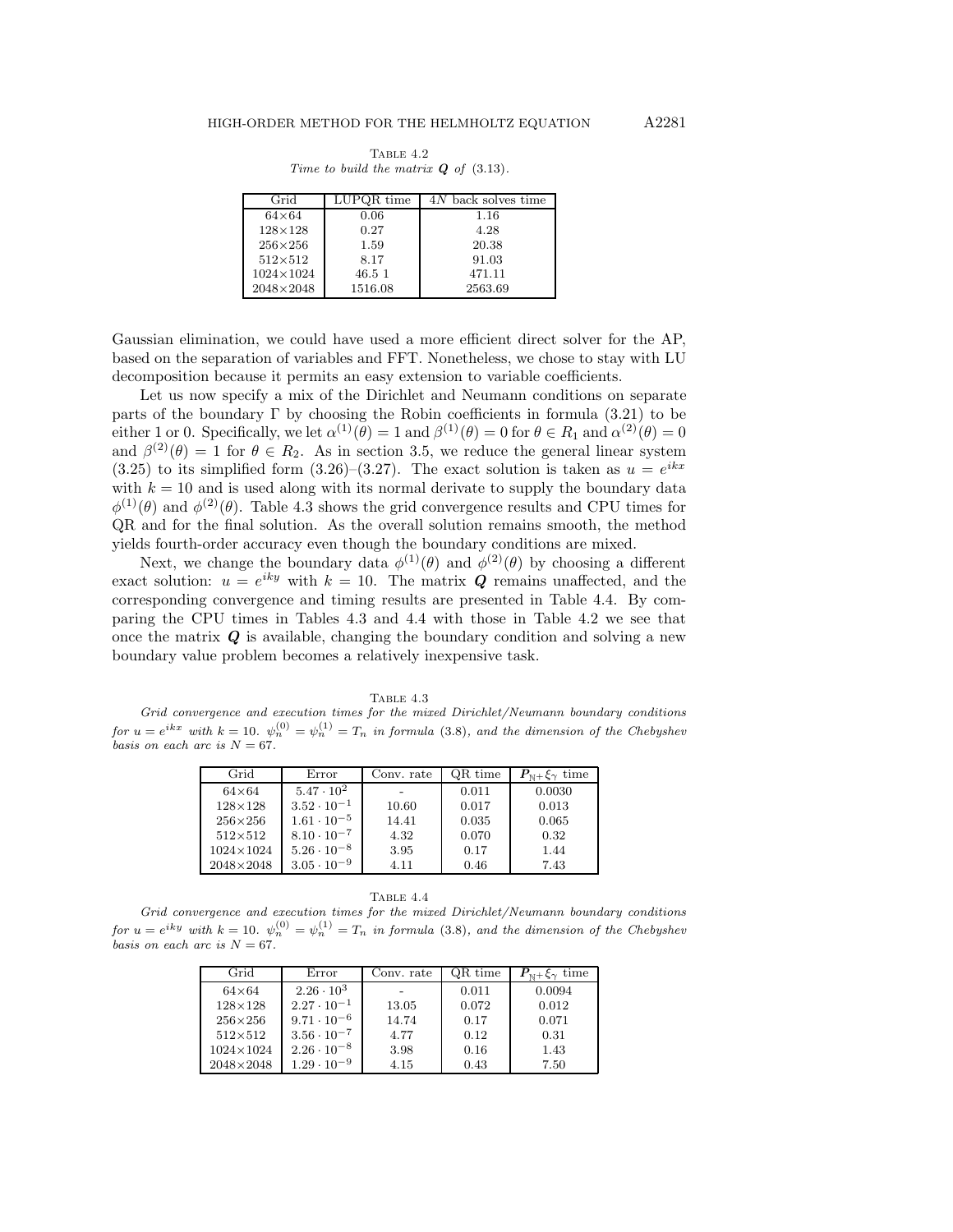**4.4. Piecewise smooth Robin boundary condition via Chebyshev basis.** In this section, we continue to use the same pair of Chebyshev bases and the same matrix  $Q$  as in Table 4.2 but apply these to the Robin boundary condition  $(3.21)$  with piecewise smooth coefficients. First, we take  $\alpha^{(1)}(\theta) = e^{\cos \theta}$ ,  $\beta^{(1)}(\theta) = \arctan \theta + 1$ for  $\theta \in R_1$ , and  $\alpha^{(2)}(\theta) = e^{2 \sin \theta}$ ,  $\beta^{(2)}(\theta) = 1$  for  $\theta \in R_2$ . It is easily verified that these coefficients exhibit both jump discontinuities and discontinuities in the first derivative at  $\theta = 0$  and  $\theta = 2\pi/3$ . The boundary data  $\phi^{(1)}(\theta)$  and  $\phi^{(2)}(\theta)$  are again generated by the smooth exact solution  $u = e^{ikx}$  with  $k = 10$ , and the linear system (3.12) for the Chebyshev coefficients of u and  $\frac{\partial u}{\partial n}$  is supplemented by (3.25). The data in Table 4.5 corroborate the fourth-order rate of grid convergence.

Again, as in section 4.3, changing the boundary condition does not require a recomputation of *Q* and amounts to only doing another least squares solve and another final solve; see Table 4.6. Note also that the QR times for the piecewise smooth Robin cases (Tables 4.5 and 4.6) are longer than those for the mixed Dirichlet/Neumann cases (Tables 4.3 and 4.4). This is because in the mixed Dirichlet/Neumann case we are solving a reduced system  $(3.12)$ ,  $(3.26)$ ,  $(3.27)$ , whereas in the piecewise Robin case we are solving a full system  $(3.12)$  supplemented by  $(3.25)$ , which implies a larger dimension.

Altogether, we see that the method provides the design fourth-order accuracy for all the test cases that we have investigated (Tables 4.3–4.6) and also that, once the matrix *Q* has been precomputed (Table 4.2), taking a different boundary condition from a rather broad class can be done at a low computational cost.

**4.5. Reducing the number of basis functions for coarser grids.** In this example, we repeat the first case of section 4.4 with the same parameters except that we alter the number of basis functions for each grid. This alleviates the loss

Table 4.5

Grid convergence and execution times for the piecewise smooth Robin boundary condition (3.21) with  $\alpha^{(1)}(\theta) = e^{\cos \theta}$ ,  $\beta^{(1)}(\theta) = \arctan \theta + 1$  and  $\alpha^{(2)}(\theta) = e^{2 \sin \theta}$ ,  $\beta^{(2)}(\theta) = 1$ . The exact solution is  $u = e^{ikx}$ ,  $k = 10$ .  $\psi_n^{(0)} = \psi_n^{(1)} = T_n$  in formula (3.8). The dimension of the Chebyshev basis on each arc is  $N = 67$ .

| Grid               | Error                | Conv. rate | OR time | time   |
|--------------------|----------------------|------------|---------|--------|
| $64\times64$       | $2.63 \cdot 10^3$    |            | 0.49    | 0.0023 |
| $128 \times 128$   | $3.69 \cdot 10^{-1}$ | 12.80      | 0.56    | 0.012  |
| $256 \times 256$   | $1.42 \cdot 10^{-5}$ | 14.67      | 0.80    | 0.076  |
| $512\times512$     | $8.54 \cdot 10^{-7}$ | 4.05       | 1.47    | 0.31   |
| $1024 \times 1024$ | $5.35 \cdot 10^{-8}$ | 4.00       | 2.72    | 1.44   |
| $2048 \times 2048$ | $3.07 \cdot 10^{-9}$ | 4.12       | 5.39    | 7.52   |
|                    |                      |            |         |        |

| <b>LABLE</b> |
|--------------|
|--------------|

Grid convergence and execution times for the piecewise smooth Robin boundary condition (3.21)<br>with  $\alpha^{(1)}(\theta) = e^{\sin \theta}$ ,  $\beta^{(1)}(\theta) = (\theta + 3)^2$  and  $\alpha^{(2)}(\theta) = \log(\theta + 3)$ ,  $\beta^{(2)}(\theta) = \sqrt{\theta + 3}$ . The exact solution is  $u = e^{ikx}$ ,  $k = 10$ .  $\psi_n^{(0)} = \psi_n^{(1)} = T_n$  in formula (3.8). The dimension of the Chebyshev basis on each arc is  $N = 67$ .

| Grid               | Error                | Conv. rate | $\rm OR$ time | $P_{\text{N+}}\xi_{\gamma}$ time |
|--------------------|----------------------|------------|---------------|----------------------------------|
| $64\times64$       | $1.95 \cdot 10^3$    |            | 0.58          | 0.0024                           |
| $128 \times 128$   | $4.65 \cdot 10^{-1}$ | 12.03      | 0.68          | 0.012                            |
| $256\times256$     | $1.81 \cdot 10^{-5}$ | 14.64      | 0.89          | 0.076                            |
| $512\times512$     | $1.05 \cdot 10^{-6}$ | 4.11       | 1.58          | 0.31                             |
| $1024 \times 1024$ | $6.58 \cdot 10^{-8}$ | 4.00       | 2.85          | 1.44                             |
| $2048 \times 2048$ | $3.07 \cdot 10^{-9}$ | 4.15       | 5.57          | 7.29                             |
|                    |                      |            |               |                                  |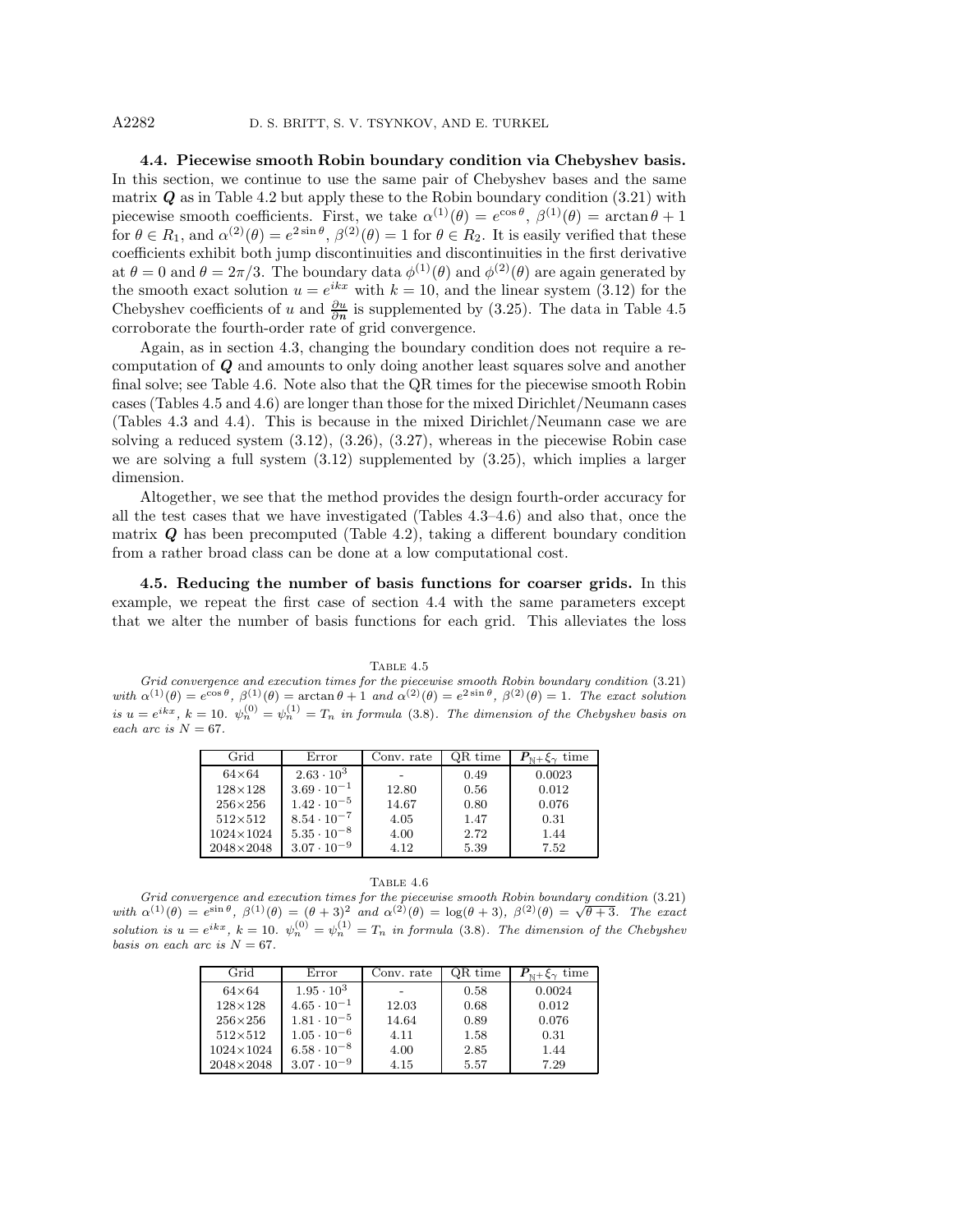of accuracy on the coarser grids (see the errors for the  $64\times64$  and  $128\times128$  grids in Tables 4.3–4.6) and also reduces the overall execution times. Recall that the loss of accuracy on coarser grids occurs because the vertical dimension |γ| of the matrix *Q* of (3.13) may be smaller than its horizontal dimension if too many basis functions are taken. In fact, it may occur even in the case where the system is still formally overdetermined, i.e., its vertical dimension exceeds the horizontal dimension, but only slightly. A possible explanation is that when the grid  $\gamma$  is coarse, the feet of the normals dropped from  $\gamma$  to  $\Gamma$  that are used for building the extension **Ex** by formulae  $(3.1)$ – $(3.2)$  do not provide a sufficient resolution for the oscillations of the Chebyshev basis functions, which become increasingly oscillatory with  $N$ . This effectively implies that two different continuous basis functions may become practically indistinguishable when extended from  $\Gamma$  to  $\gamma$ , which renders the matrix *Q* almost rank-deficient. Every time the grid is refined the vertical dimension  $|\gamma|$  roughly doubles, the resolution on Γ increases accordingly, and the foregoing adverse phenomenon quickly vanishes. But in the beginning of our sequence of grids, it manifests itself by a higher-than-expected convergence rate as the matrix *Q* becomes "taller" but maintains the same width.

We alleviate this issue by choosing  $N$  as follows. From our previous computations (Table 4.5) we know that the error for the final grid will be approximately  $3 \times 10^{-9}$ . Hence, we replace our initial tolerance that N should approximate  $\alpha, \beta$ , and  $\phi$  within  $10^{-10}$  by  $3 \times 10^{-9}$ , and this determines the value of N for the finest grid. For this problem this yields  $N = 62$  as the number of basis functions needed for the finest grid. To maintain a fourth-order convergence rate, the ratio of the errors on successive grids should be 16. Therefore, for each coarsening of the grid we multiply the tolerance for that grid by 16. Using this rule of thumb, we estimate a smaller but sufficient number of basis functions. In doing so, the matrix *Q* obtained in section 4.3 is not recomputed; we simply drop the columns that correspond to the basis functions that are not included in the reduced set. If, on the other hand, we were to adopt this strategy of choosing  $N$  from the very beginning, then we would have attained an additional time saving compared to Table 4.2. The results of the computations with the reduced set of basis functions are presented in Table 4.7.

The errors for the coarse grids with  $64\times64$  and  $128\times128$  nodes in Table 4.7 are several orders of magnitude smaller than their counterparts in Table 4.5, with the errors for the remaining finer grids being almost identical. Since there are no other distinctions between this section and the first example of section 4.4, we have demonstrated that taking unnecessarily many basis functions on Γ relative to the grid dimension can cause a loss of accuracy and that grid refinement removes this loss of accuracy. Note also that the QR times in Table 4.7 are somewhat smaller than those in Table 4.5. This is because the horizontal dimensions of the corresponding matrices *Q* are smaller.

TABLE 4.7 Grid convergence and execution times for the piecewise smooth Robin boundary condition  $(3.21)$ of Table 4.5 with all the same parameters but fewer basis functions on coarser grids.

| Grid               |    | Error                | Conv. rate | OR time | $P_{\mathbb{N}^+}\xi_{\gamma}$ time |
|--------------------|----|----------------------|------------|---------|-------------------------------------|
| $64\times64$       | 39 | $2.20 \cdot 10^{-2}$ |            | 0.13    | 0.0032                              |
| $128 \times 128$   | 44 | $2.17 \cdot 10^{-4}$ | 6.66       | 0.21    | 0.013                               |
| $256 \times 256$   | 49 | $1.31 \cdot 10^{-5}$ | 4.06       | 0.40    | 0.066                               |
| $512\times512$     | 54 | $7.59 \cdot 10^{-7}$ | 4.10       | 0.84    | 0.30                                |
| $1024 \times 1024$ | 58 | $5.19 \cdot 10^{-8}$ | 3.87       | 2.06    | 1.41                                |
| $2048 \times 2048$ | 62 | $3.10 \cdot 10^{-9}$ | 4.06       | 4.88    | 7.12                                |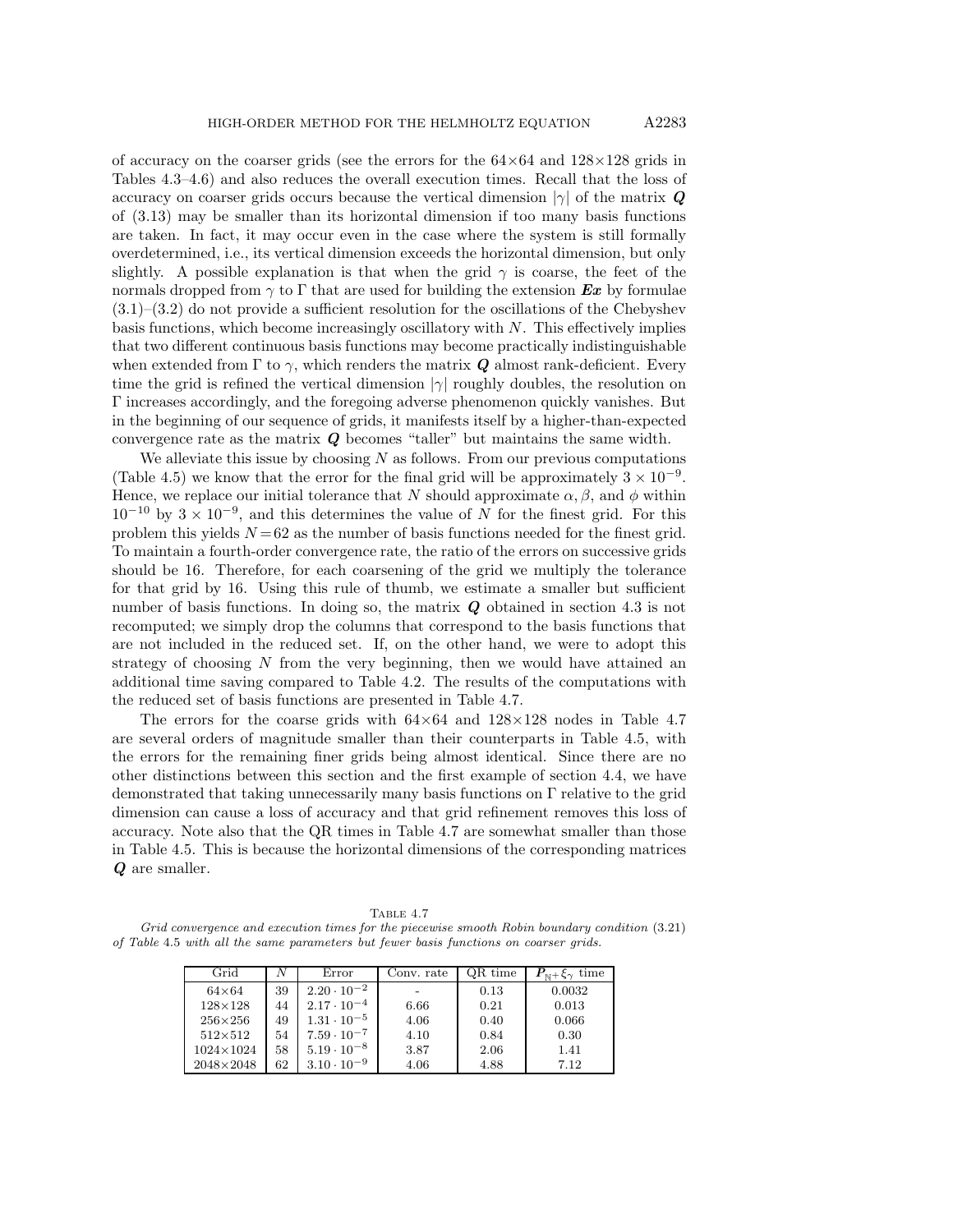We emphasize that the approach for choosing  $N$  that we have used in this section is somewhat artificial because it requires an a priori estimate of the error on the finest grid. It, however, allows us to demonstrate that smaller dimensions of the basis can, in principle, be chosen if necessary.

**4.6. Loss of accuracy due to nontreatment of Chebyshev endpoints.** In section 3.6, we noted that the position of the grid nodes  $\gamma$  relative to the continuous boundary Γ may require computing the Taylor extension (3.1) of the Chebyshev basis functions very close to (or even precisely at) the Chebyshev endpoints, resulting in a loss of accuracy. To demonstrate this phenomenon, as well as the effectiveness of our method in eliminating it, we recompute the first example of section 4.4 without the use of any technique to correct the poorly conditioned computation of Chebyshev derivatives near the endpoints, allowing us to observe the disruption of convergence. We again divide the circle into two arcs,  $R_1 = [0, 2\pi/3]$  and  $R_2 = [2\pi/3, 2\pi]$ , and set the same Robin boundary condition (3.21) with the coefficients  $\alpha^{(1)}(\theta) = e^{\cos \theta}$ ,  $\beta^{(1)}(\theta) = \arctan(\theta) + 1$  for  $\theta \in R_1$  and  $\alpha^{(2)}(\theta) = e^{2\sin \theta}$ ,  $\beta^{(2)}(\theta) = 1$  for  $\theta \in R_2$ . The boundary data  $\phi^{(1)}(\theta)$  and  $\phi^{(2)}(\theta)$  are still supplied from the exact solution  $u = e^{ikx}$ with  $k = 10$ . The results are presented in Table 4.8.

Comparing the results in Table 4.8 to those in Table 4.5, we observe an immediate decline in the convergence rate for all the grids from  $256 \times 256$  on, culminating in a complete loss of convergence for the finest grid. Since the example of section 4.4 has precisely the same parameters as those of the current example, except that in section 4.4 we had used an extended interval for the Chebyshev basis, we conclude that the approach of section 3.6 indeed removes the difficulties that would otherwise arise due to computing the derivatives of the Chebyshev functions near the endpoints.

**4.7. Boundary data that lead to solutions with singularities.** In each of the following experiments, we use the same partition of the circle as before:  $R_1 =$  $[0, 2\pi/3)$  and  $R_2 = [2\pi/3, 2\pi)$ . However, we no longer consider a given smooth exact solution. We rather specify the boundary data independently on each of the two arcs,  $R_1$  or  $R_2$ , allowing for discontinuities at the points  $\theta = 0$  and  $\theta = 2\pi/3$ . This gives rise to near-boundary singularities in the solution. We also choose  $k = 5$  in the Helmholtz equation (2.1a).

On each of the two arcs,  $R_1$  or  $R_2$ , we set either a Dirichlet or a Neumann boundary condition. The data we specify on  $R_2$  always correspond to a plane wave with  $k = 5$  traveling in the x direction. For this wave,  $u(x, y) = e^{ikx}$ , the Dirichlet data are  $u = e^{ikr \cos \theta}$  and the Neumann data are  $\frac{\partial u}{\partial n} = ik \cos \theta e^{ikr \cos \theta}$ , where  $r = 1$ because  $\Gamma$  is a circle of radius 1. The data on  $R_1$  are intentionally specified with a mismatch, and we consider mismatches of three different types: in the amplitude

| Table 4.8 |  |
|-----------|--|
|           |  |

Computation of the same case as that in Table 4.5 but with no special treatment of the Chebyshev endpoints.  $\psi_n^{(0)} = \psi_n^{(1)} = T_n$  in formula (3.8), and the dimension of the Chebyshev basis on each arc is  $N = 67$ arc is  $N = 67$ .

| Grid               | Error                | Conv. rate |
|--------------------|----------------------|------------|
| $64\times 64$      | $2.53 \cdot 10^3$    |            |
| $128 \times 128$   | $3.49 \cdot 10^{-1}$ | 12.82      |
| $256 \times 256$   | $2.90 \cdot 10^{-4}$ | 10.23      |
| $512\times512$     | $1.37 \cdot 10^{-4}$ | 1.08       |
| $1024 \times 1024$ | $9.73 \cdot 10^{-6}$ | 3.82       |
| $2048 \times 2048$ | $2.56 \cdot 10^{-5}$ | $-1.39$    |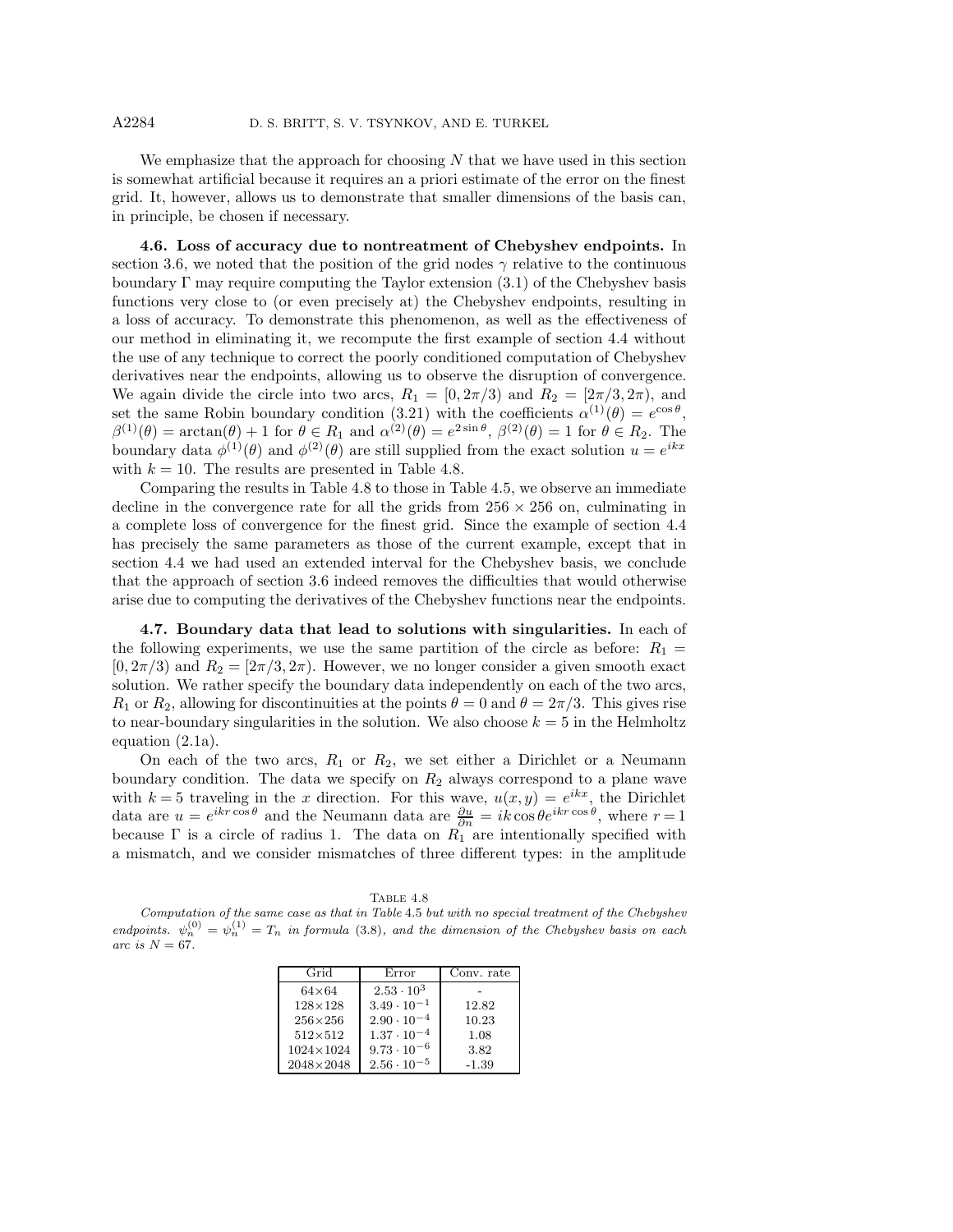of the wave, in its traveling direction, and in its phase. In the case of a mismatch in the amplitude, the data specified on  $R_1$  correspond to the wave  $u(x, y)=2e^{ikx}$ , which yields  $u = 2e^{ikr\cos\theta}$  and  $\frac{\partial u}{\partial n} = 2ik\cos\theta e^{ikr\cos\theta}$  on  $\Gamma$  in the Dirichlet and the Neumann case, respectively. In the case of a mismatch in the traveling direction, we provide two examples: one with the wave that travels in the  $y$  direction and the other with the wave that travels at an angle of 1 radian with respect to the positive  $x$ axis. For the wave traveling in the y direction,  $u(x, y) = e^{iky}$ , on the arc  $R_1$  we have  $u = e^{ikr\sin\theta}$  and  $\frac{\partial u}{\partial n} = ik\sin\theta e^{ikr\sin\theta}$ ,  $r = 1$ , for the Dirichlet and Neumann data, respectively. For the wave traveling at an angle of 1 radian, we have  $u = e^{ikr \cos(\theta+1)}$ and  $\frac{\partial u}{\partial n} = ik \cos(\theta+1)e^{ikr \cos(\theta+1)}$ . Finally, for the experiments in which the waves are out of phase, we have chosen a phase shift of 0.7 radians, yielding  $u = e^{i(kr\cos(\theta)+0.7)}$ and  $\frac{\partial u}{\partial n} = ik \cos(\theta) e^{i(kr \cos(\theta) + 0.7)}$  on  $R_1$ . The numerical results for each type of the mismatch subject to different boundary conditions (Dirichlet, Neumann, and mixed) are summarized in Tables 4.9, 4.10, 4.11, and 4.12. For comparison, we have the continuous case in Table 4.13, i.e., the case with no mismatch, in which the plane wave  $u(x, y) = e^{ikx}$  with  $k = 5$  supplies the data for both  $R_1$  and  $R_2$ .

TABLE 4.9 Grid convergence for boundary data with amplitude mismatch and either Dirichlet, Neumann, or mixed boundary conditions.

|                    | Dirichlet on         |      | Neumann on           |         | Dirichlet on $R_1$   |      |
|--------------------|----------------------|------|----------------------|---------|----------------------|------|
|                    | $R_1$ and $R_2$      |      | $R_1$ and $R_2$      |         | Neumann on $R_2$     |      |
| Grid               | Error                | Rate | Error                | Rate    | Error                | Rate |
| $128\times128$     | $2.60 \cdot 10^{-2}$ |      | $2.64 \cdot 10^{-2}$ |         | $1.88 \cdot 10^{-2}$ |      |
| $256\times256$     | $1.35 \cdot 10^{-2}$ | 0.95 | $1.61 \cdot 10^{-2}$ | 0.71    | $1.08 \cdot 10^{-2}$ | 0.80 |
| $512\times512$     | $9.91 \cdot 10^{-3}$ | 0.44 | $1.00 \cdot 10^{-2}$ | 0.69    | $5.67 \cdot 10^{-3}$ | 0.93 |
| $1024 \times 1024$ | $4.80 \cdot 10^{-3}$ | 1.05 | $1.73 \cdot 10^{-3}$ | 2.53    | $2.84 \cdot 10^{-3}$ | 1.00 |
| $2048 \times 2048$ | $2.87 \cdot 10^{-3}$ | 0.74 | $3.62 \cdot 10^{-3}$ | $-1.06$ | $1.68 \cdot 10^{-3}$ | 0.75 |
|                    |                      |      |                      |         |                      |      |

### TABLE  $4.10$

Grid convergence for boundary data with direction mismatch (plane wave traveling in the y direction) and either Dirichlet, Neumann, or mixed boundary conditions.

|                    | Dirichlet on         |         | Neumann on           |         | Dirichlet on $R_1$   |      |
|--------------------|----------------------|---------|----------------------|---------|----------------------|------|
|                    | $R_1$ and $R_2$      |         | $R_1$ and $R_2$      |         | Neumann on $R_2$     |      |
| Grid               | Error                | Rate    | Error                | Rate    | Error                | Rate |
| $128\times128$     | $1.42 \cdot 10^{-2}$ |         | $6.23 \cdot 10^{-2}$ |         | $2.32 \cdot 10^{-2}$ |      |
| $256\times256$     | $1.67 \cdot 10^{-2}$ | $-0.24$ | $2.85 \cdot 10^{-2}$ | 1.13    | $1.44 \cdot 10^{-2}$ | 0.69 |
| $512\times512$     | $1.04 \cdot 10^{-2}$ | 0.69    | $1.67 \cdot 10^{-2}$ | 0.77    | $6.11 \cdot 10^{-3}$ | 1.24 |
| $1024 \times 1024$ | $5.33 \cdot 10^{-3}$ | 0.96    | $4.68 \cdot 10^{-3}$ | 1.84    | $6.08 \cdot 10^{-3}$ | 0.01 |
| $2048 \times 2048$ | $2.86 \cdot 10^{-3}$ | 0.90    | $6.92 \cdot 10^{-3}$ | $-0.56$ | $2.70 \cdot 10^{-3}$ | 1.17 |
|                    |                      |         |                      |         |                      |      |

#### TABLE  $4.11$

Grid convergence for boundary data with direction mismatch (plane wave traveling at 1 radian with respect to the positive x direction) and either Dirichlet, Neumann, or mixed boundary conditions.

|                                                                                                  | Dirichlet on<br>$R_1$ and $R_2$                                                                                      |                              | Neumann on<br>$R_1$ and $R_2$                                                                                        |                                 | Dirichlet on $R_1$<br>Neumann on $R_2$                                                                               |                              |
|--------------------------------------------------------------------------------------------------|----------------------------------------------------------------------------------------------------------------------|------------------------------|----------------------------------------------------------------------------------------------------------------------|---------------------------------|----------------------------------------------------------------------------------------------------------------------|------------------------------|
| Grid                                                                                             | Error                                                                                                                | Rate                         | Error                                                                                                                | Rate                            | Error                                                                                                                | Rate                         |
| $128 \times 128$<br>$256\times256$<br>$512\times512$<br>$1024 \times 1024$<br>$2048 \times 2048$ | $4.86 \cdot 10^{-2}$<br>$2.49 \cdot 10^{-2}$<br>$1.90 \cdot 10^{-2}$<br>$9.25 \cdot 10^{-3}$<br>$5.17 \cdot 10^{-3}$ | 0.96<br>0.39<br>1.04<br>0.84 | $8.22 \cdot 10^{-2}$<br>$2.70 \cdot 10^{-2}$<br>$1.49 \cdot 10^{-2}$<br>$7.05 \cdot 10^{-3}$<br>$7.81 \cdot 10^{-3}$ | 1.61<br>0.86<br>1.08<br>$-0.15$ | $2.94 \cdot 10^{-2}$<br>$1.75 \cdot 10^{-2}$<br>$8.25 \cdot 10^{-3}$<br>$6.61 \cdot 10^{-3}$<br>$3.08 \cdot 10^{-3}$ | 0.75<br>1.08<br>0.32<br>1.10 |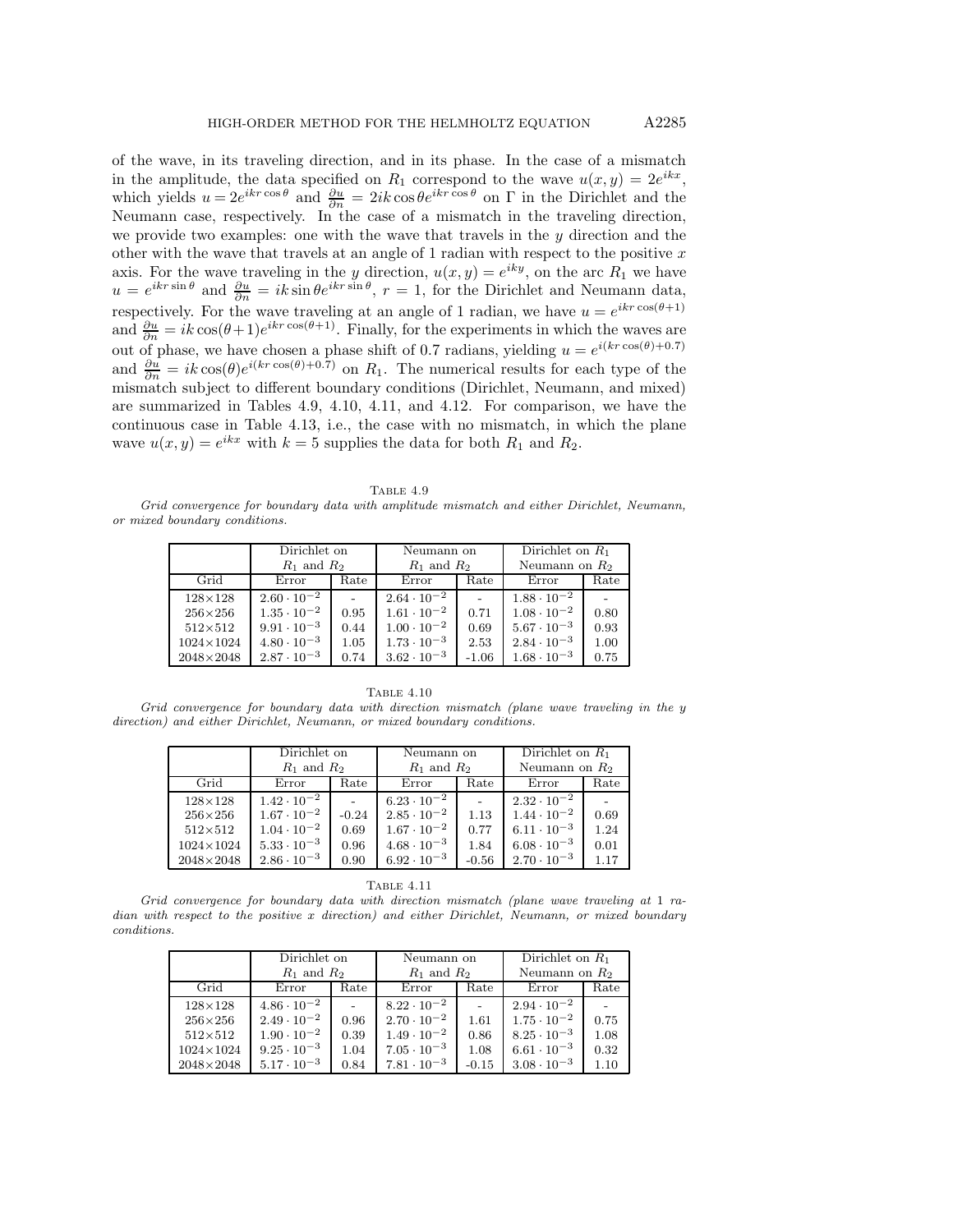TABLE  $4.12$ 

Grid convergence for boundary data with phase mismatch (waves out of phase by 0.7 radians) and either Dirichlet, Neumann, or mixed boundary conditions.

|                                                                                                | Dirichlet on<br>$R_1$ and $R_2$                                                                                      |                              | Neumann on<br>$R_1$ and $R_2$                                                                                        |                                 | Dirichlet on $R_1$<br>Neumann on $R_2$                                                                               |                              |
|------------------------------------------------------------------------------------------------|----------------------------------------------------------------------------------------------------------------------|------------------------------|----------------------------------------------------------------------------------------------------------------------|---------------------------------|----------------------------------------------------------------------------------------------------------------------|------------------------------|
| Grid                                                                                           | Error                                                                                                                | Rate                         | Error                                                                                                                | Rate                            | Error                                                                                                                | Rate                         |
| $128\times128$<br>$256\times256$<br>$512\times512$<br>$1024 \times 1024$<br>$2048 \times 2048$ | $1.78 \cdot 10^{-2}$<br>$9.24 \cdot 10^{-3}$<br>$6.80 \cdot 10^{-3}$<br>$3.29 \cdot 10^{-3}$<br>$1.97 \cdot 10^{-3}$ | 0.95<br>0.44<br>1.05<br>0.74 | $1.81 \cdot 10^{-2}$<br>$1.10 \cdot 10^{-2}$<br>$6.86 \cdot 10^{-3}$<br>$1.19 \cdot 10^{-3}$<br>$2.48 \cdot 10^{-3}$ | 0.71<br>0.69<br>2.53<br>$-1.06$ | $1.27 \cdot 10^{-2}$<br>$7.41 \cdot 10^{-3}$<br>$3.89 \cdot 10^{-3}$<br>$1.94 \cdot 10^{-3}$<br>$1.15 \cdot 10^{-3}$ | 0.78<br>0.93<br>1.00<br>0.75 |

## TABLE  $4.13$

Grid convergence for boundary data with no mismatch and either Dirichlet, Neumann, or mixed boundary conditions.

|                    | Dirichlet on         |      | Neumann on            |      | Dirichlet on $R_1$   |      |
|--------------------|----------------------|------|-----------------------|------|----------------------|------|
|                    | $R_1$ and $R_2$      |      | $R_1$ and $R_2$       |      | Neumann on $R_2$     |      |
| Grid               | Error                | Rate | Error                 | Rate | Error                | Rate |
| $128 \times 128$   | $6.62 \cdot 10^{-5}$ |      | $1.35 \cdot 10^{-4}$  |      | $6.17 \cdot 10^{-5}$ |      |
| $256 \times 256$   | $4.18 \cdot 10^{-6}$ | 3.99 | $1.66 \cdot 10^{-5}$  | 3.02 | $4.02 \cdot 10^{-6}$ | 3.94 |
| $512 \times 512$   | $2.62 \cdot 10^{-7}$ | 3.99 | $1.14 \cdot 10^{-7}$  | 7.19 | $2.53 \cdot 10^{-7}$ | 3.99 |
| $1024 \times 1024$ | $1.65 \cdot 10^{-8}$ | 3.99 | $7.10 \cdot 10^{-9}$  | 4.00 | $1.57 \cdot 10^{-8}$ | 4.01 |
| $2048 \times 2048$ | $1.30 \cdot 10^{-9}$ | 3.66 | $5.64 \cdot 10^{-10}$ | 3.65 | $1.24 \cdot 10^{-9}$ | 3.66 |

As the exact solutions to these problems (except the formulation with no mismatch) are not available, we cannot evaluate the error by comparing the numerical solution to the actual solution on the grid. Instead, we introduce a grid-based metric, which compares the numerical solutions on successive grids that have common nodes. Specifically, we structure our Cartesian grids so that each refinement retains all the nodes of the previous grid, and then compute the maximum norm of the difference between the two successive solutions on the nodes of the coarser grid. Since this measure involves a pair of grids, Tables 4.9–4.13 display the finer of the pair for each resulting error (i.e., the coarsest grid on which we compute is  $64 \times 64$ ). Additionally, we found that the error spikes at the nodes of the discrete boundary  $\gamma$  which are closest to the discontinuities at  $\theta = 2\pi/3$  and  $\theta = 0$  and that the maximum norm when these points are included does not exhibit significant convergence. Therefore, as an additional modification, we compute the maximum error strictly on the interior of the disk or, more precisely, inside the circle of radius 0.8. We also note that changing the maximum norm to  $l_2$  norm makes no substantial difference in the observed convergence.

From Tables 4.9–4.13 we see that the singularities substantially slow the convergence. In all the cases with mismatches, the rate of grid convergence is at most first-order. This behavior is expected though, because the scheme essentially loses its consistency near the singularity.

**5. Conclusions.** We have investigated theoretically and demonstrated experimentally the capability of the method of difference potentials to handle complex boundary conditions, such as variable coefficient Robin, mixed, and discontinuous. The governing Helmholtz equation was approximated on a regular Cartesian grid by an economical fourth-order accurate compact finite difference scheme. For a number of test cases that involve a nonconforming circular boundary and various boundary conditions, we have been able to recover the design fourth-order accuracy of the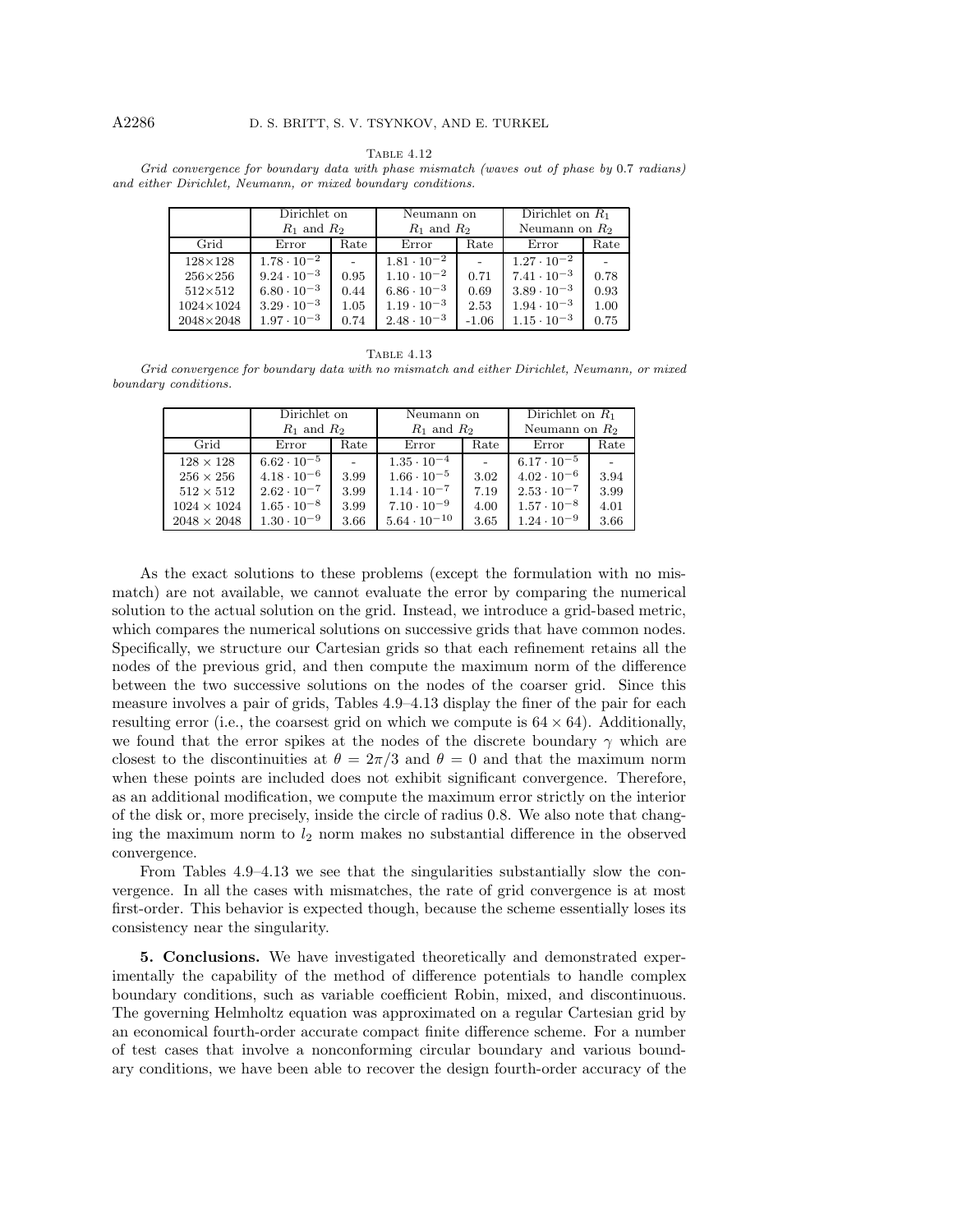scheme provided that the overall solution was sufficiently smooth. The accuracy was not adversely affected by either staircasing [9, 22] or the nonstandard nature of the boundary conditions. When the overall solution is not smooth and has a singularity at the location where the coefficients and/or data in the boundary conditions are discontinuous, then the convergence of the method slows down, as expected, because the finite difference scheme loses its consistency.

The approach that we use to reduce the original problem from its domain to the boundary is based on Calderon's operators. It automatically guarantees the wellposedness of the resulting boundary formulation as long as the original problem is well-posed, regardless of the type of the boundary condition. Moreover, it is very important that when changing the boundary condition only a particular component of the overall numerical algorithm changes, whereas most of it remains unaffected (see section 3.7). Accordingly, the computational cost associated with solving a new problem for a new boundary condition is small. In contrast, a change of the boundary condition in the classical method of boundary integral equations often requires a complete change of the algorithm. We note that there is another group of techniques based on finite differences/volumes as opposed to integral equations and designed to handle nonaligned boundaries/interfaces: immersed boundary [38], immersed interface [29], ghost fluid [16, 30], and embedded boundary [23, 11] methods. To the best of our knowledge, there are no reported uses in the literature of those methods for anything but simple Dirichlet, Neumann, or interface conditions (continuity of the solution and its normal flux), changing the boundary condition requires major changes to the algorithm [11], and extension to higher than second-order accuracy is not straightforward.

If the boundary condition involves products of functions, such as the general variable coefficient Robin boundary condition (3.14), then the method developed in this paper relies on expressing the Fourier coefficients of a product as a convolution of the coefficients of individual factors and on a similar relation for the Chebyshev coefficients. In fact, the proposed method will work for any system of basis functions on the boundary Γ for which a relation of this type can be obtained. An alternative to convolution-type formulae may be provided by collocation techniques; see, e.g., [3, 20].

Partitioning the boundary into segments helps for several difficulties and not only for handling sophisticated boundary conditions, such as those in sections 4.3 and 4.4. It is also useful when, for example, the resolution at the boundary needs to be increased locally, for example, in those parts of  $\Gamma$  that have high curvature. It may also help when the boundary is defined as a composition of segments with an independent parametrization rather than as one curve with a continuous parametrization. In particular, in future work we will investigate the method for domains with corners.

An immediate logical extension of the current work is to modify the proposed methodology so that it would provide a faster convergence rate in the case of solutions with singularities. As we have noted, the near-boundary singularities of the solution due to discontinuities in the boundary conditions result in a substantial slowdown of convergence. The solution may also develop a singularity due to the geometric irregularities of the boundary itself, e.g., corners. In many cases, though, the type of the singularity is known, at least to the leading order; see, e.g., [37, 60, 28, 61, 17, 41, 42, 10, 32, 34, 33], as well as the monograph [18]. Then, the singular component can be subtracted, and the problem can be solved with respect to the remaining part of the solution. The latter should have higher regularity and thus enable an improved convergence of the numerical approximation. Combined with the method of difference potentials, this approach was previously implemented for the Laplace equation in [25] and the Chaplygin equation in [24].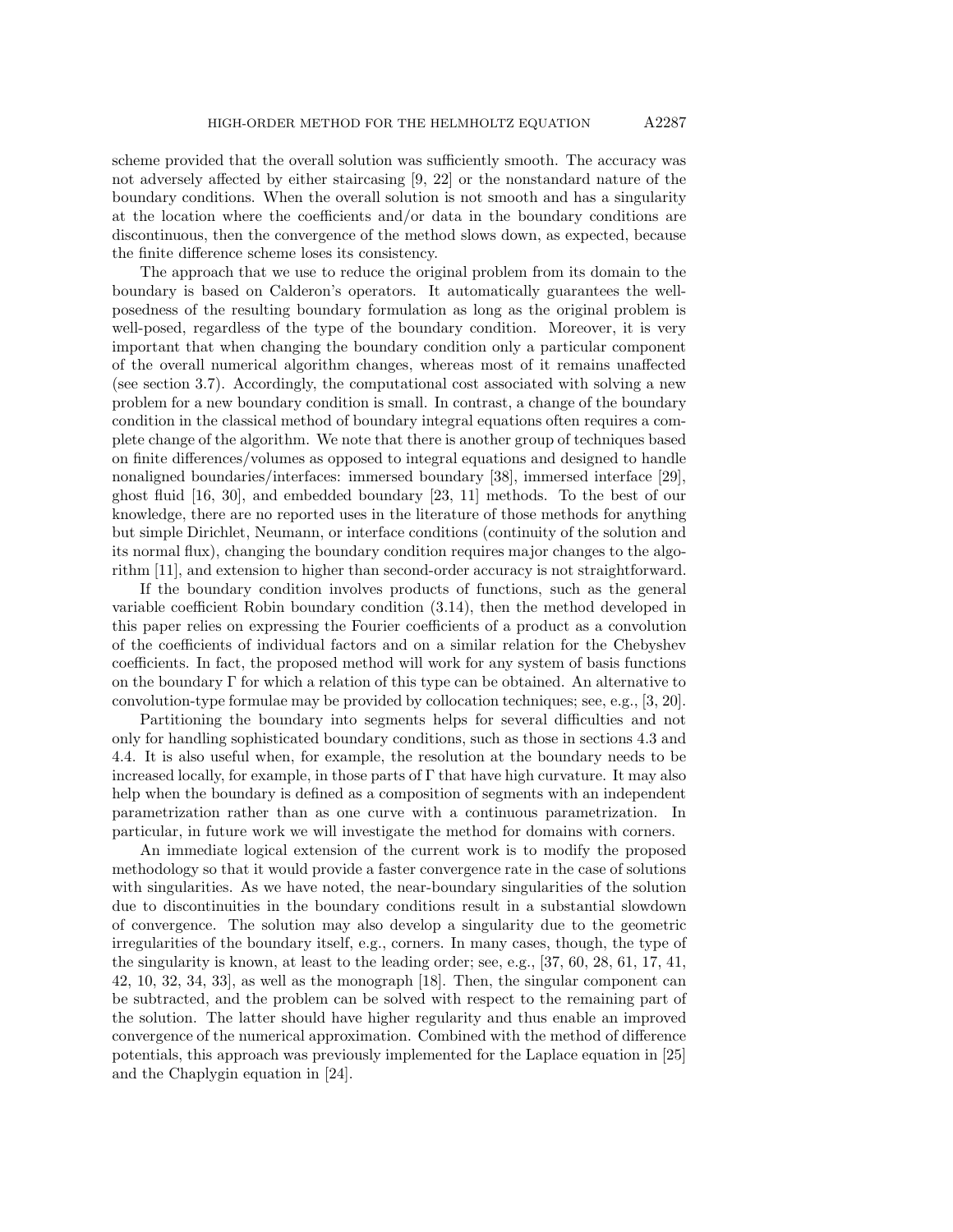A more comprehensive extension will be to three dimensions (3D), which will not only, and even not necessarily, involve the treatment of nonstandard boundary conditions in the initial stages. Rather, it will require building and testing all the basic components of an algorithm based on the method of difference potentials. Previously, the method of difference potentials was used in 3D to construct the artificial boundary conditions for fluid flow computations [56]. While all the key ideas of the method remain the same, its implementation for solving 3D boundary value problems will imply a number of substantial changes throughout the entire procedure.

Many issues that require special attention in 3D are related to the geometry. For example, it is a more challenging problem in 3D to determine whether a given point (i.e., a grid node) lies inside or outside a given closed surface than an analogous 2D problem of determining whether a given point is inside or outside a given closed curve. An efficient solution to this problem determines the efficiency of partitioning of the set  $M_0$  into  $M^+$  and  $M^-$ ; see section 2.3 and Figure 2.3. Finding a convenient representation for the surface  $\Gamma$  itself may not be as easy (unless it is a simple analytical shape, e.g., a sphere) and may require using multiple patches, such as in [7, 6]. Furthermore, choosing a good basis (3.8) on the two-dimensional surface  $\Gamma$  that would enable an efficient (i.e., low-dimensional) representation  $(3.9)$  may be more difficult than constructing a basis on the one-dimensional curve Γ. Construction of the extension operator **Ex** (see section 3.1) is likely to require special surface-oriented coordinates [21]. Finally, unlike in 2D, preconditioned iterative solvers provide the only realistic venue for solving the AP in the case of variable coefficients. An iterative solver that can be easily parallelized and that has already been applied successfully to the Helmholtz equation discretized by compact high-order schemes is described in [58], and a class of efficient complex-shifted Helmholtz preconditioners that can be inverted by multigrid is described in [15, 14]. For constant coefficient interior problems, solution by the separation of variables method will remain the most efficient approach in 3D. However, for exterior problems one may use convolution with the discrete fundamental solution (see [26, Appendix C]), accelerated by the fast multipole method. The advantage of this approach is that it automatically takes into account the proper behavior of the solution in the far field.

Achieving a higher than fourth-order accuracy may be another objective to pursue. In [35], we have reported some preliminary computations for the constant coefficient Helmholtz equation using a sixth-order accurate compact scheme of [52]. A more advanced sixth-order scheme that can handle variable coefficients has been introduced and tested in [58]. Increasing the order of accuracy even further naturally leads to a question of whether a spectral approximation can be used. On one hand, the AP is always formulated on a simple domain, such as a rectangle. This is done primarily for making its numerical solution easy and efficient, and of course, such an AP can be as easily solved by a spectral method as by high-order finite differences. On the other hand, in the core of the method of difference potentials is the reduction of the governing equation from the domain to the boundary in the form of the BEP (2.8). This requires that the equation be approximated on a local stencil, so that the grid boundary  $\gamma$  is located near Γ. For spectral methods this is not intuitively possible because formally one can interpret a spectral discretization as having a stencil that occupies the entire domain. Altogether, we leave the question of further improving the approximation accuracy of the method of difference potentials for future investigation.

Another issue worth investigating is the relationship between boundary equations with projections and Schur complements. In the current version of the method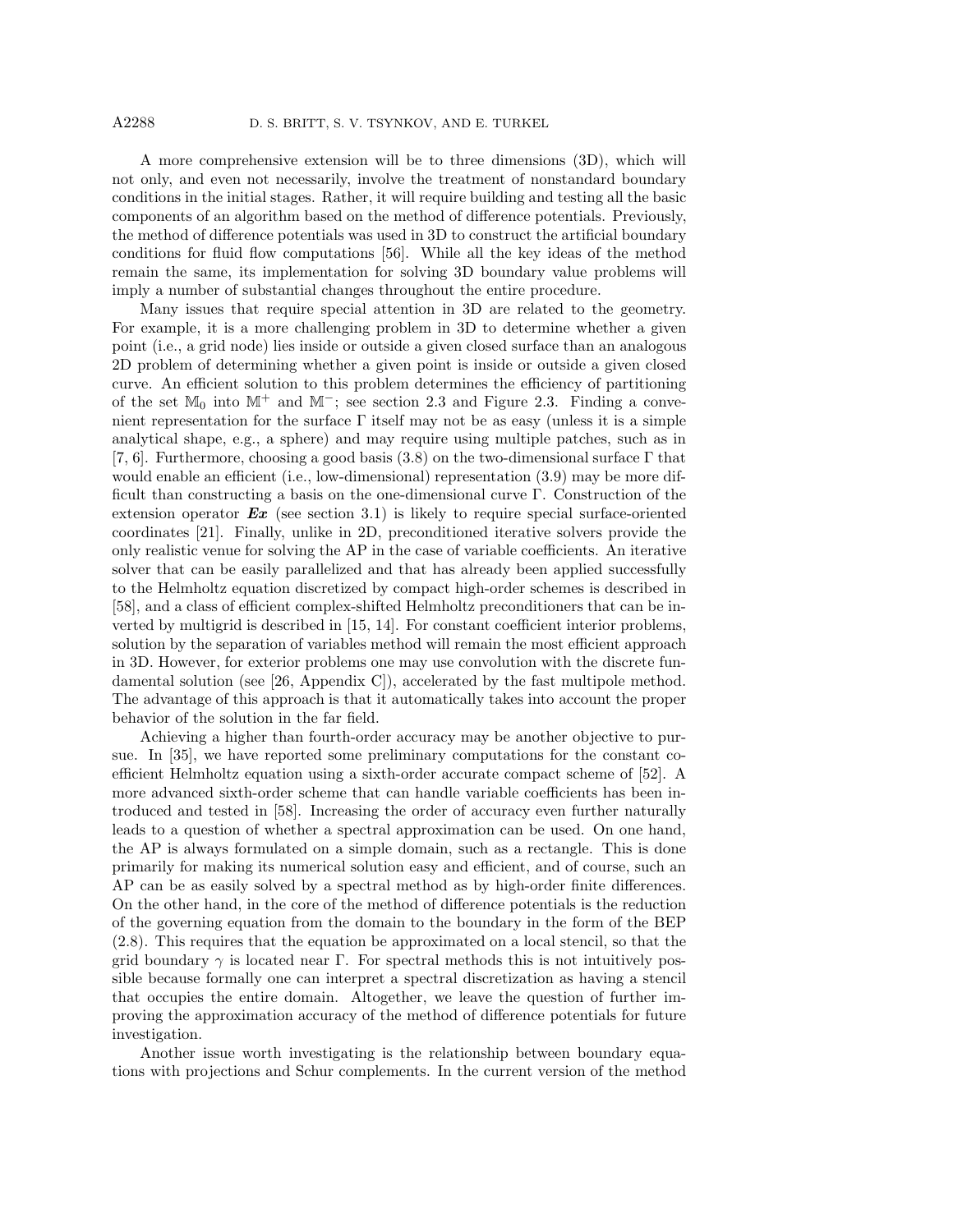of difference potentials the unknowns that we are solving for are not associated with the discretization grid at all. They are rather the coefficients  $\boldsymbol{c} = \begin{bmatrix} c_{-N}^{(0)}, \ldots, c_{N}^{(0)} \end{bmatrix}$  $c_{-N}^{(1)}, \ldots, c_N^{(1)}\big]^T$  of the expansion (3.9) of the trace of the solution  $\xi_{\Gamma}$  at the continuous boundary Γ. Therefore, the resulting linear system (3.12), along with any supplemental equations that account for the boundary conditions, e.g., (3.19), may not be obtained directly by elimination from the system of difference equations that is formulated on the grid  $\mathbb{N}_0$ . On the other hand, there are other versions of the method of difference potentials [45], in particular, a purely discrete one, for which the unknowns are components of the discrete trace  $\xi_{\gamma}$ . Then, the question arises of whether the BEP (2.8) can be obtained with the help of a Schur complement from the finite difference AP (2.5). The first intuitive answer to this question is that there is no direct equivalence, simply because the AP  $(2.5)$  has a unique solution, whereas the homogeneous BEP (2.8) has multiple solutions. Nonetheless, there may be deeper similarities that will be interesting to explore.

**Appendix A. Chebyshev coefficients for the product of two functions.** The expansion of a smooth bounded function  $f(x)$ ,  $x \in [-1,1]$ , in the Chebyshev basis  ${T_n(x)}_{n=0}^{\infty}$  is given by

(A.1) 
$$
f(x) = \sum_{n=0}^{\infty} \hat{f}_n T_n(x), \text{ where } \hat{f}_n = \begin{cases} \frac{1}{2} \int_{-1}^{1} \omega(x) f(x) T_n(x) dx, & n = 0, \\ \int_{-1}^{1} \omega(x) f(x) T_n(x) dx, & n > 0. \end{cases}
$$

Let  $f(x)$  and  $g(x)$  be smooth on  $x \in [-1,1]$ . Then, according to the definition of the Chebyshev coefficients (see (A.1)), we have

$$
\widehat{(fg)}_0 = \frac{1}{2} \int_{-1}^1 \omega(x) f(x) g(x) T_0(x) dx = \frac{1}{2} \int_{-1}^1 \omega(x) f(x) \left[ \sum_{m=0}^\infty \hat{g}_m T_m \right] dx
$$
  
\n(A.2a)  
\n
$$
= \frac{1}{2} \sum_{m=0}^\infty \hat{g}_m \int_{-1}^1 \omega(x) f(x) T_m(x) dx = \frac{1}{2} \left( \hat{g}_0(2\hat{f}_0) + \sum_{m=1}^\infty \hat{g}_m \hat{f}_m \right)
$$
  
\n
$$
= \hat{g}_0 \hat{f}_0 + \frac{1}{2} \sum_{m=1}^\infty \hat{g}_m \hat{f}_m.
$$

For  $n > 0$ , we take into account that

$$
T_n(x)T_m(x) = \begin{cases} \frac{1}{2}(T_{m+n}(x) + T_{m-n}(x)), & m \ge n, \\ \frac{1}{2}(T_{m+n}(x) + T_{n-m}(x)), & m < n, \end{cases}
$$

and using (A.1) we obtain

(A.2b)  
\n
$$
\widehat{(fg)}_n = \int_{-1}^1 \omega(x)f(x)g(x)T_n(x)dx = \int_{-1}^1 \omega(x)f(x)\left[\sum_{m=0}^\infty \widehat{g}_mT_m\right]T_n(x)dx
$$
\n
$$
= \sum_{m=0}^\infty \widehat{g}_m \int_{-1}^1 \omega(x)f(x)T_m(x)T_n(x)dx
$$
\n
$$
= \sum_{m=0}^{n-1} \widehat{g}_m \cdot \frac{1}{2}\left[\left(\int_{-1}^1 \omega(x)f(x)T_{m+n}(x)dx\right) + \left(\int_{-1}^1 \omega(x)f(x)T_{n-m}(x)dx\right)\right]
$$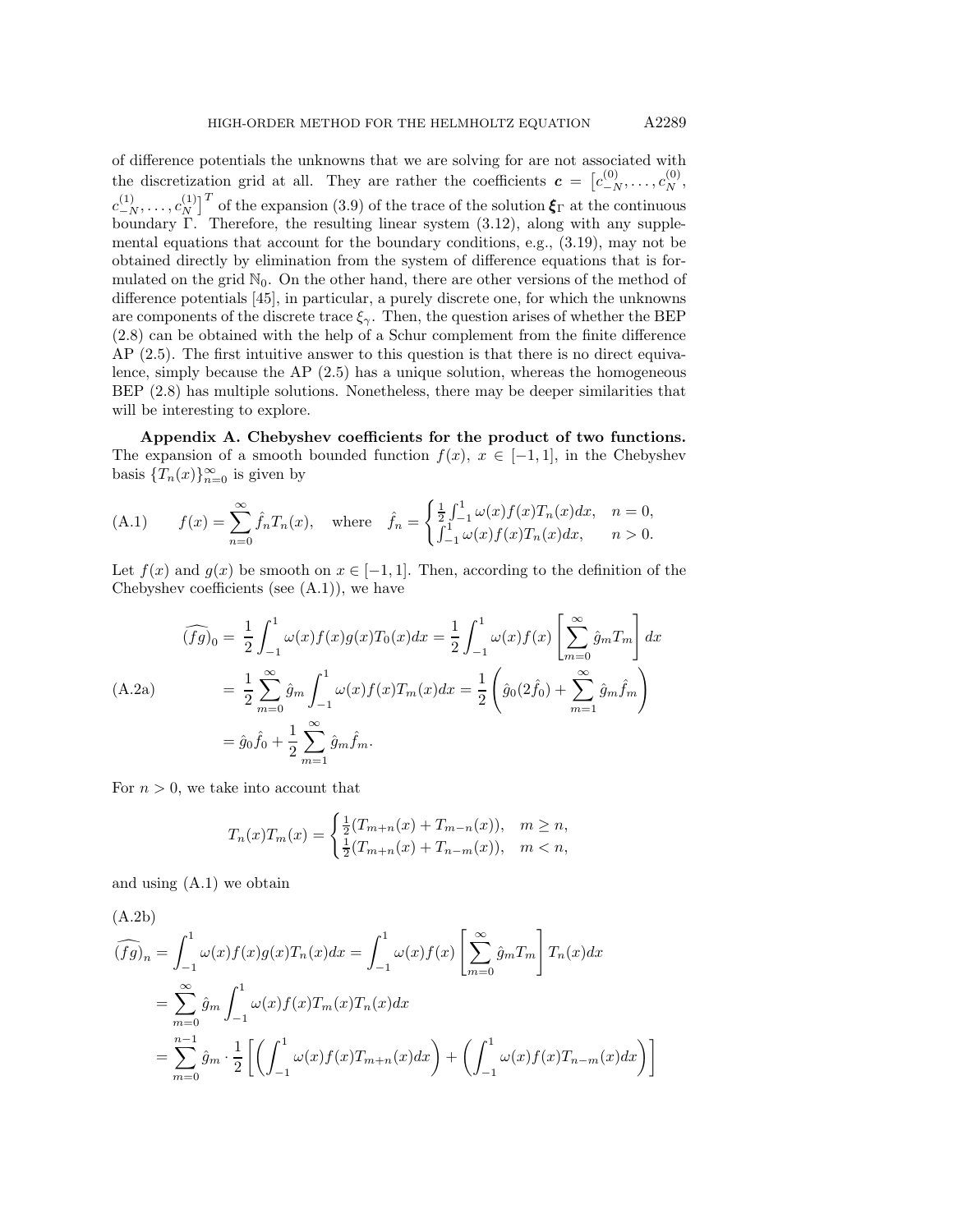A2290 D. S. BRITT, S. V. TSYNKOV, AND E. TURKEL

$$
+\sum_{m=n}^{\infty} \hat{g}_m \cdot \frac{1}{2} \left[ \left( \int_{-1}^1 \omega(x) f(x) T_{m+n}(x) dx \right) + \left( \int_{-1}^1 \omega(x) f(x) T_{m-n}(x) dx \right) \right]
$$
  
=  $\frac{1}{2} \left( \sum_{m=0}^{n-1} \hat{g}_m \left( \hat{f}_{m+n} + \hat{f}_{n-m} \right) + \hat{g}_n \left( \hat{f}_{2n} + 2 \hat{f}_0 \right) + \sum_{m=n+1}^{\infty} \hat{g}_m \left( \hat{f}_{m+n} + \hat{f}_{m-n} \right) \right).$ 

We expect formula  $(A.2b)$  to be symmetric with respect to f and q. While this is not immediate in the formula itself, it can easily be shown. To see the symmetry of  $(A.2b)$  with respect to f and g, first rearrange the summations by the f subscripts (i.e., one summation for  $m + n$  terms, one for  $n - m$ , and one for  $m - n$ ). Then, after appropriate substitutions in the summation indices (respectively,  $j = m + n$ ,  $j = n - m$ , and  $j = m - n$ , the form of (A.2b) with interchanged g and f terms can be obtained by regrouping the summation terms.

**Acknowledgment.** We would like to thank two anonymous referees for their most helpful comments.

## REFERENCES

- [1] I. M. BABUŠKA AND S. A. SAUTER, Is the pollution effect of the FEM avoidable for the Helmholtz equation considering high wave numbers?, SIAM Rev., 42 (2000), pp. 451–484.
- [2] A. BAYLISS, C. I. GOLDSTEIN, AND E. TURKEL, An iterative method for the Helmholtz equation, J. Comput. Phys., 49 (1983), pp. 443–457.
- [3] J. P. Boyd, Chebyshev and Fourier Spectral Methods, 2nd ed., Dover, Mineola, NY, 2001.
- [4] S. BRITT, S. TSYNKOV, AND E. TURKEL, A compact fourth order scheme for the Helmholtz equation in polar coordinates, J. Sci. Comput., 45 (2010), pp. 26–47.
- [5] S. BRITT, S. TSYNKOV, AND E. TURKEL, Numerical simulation of time-harmonic waves in inhomogeneous media using compact high order schemes, Commun. Comput. Phys., 9 (2011), pp. 520–541.
- [6] O. P. BRUNO AND L. A. KUNYANSKY, A fast, high-order algorithm for the solution of surface scattering problems: Basic implementation, tests, and applications, J. Comput. Phys., 169 (2001), pp. 80–110.
- [7] O. P. BRUNO AND L. A. KUNYANSKY, Surface scattering in three dimensions: An accelerated high-order solver, Roy. Soc. London Proc. Ser. A Math. Phys. Engrg. Sci., 457 (2001), pp. 2921–2934.
- [8] A. P. CALDERON, *Boundary-value problems for elliptic equations*, in Proceedings of the Soviet-American Conference on Partial Differential Equations in Novosibirsk, Moscow, 1963, Fizmatgiz, pp. 303–304.
- [9] A. C. CANGELLARIS AND D. B. WRIGHT, Analysis of the numerical error caused by the stairstepped approximation of a conducting boundary in FDTD simulations of electromagnetic phenomena, IEEE Trans. Antennas and Propagation, 39 (1991), pp. 1518–1525.
- [10] M. COSTABEL AND M. DAUGE, Construction of corner singularities for Agmon-Douglis-Nirenberg elliptic systems, Math. Nachr., 162 (1993), pp. 209–237.
- [11] R. K. CROCKETT, P. COLELLA, AND D. T. GRAVES, A Cartesian grid embedded boundary method for solving the Poisson and heat equations with discontinuous coefficients in three dimensions, J. Comput. Phys., 230 (2011), pp. 2451–2469.
- [12] T. A. Davis and Y. Hu, The University of Florida sparse matrix collection, ACM Trans. Math. Softw., 38 (2011).
- [13] A. DERAEMAEKER, I. M. BABUŠKA, AND P. BOUILLARD, Dispersion and pollution of the FEM solution for the Helmholtz equation in one, two and three dimensions, Internat. J. Numer. Methods Engrg., 46 (1999), pp. 471–499.
- [14] Y. ERLANGGA AND E. TURKEL, Iterative schemes for high order compact discretizations to the exterior Helmholtz equation, Math. Model. Numer. Anal., 46 (2012), pp. 647–660.
- [15] Y. A. ERLANGGA, C. VUIK, AND C. W. OOSTERLEE, On a class of preconditioners for solving the Helmholtz equation, Appl. Numer. Math., 50 (2004), pp. 409–425.
- [16] R. P. Fedkiw, T. Aslam, and S. Xu, The ghost fluid method for deflagration and detonation discontinuities, J. Comput. Phys., 154 (1999), pp. 393–427.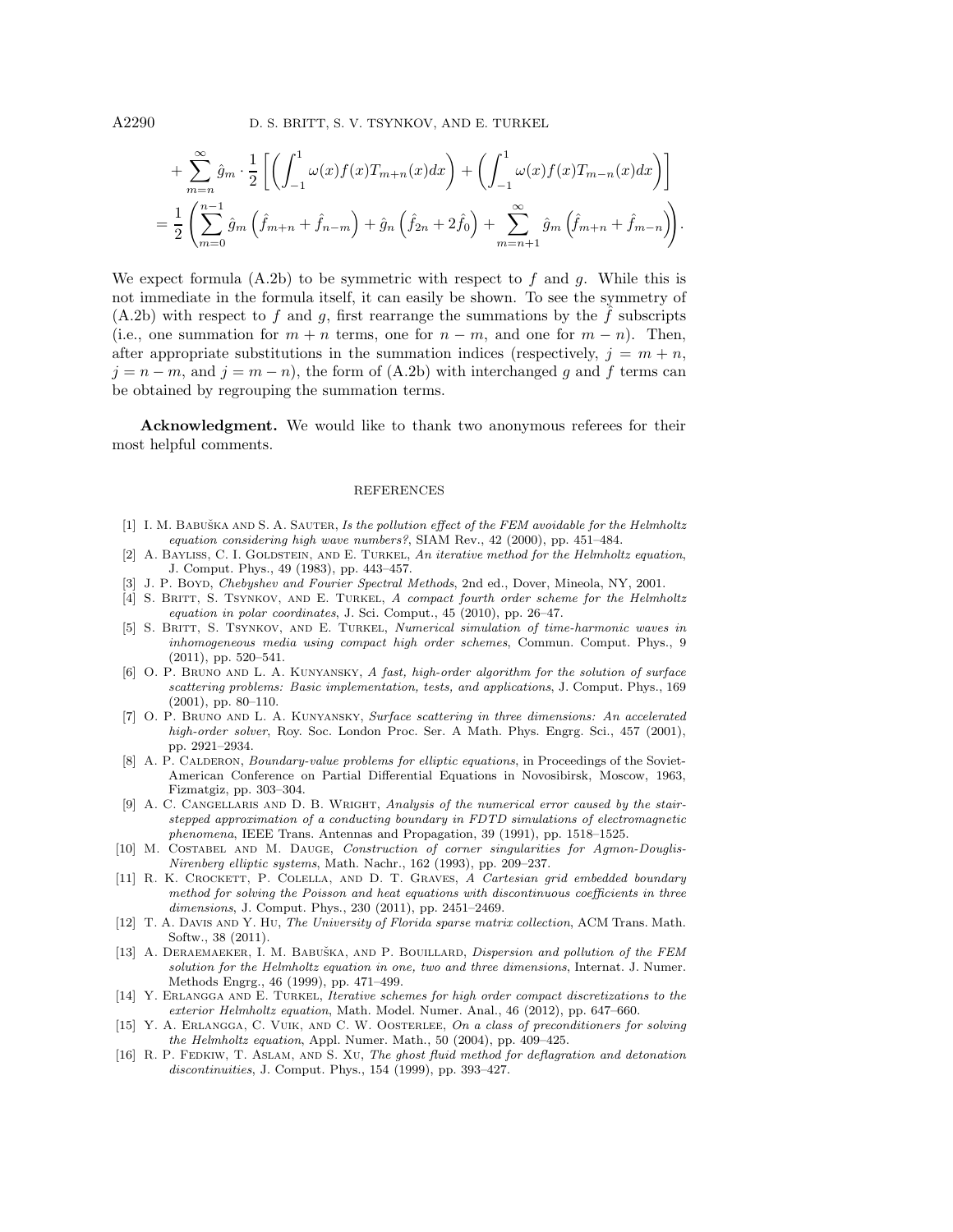- [17] L. Fox and R. Sankar, Boundary singularities in linear elliptic differential equations, J. Inst. Math. Appl., 5 (1969), pp. 340–350.
- [18] P. Grisvard, Elliptic Problems in Nonsmooth Domains, Monogr. Stud. Math. 24, Pitman, Boston, 1985.
- [19] I. Harari and E. Turkel, Accurate finite difference methods for time-harmonic wave propagation, J. Comput. Phys., 119 (1995), pp. 252–270.
- [20] J. S. HESTHAVEN, S. GOTTLIEB, AND D. GOTTLIEB, Spectral Methods for Time-Dependent Problems, Cambridge Monogr. Appl. Comput. Math., 21, Cambridge University Press, Cambridge, UK, 2007.
- [21] E. H. HIRSCHEL AND W. KORDULLA, Shear Flow in Surface-Oriented Coordinates, Notes Numer. Fluid Mech. 4, Vieweg, Braunschweig, 1981.
- [22] R. HOLLAND, Pitfalls of staircase meshing, IEEE Trans. Electromagnetic Compatibility, 35 (1993), pp. 434–439.
- [23] H. Johansen and P. Colella, A Cartesian grid embedded boundary method for Poisson's equation on irregular domains, J. Comput. Phys., 147 (1998), pp. 60–85.
- [24] D. S. KAMENETSKII, A Numerical Method for Solving a Singular Boundary Value Problem for the Chaplygin Equation in the Hodograph Plane (in Russian), Preprint 60, Keldysh Institute for Applied Mathematics, Russian Academy of Sciences, Moscow, Russia, 1992.
- [25] D. S. KAMENETSKII AND V. S. RYABEN'KII, Solution of Boundary Value Problems for the Laplace Equation in a Domain with a Cut by the Method of Difference Potentials (in Russian), Preprint 33, Keldysh Institute for Applied Mathematics, USSR Academy of Sciences, Moscow, USSR, 1990.
- [26] E. Kansa, U. Shumlak, and S. Tsynkov, Discrete Calderon's projections on parallelepipeds and their application to computing exterior magnetic fields for FRC plasmas, J. Comput. Phys., 234 (2013), pp. 172–198.
- [27] M. L. Levin, S. M. Rytov, and V. D. Shafranov, M. A. Leontovich's researches in electrodynamics, Sov. Phys. Usp., 26 (1983), pp. 353–355.
- [28] R. S. Lehman, Developments at an analytic corner of solutions of elliptic partial differential equations, J. Math. Mech., 8 (1959), pp. 727–760.
- [29] Z. Li and K. Ito, The Immersed Interface Method, Frontiers in Appl. Math. 33, SIAM, Philadelphia, 2006.
- [30] X.-D. Liu, R. P. Fedkiw, and M. Kang, A boundary condition capturing method for Poisson's equation on irregular domains, J. Comput. Phys., 160 (2000), pp. 151–178.
- [31] J. LONČARIĆ, V. S. RYABEN'KII, AND S. V. TSYNKOV, Active shielding and control of noise, SIAM J. Appl. Math., 62 (2001), pp. 563–596.
- [32] V. MANTIČ, F. PARÍS, AND J. BERGER, Singularities in 2D anisotropic potential problems in multi-material corners: Real variable approach, Internat. J. Solids Structures, 40 (2003), pp. 5197–5218.
- [33] L. Marin, Treatment of singularities in the method of fundamental solutions for twodimensional Helmholtz-type equations, Appl. Math. Model., 34 (2010), pp. 1615–1633.
- [34] L. MARIN, D. LESNIC, AND V. MANTIČ, Treatment of singularities in Helmholtz-type equations using the boundary element method, J. Sound Vibration, 278 (2004), pp. 39–62.
- [35] M. MEDVINSKY, S. TSYNKOV, AND E. TURKEL, The method of difference potentials for the Helmholtz equation using compact high order schemes, J. Sci. Comput., 53 (2012), pp. 150–193.
- [36] M. MEDVINSKY, S. TSYNKOV, AND E. TURKEL, *High order numerical simulation of the trans*mission and scattering of waves using the method of difference potentials, J. Comput. Phys., 243 (2013), pp. 305–322.
- [37] F. OBERHETTINGER, Diffraction of waves by a wedge, Comm. Pure Appl. Math., 7 (1954), pp. 551–563.
- [38] C. S. Peskin, The immersed boundary method, Acta Numer., 11 (2002), pp. 479–517.
- [39] A. A. Reznik, Approximation of surface potentials of elliptic operators by difference potentials, Dokl. Akad. Nauk SSSR, 263 (1982), pp. 1318–1321.
- [40] A. A. Reznik, Approximation of the Surface Potentials of Elliptic Operators by Difference Potentials and Solution of Boundary-Value Problems (in Russian), Ph.D. thesis, Moscow Institute for Physics and Technology, Moscow, USSR, 1983.
- [41] R. J. RIDDELL, JR., Boundary-distribution solution of the Helmholtz equation for a region with corners, J. Comput. Phys., 31 (1979), pp. 21–41.
- [42] R. J. RIDDELL, JR., Numerical solution of the Helmholtz equation for two-dimensional polygonal regions, J. Comput. Phys., 31 (1979), pp. 42–59.
- [43] V. S. RYABEN'KII, Boundary equations with projections, Russian Math. Surveys, 40 (1985), pp. 147–183.